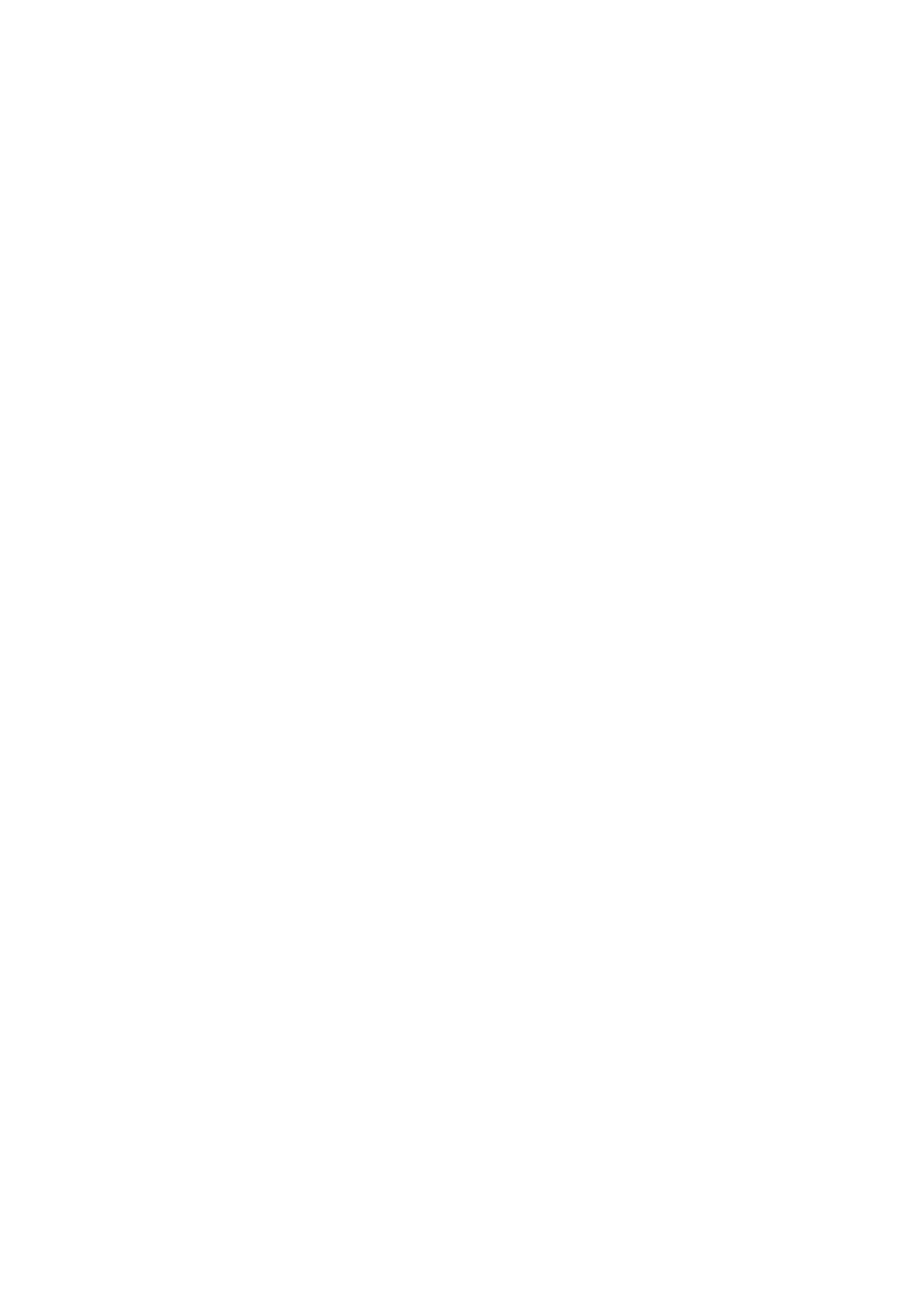

**Australian Government** 

**Rural Industries Research and Development Corporation** 

# **Reducing Mortality Rates in Ostrich Chicks**

by Phil Glatz and Zhihong Miao

November 2008

RIRDC Publication No 08/187 RIRDC Project No PRJ00081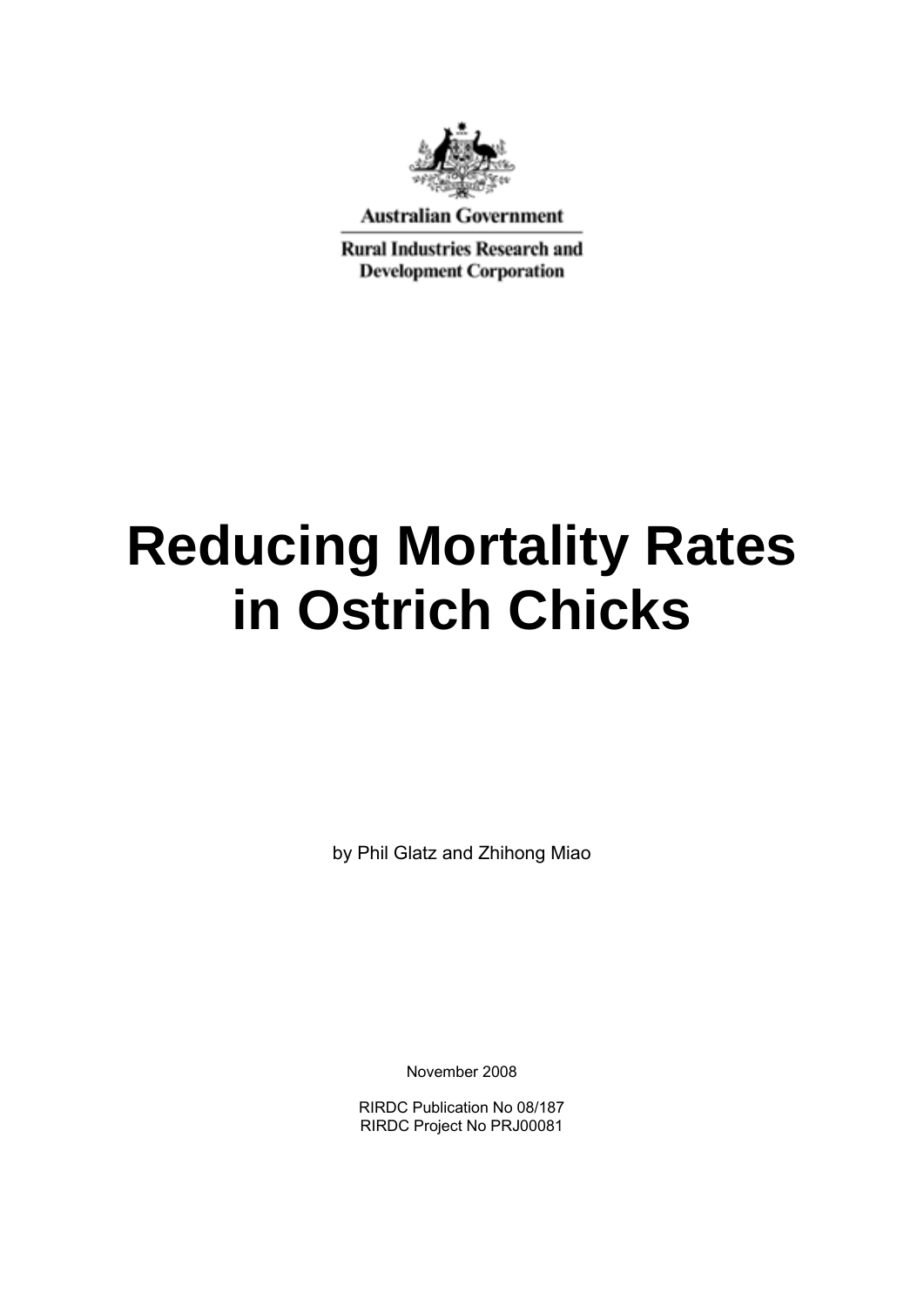© 2008 Rural Industries Research and Development Corporation. All rights reserved.

ISBN 1 74151 776 1 ISSN 1440-6845

*Reducing Mortality Rates in Ostrich Chicks Publication No. 08/187 Project No. PRJ-000081* 

The information contained in this publication is intended for general use to assist public knowledge and discussion and to help improve the development of sustainable regions. You must not rely on any information contained in this publication without taking specialist advice relevant to your particular circumstances.

While reasonable care has been taken in preparing this publication to ensure that information is true and correct, the Commonwealth of Australia gives no assurance as to the accuracy of any information in this publication.

The Commonwealth of Australia, the Rural Industries Research and Development Corporation (RIRDC), the authors or contributors expressly disclaim, to the maximum extent permitted by law, all responsibility and liability to any person, arising directly or indirectly from any act or omission, or for any consequences of any such act or omission, made in reliance on the contents of this publication, whether or not caused by any negligence on the part of the Commonwealth of Australia, RIRDC, the authors or contributors.

The Commonwealth of Australia does not necessarily endorse the views in this publication.

This publication is copyright. Apart from any use as permitted under the *Copyright Act 1968*, all other rights are reserved. However, wide dissemination is encouraged. Requests and inquiries concerning reproduction and rights should be addressed to the RIRDC Publications Manager on phone 02 6271 4165

#### **Researcher Contact Details**

Dr Phil Glatz Davies Building Roseworthy Campus, 5371 South Australia Phone: (08) 83037786 Fax: (08) 83037689 E-mail: glatz.phil@saugov.sa.gov.au

In submitting this report, the researcher has agreed to RIRDC publishing this material in its edited form.

#### **RIRDC Contact Details**

Rural Industries Research and Development Corporation Level 2, 15 National Circuit BARTON ACT 2600

PO Box 4776 KINGSTON ACT 2604

Phone: 02 6271 4100 Fax: 02 6271 4199 Email: rirdc@rirdc.gov.au. Web: http://www.rirdc.gov.au

Published in November 2008 Printed by Union Offset Printing, Canberra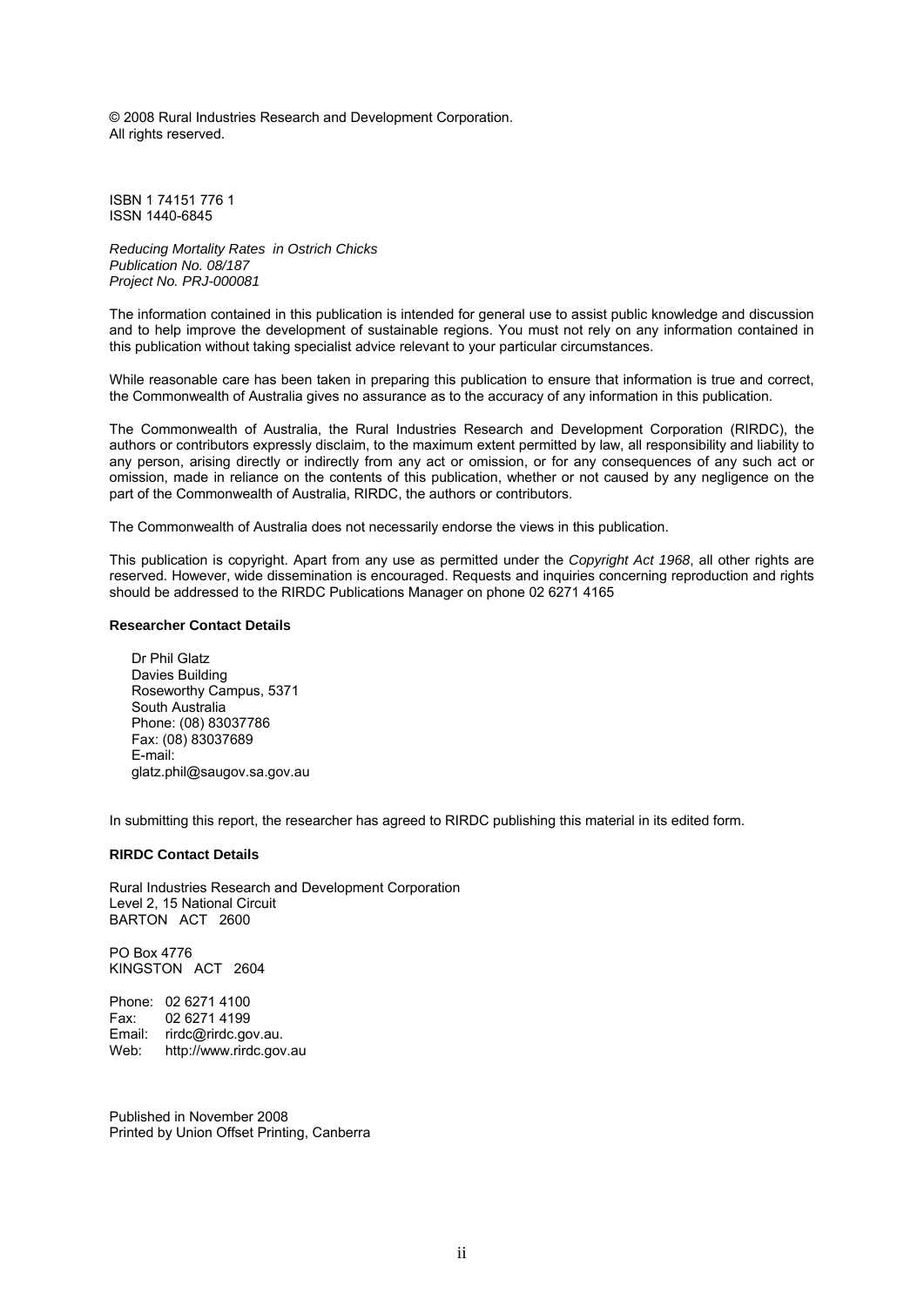# **Foreword**

Successful ostrich farming is largely dependent on the ability of farmers to rear sufficient numbers of viable and healthy chicks. However, high mortality of ostrich chicks particularly during the first few months of life is a problem.

This project involved a review that examined factors both prior to hatch and after hatch that could lead to high mortality in chicks. Appropriate breeder management, fertile egg handling and storage and incubation can improve hatchability and survival rates of chicks. Ostrich chick mortality can also be reduced by correct housing, feeding and health management of chicks at hatch and during the brooding period.

This report was funded from industry revenue, which is matched by funds provided by the Federal Government and is an addition to RIRDC's diverse range of over 1800 research publications. It forms part of our New Animal Products Program, which aims to foster the development of New Animal Industries.

Most of our publications are available for viewing, downloading or purchasing online through our website:

- downloads at www.rirdc.gov.au/fullreports/index.html
- purchases at www.rirdc.gov.au/eshop

**Peter O'Brien**  Managing Director Rural Industries Research and Development Corporation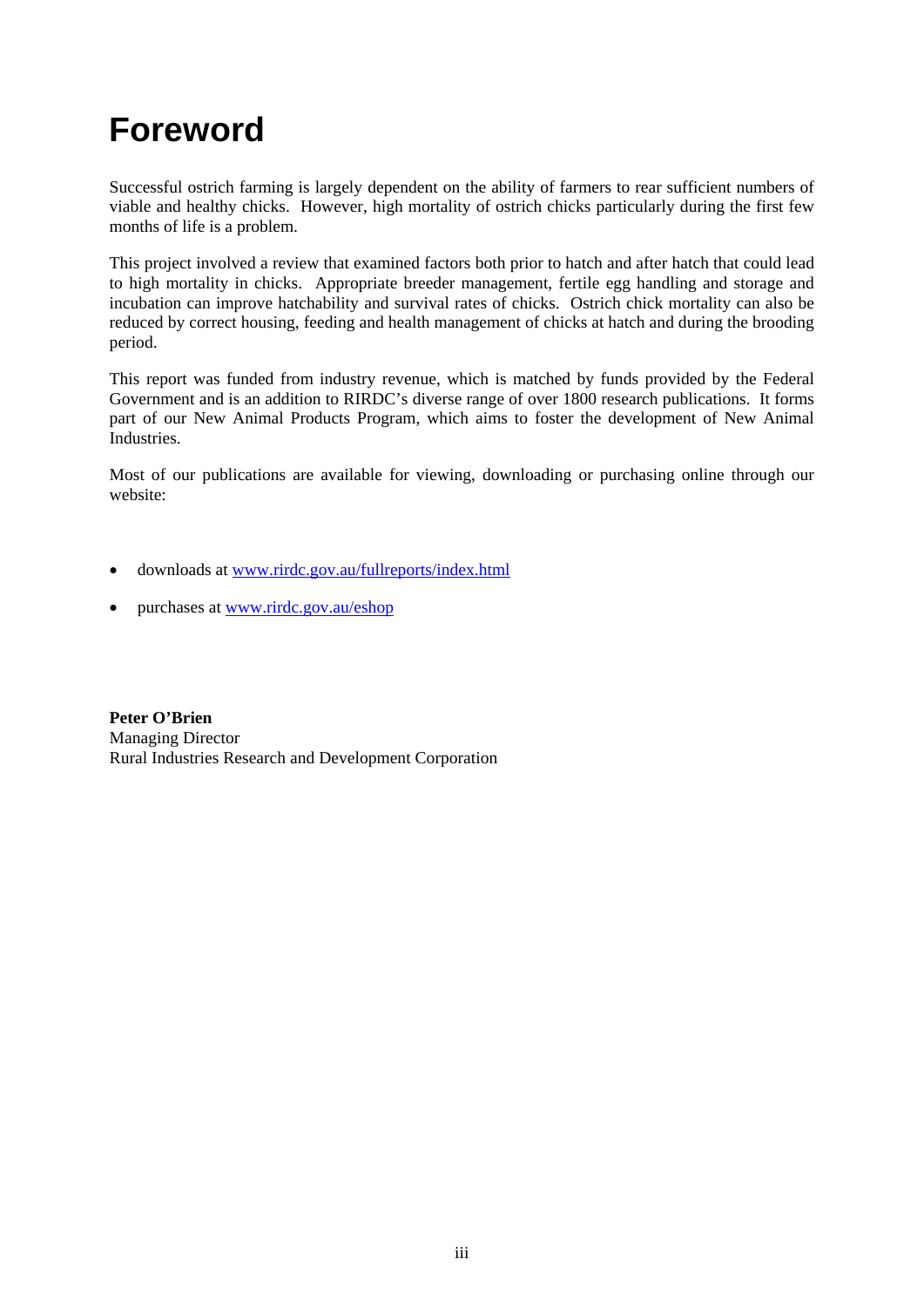# **Acknowledgments**

The authors are grateful for the support from the New Animal Products Program of the Rural Industry Research and Development Corporation who funded this project and information provided by ostrich farmers in Australia.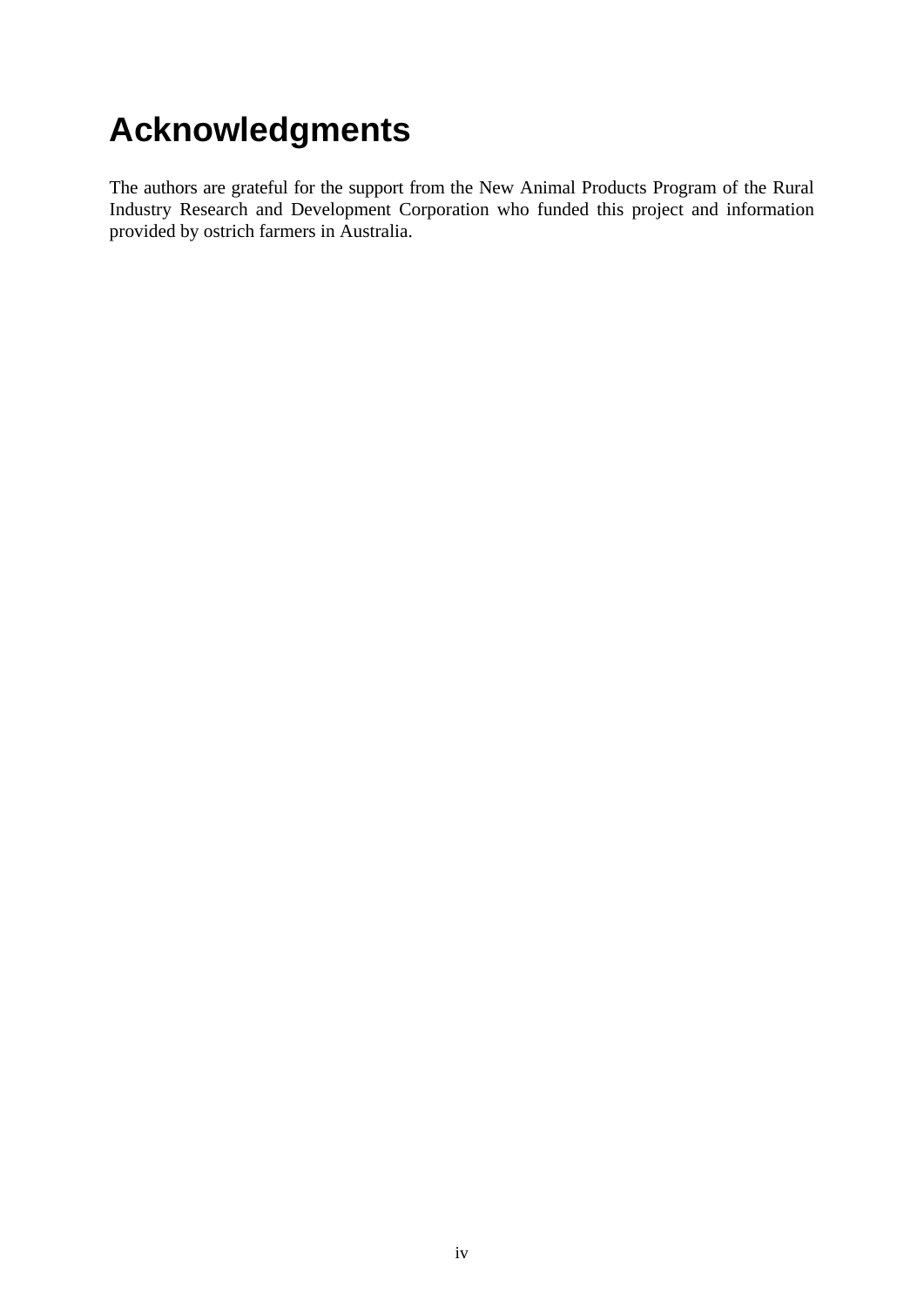# **Contents**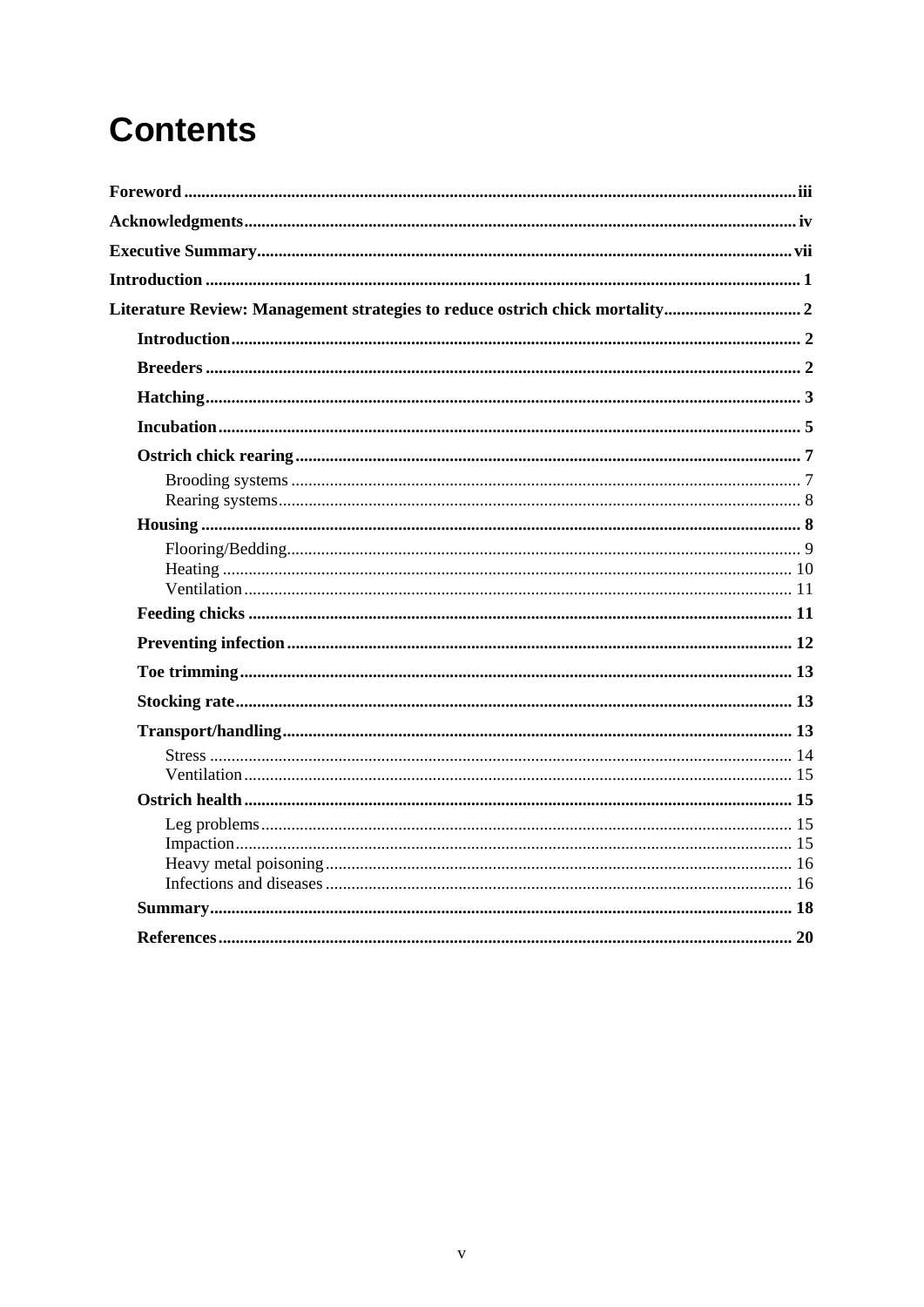# **Tables**

| Table 2. Mean $(\pm SE)$ egg weight loss and hatchability of ostrich eggs subjected to short vs. long |  |
|-------------------------------------------------------------------------------------------------------|--|
|                                                                                                       |  |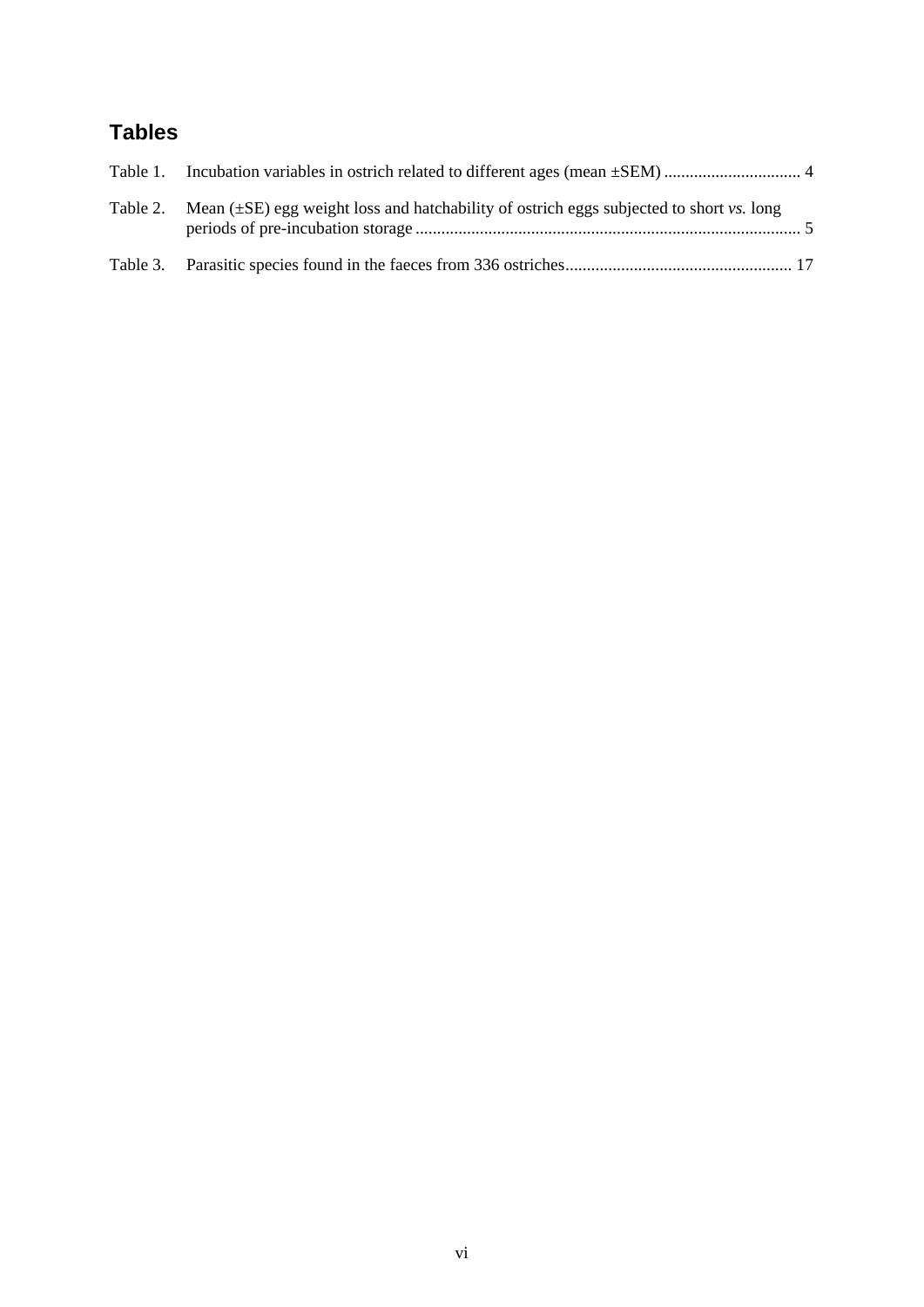# **Executive Summary**

#### *What the report is about*

This project involved a review that examined factors both prior to hatch and after hatch that could lead to high mortality in chicks. Appropriate breeder management, fertile egg handling and storage and incubation can improve hatchability and survival rates of chicks. Likewise ostrich chick mortality can be reduced by correct housing, feeding and health management of chicks at hatch and during the brooding period. Low mortality (10-15%) can be achieved by good hygiene, proper feeding and housing and good management.

#### *Who is the report targeted at?*

This report is targeted at Australian and overseas ostrich farmers.

#### *Background*

High chick mortality in commercial ostrich farming is a problem around the world. In South Africa, chick mortality up to 3 months of age is reported to be 50% (Smith et al., 1995). In Queensland, More (1996) reported that average mortality for chicks at 4 months was 37%. In Israel, mortality rates range from 15-50%. Increasing chick survivability will increase profitability for ostrich farmers and will make the ostrich industry more competitive. Chicks are especially vulnerable during the first few weeks after hatching and frequently succumb to disease, various disorders and stress (Huchzermeyer, 1994; Samson, 1997). Stressors are not only a direct cause of mortality but can also make chicks susceptible to disease and infection (Jensen et al., 1992). Other factors affecting survivability include: 1) starvation; 2) leg problems; 3) navel infection and; and 4) yolk sac infections.

#### *Aims/objectives*

This review was undertaken to examine the effect of management issues on chick mortality. Issues examined included: Floor materials (eg. concrete floors with rub mats, native grass or lucerne pasture and earth floor), litter materials (eg. chopped straw, lucerne hay, dry hay and sheep manure covered with wire grids), housing/sheds (eg. traditional, mobile shed and eco-sheds), heating (eg. temperature and methods and sources of heating), stocking rate, probiotics and enzymes, preventative health measures (eg. clostridial, avian influenza and avian pox vaccination), feeding fibre (eg. sources of fibre and chopped length of fibre), egg collection time (eg. collection methods), egg cleaning (eg. cleaning methods), egg pre-storage (eg. storage period, temperature and relative humidity), incubation and hatching conditions (eg. temperature, carbon dioxide levels, relative humidity levels, oxygen level and ventilation).

#### *Methods used*

Extensive literature searching of materials on the internet and through literary data bases was used to track past and current research on the effect of management on chick mortality. Consultation was made with various ostrich farmers in Australia.

#### *Results/key findings*

Through this literature review, the following issues should be addressed by industry to reduce ostrich chick mortality. These include: 1) collecting eggs soon after lay and keeping them under proper storage conditions; 2) proper set up of incubator and hatch parameters and keeping both areas clean; 3) elimination of cold stress and hence susceptibility to infection and disease; 4) keeping the brooding area clean with proper bedding, not over stocked, optimum heating and exercise; 5) recommended nutrition and feeding systems; 6) condition chicks to human presence and handling; 7) gentle restraint, handling and transport of ostrich chicks; 8) good biosecurity and hygiene and recommended vaccination to minimise bird infection.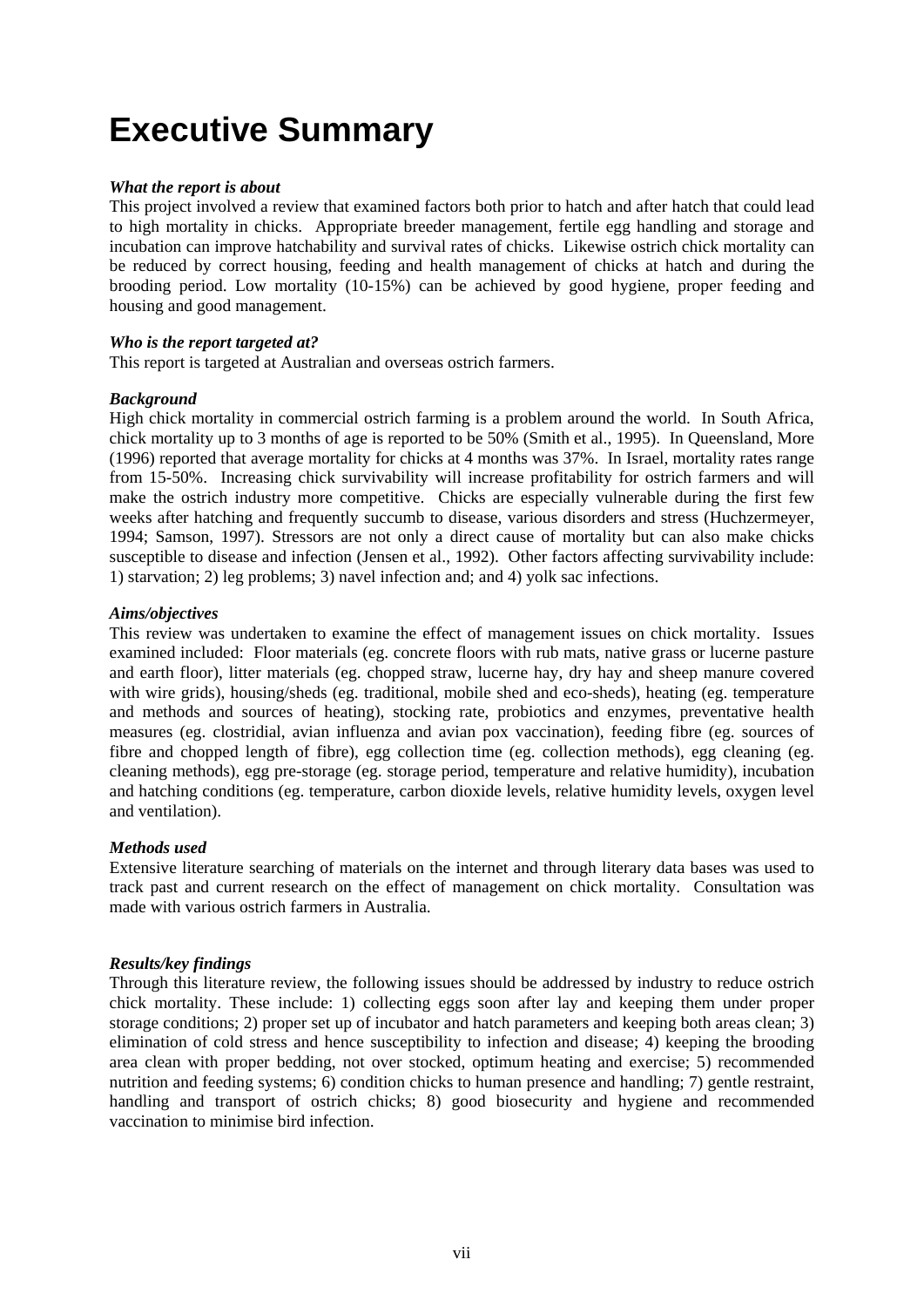#### *Implications for relevant stakeholders for:*

Ostrich farmers should be beware of the factors associated the chick mortality on their own farm and improve the management and rearing conditions accordingly, which will improve the chick health and welfare and hence improve the profitability. Total chick costs in Australia have been reported to be \$239/chick. Average mortality at 4 months was 37.1% for 394 chicks on 11 farms in Queensland (More, 1996). Using appropriate management strategies could reduce the mortality and make savings of \$50/chick. This equates to a saving of \$1.125m/year for the ostrich industry based on 22,500 ostriches predicted to be slaughtered in Australia in 2008.

#### *Recommendations*

The ostrich industry should adopt the following protocols to minimise ostrich chick mortality:

- Collect and store fertile eggs appropriately,
- Ensure incubator and hatching are operating as per instructions,
- Establish best practice methods for brooding, rearing, management and feeding,
- Maintain biosecurity, and
- Condition chicks to handling.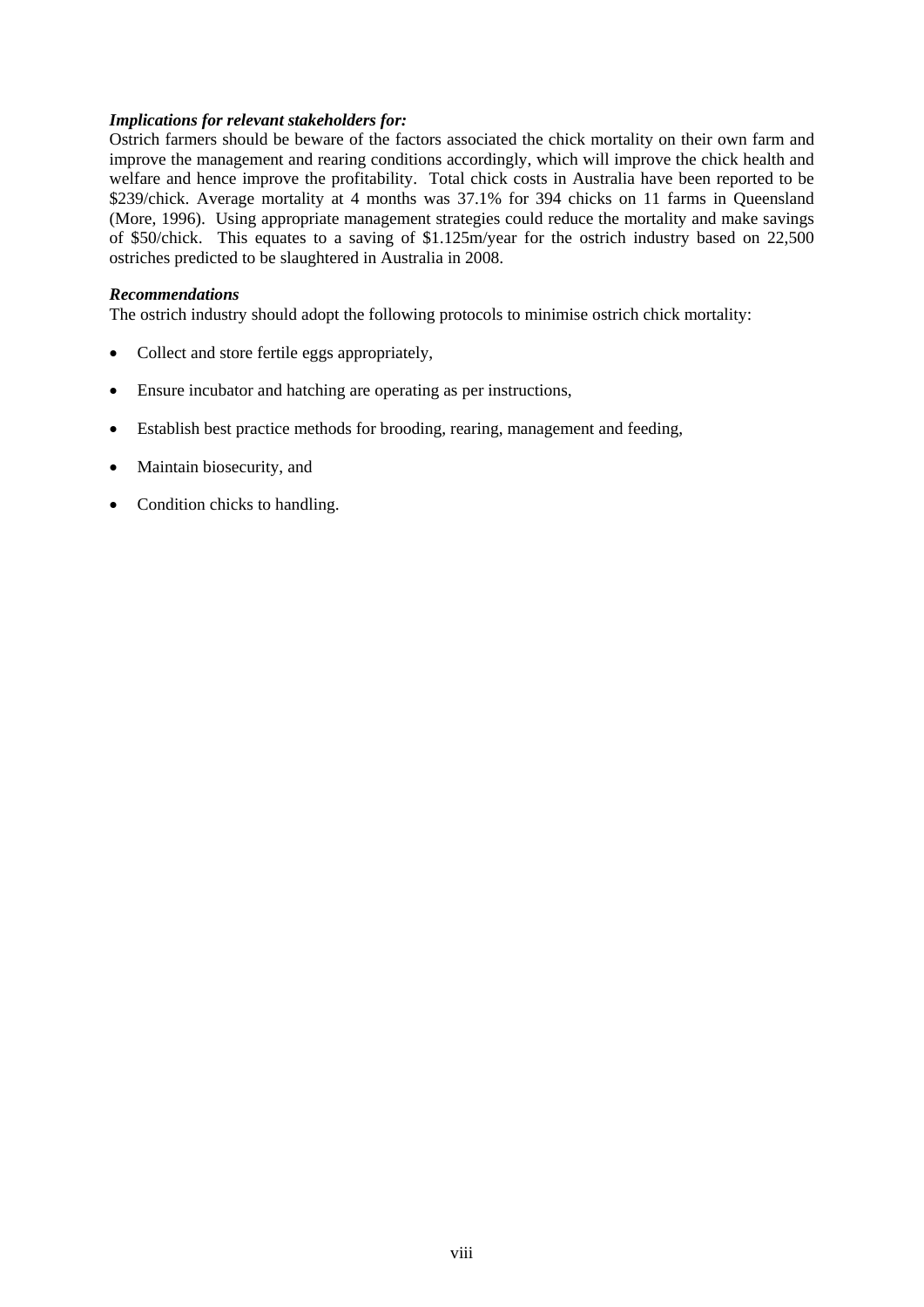# **Introduction**

Proper farm management and adequate feeding of younger ostrich chicks are key factors determining the profit of ostrich farming and the competitiveness of the industry in the international market. Successful ostrich farming is largely dependent on the ability of farmers to rear sufficient numbers of viable and healthy chicks. High mortality of ostrich chicks particularly during the first few months of life is well documented around the world (Adams and Revell, 1998; Lopes et al., 2005; Iji per.comm.; More, 1996; Peters et al., 2005). In South Africa, chick mortality is reported to be 50% up to 3 months of age (Smith et al., 1995). In Australia, More (1996) reported that average mortality for chicks at 4 months was 37%. In Israel, mortality rates range from 15-50%. In Europe, mortality up to 4 weeks of age is still over 50% (Adams and Revell, 1998). The reason for this may be because of inadequate knowledge of the feeding and management of younger ostrich chicks. Ayo and Minka (1994 cited by Peters et al., 2005) reported factors which caused the death of chicks in a Nigerian ostrich farm were lower limb deformities which affected 36.7% of the chicks hatched.

Inappropriate feeding due to lack of knowledge of chick nutrition and digestive physiology resulted in death of chicks due to solid masses such as lucerne hay and maize found in the proventriculus and gizzard (Sato et al., 1994). Bodyweight of ostriches increases 11-fold from 3 days to 72 days of age. Compared with bodyweight, the relative weight of the proventriculus/gizzard, caeca and colon increases significantly with age. The relative weight of the small intestine is highest at 41 days of age (Iji et al., 2003). Shorter villi at the duodenum was found in ostrich digestive tract from day 3 to 72 days of age. This may indicate that the total activity of membrane-bound enzymes is low at these ages. Iji et al. (2001) reported that the total activity of those enzymes in broiler chickens increases with age as the villi grow longer. However, trypsin was not detected in the newly hatched ostrich but the enzyme was active from 27 days of age. The activity of amylase was also low and relatively unchanged from hatch to 72 days of age (Iji et al., 2003). In ostriches, enzyme and acid secretion is restricted to an area of only 25% of the total inner surface area of the proventriculus. This is in contrast to other birds in which the entire surface of the proventriculus secretes digestive enzymes (Cooper and Mahroze, 2004). This may indicate that the enzyme activities are low for ostriches, particularly at young ages and may be a factor contributing to chick mortality.

Ostriches are born without gut bacteria, but after 10 days some of the microbes appear (Mead, 2000). Clearly fermentation ability at very early ages in ostriches is poor but gradually develops after gut bacteria are present. Gas production from the hind gut is rapid at 55 days and increases with age (P. A. Iji and T. S. Boomker, per. comm. University of New England, Australia), indicating that fermentation is very active at this age. There were also higher activities of microbial protease, β-Dglucosidase and β-D-galactosidase in the caeca and colon than in the ileum. Lopes et al. (2005) reported that bacteria from a healthy ostrich gut could prevent pathogenic bacteria infection, reduce chick mortality, improve absorption of yolk sac and increase the profit. Feeding live insects and adult dung could improve the protein and fibre utilization. Milton et al. (1993) fed termites (*Microhodotermes viator*) to ostrich chicks aged 3-9 weeks as protein source. The benefits of coprophagy have been described as adding useful gut microflora to help chick digestion (Cooper, 2000).

This report reviews issues that occur during the breeding and incubation stage that may result in high mortality of chicks at hatch. In addition, hatching, rearing and feeding, handling, transport and health of ostrich chicks that impact on chick mortality are reviewed. In general, good hygiene, proper housing and feeding are factors that reduce chick mortality.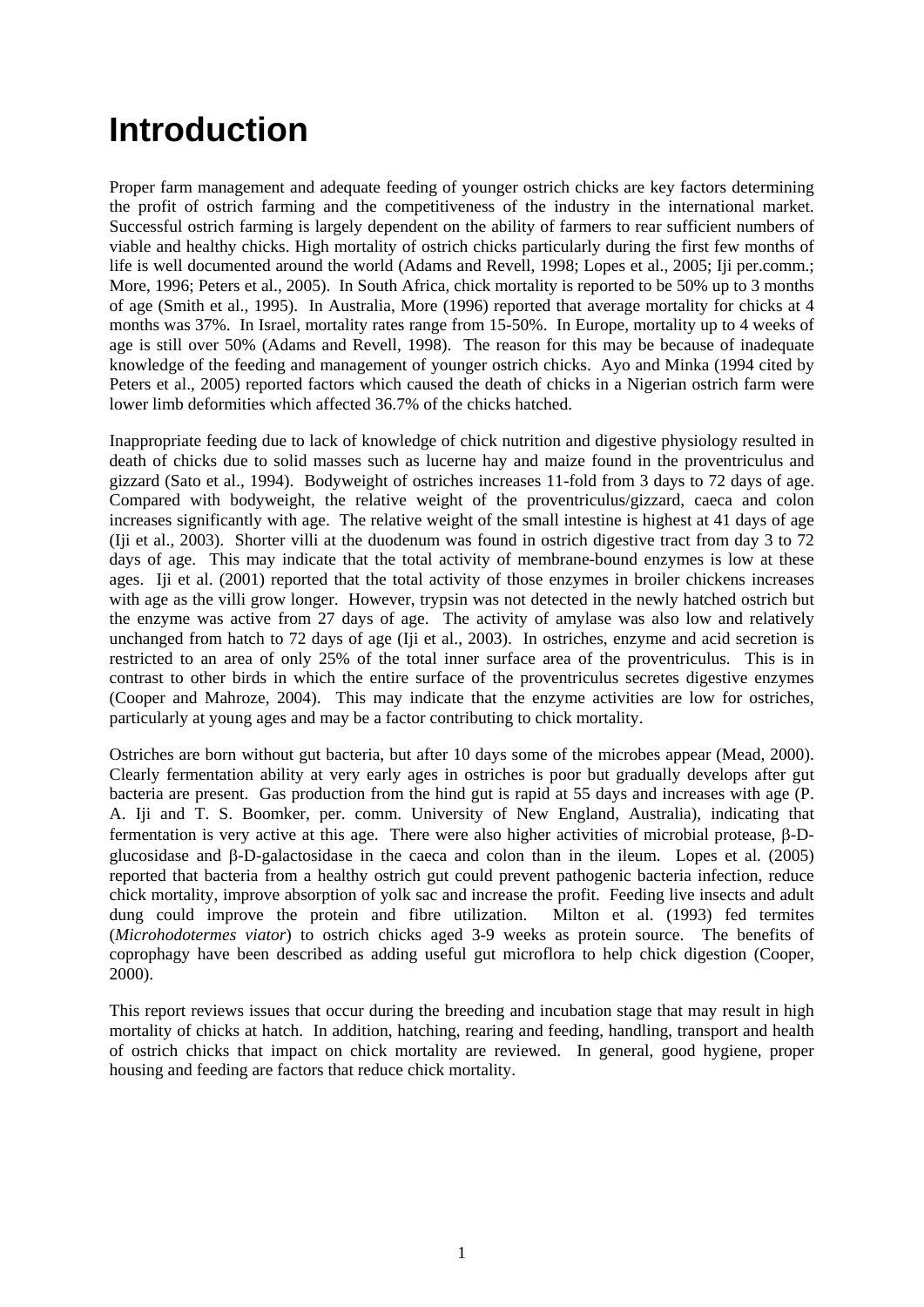# **Literature Review: Management strategies to reduce ostrich chick mortality**

### **Introduction**

Since the mid-1980s, there has been worldwide interest in the farming of ostriches for feathers, meat, skin and oil. Concerns about the high levels of ostrich chick mortality have largely been a result of the move toward intensive and semi intensive conditions which are not typical of their native habitat (Uhart *et al*. 2006). Two main factors affect the production of ratites; one is poor hatchability and the other is low chick survival rate (Navarro *et al.* 1998; Navarro and Martella 2002). The major causes of ostrich chick mortality up to 3 months of age are the paresis syndrome and limb deformities (Ashash *et al*. 1996). In assessing ostrich chick mortality it is important to examine the key factors that may impinge on mortality particularly those that relate to impact of breeder background, hatchery management, brooding, rearing and transport. Appropriate management of breeders, good egg hygiene, incubation, hatching, and best practice brooding, handling and transport of chicks will result in reduced mortality. For example, in Israel, one farm achieved 10-15% mortality of ostriches up to 3 months of age under a semi-extensive rearing system. Chicks were reared on lucerne and concentrate during the day and kept in heated shelters at night (Verwoerd *et al.* 1999).

### **Breeders**

It is important females select their own partner which apparently contributes to superior egg production, fertility and hatchability leading to healthier chicks. This can be done by careful observation of birds in a large communal pen to detect whether the hen shows a preference for a male and then pair them in a breeding pen (Adams and Revell 1998; Essa and Cloete 2004). Adams and Revell (1998) recommended that young breeders are best kept in pairs for good productivity, while in trios for 5-6 years of age.

It is vital that owners keep a wide range of records, which should be kept, including percentage of fertile eggs, percentage hatchability, percentage of chicks surviving to 12 months and individual bird pedigrees for selecting good breeders (Glatz 2000*a*; 2000*b*). An aggressive bird should be culled according to temperament because they spend time fighting other males at the expense of mating frequency. Aggression can be inherited and progeny will generally be more flighty and due to interactions between birds have poorer skin grades and higher mortality during the chick stage.

Hens without supplementary calcium are likely to be in negative calcium balance during periods of egg production, leading to poor egg quality and greater chance for death of chicks at hatch. Free access to a calcium supplement such as coarse shell grit in a separate feed container is suggested for all laying hens. Shell grit also aids in this process and provides calcium to the birds (Glatz 2000*a*). A high energy and protein diet for ostrich breeders could cause a high percentage of infertile eggs (Brand *et al.* 2000). Smith *et al.* (1995) reported that breeding birds fed *ad libitum* laid 24.5% infertile eggs, while 11.5% infertile eggs was found when feeding birds with 2 kg (dry matter basis) of a breeder diet. Deficiency of vitamins (vitamin A and E) and minerals (Se) had been linked to infertility (Hastings 1991; Hicks 1993). Vitamin A and D is important for egg production, hatchability and fertility and vitamin E and K for hatchability (http://www.blue-mountain.net/articles/p47.htm). Junqueira *et al.* (2007) reported that additional lipids (such as sunflower seeds) provided to breeders one month before beginning of laying period tended to increase the numbers of eggs, improve fertility and hatchability.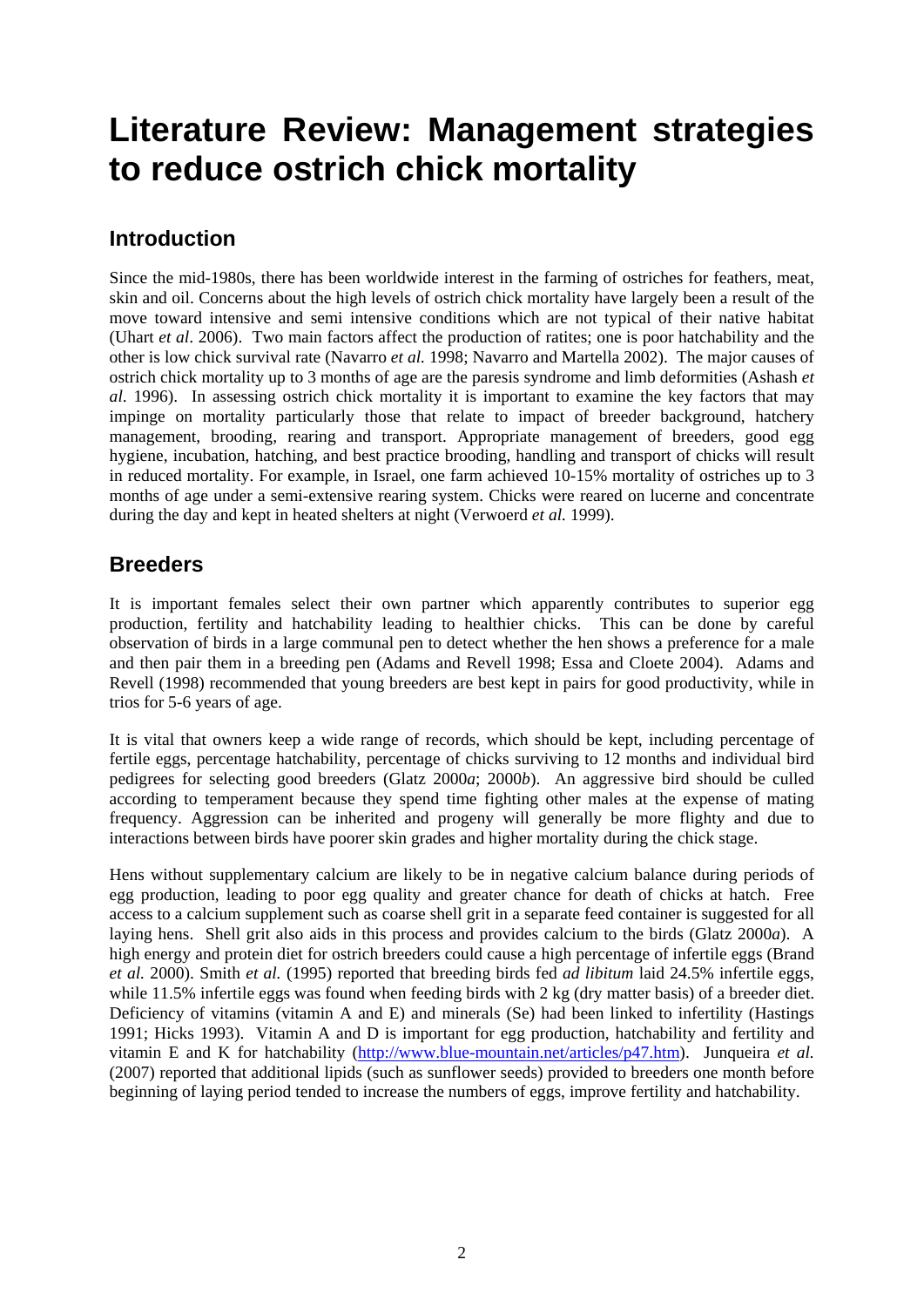### **Hatching**

Low hatchability of ostriches is well known and many chicks that do hatch subsequently die. The factors that affect hatchability including egg hygiene, egg storage conditions and period, incubation temperature, humidity, egg orientation, egg turning, ventilation and sanitation. Incubation temperature for ratites ranges from 35.9-36.5ºC (Wilson 2003). Estimated relative humidity requirements are 15- 20% during incubation and 40% during hatching. Optimal turning frequency has not been determined for ostrich fertile eggs. However, better results can be achieved by turning the eggs once per hour automatically. Eggs set with large end (air cell) up and turned around the small axis gives good results (Wilson 2003). Levels of oxygen and carbon dioxide that need to be maintained in the incubator for ostrich eggs are 21% and 0.05-0.10% respectively. Egg weight loss during incubation is important if high hatchability is to be achieved. An egg weight loss of 12-17% during the 38 days of incubation is recommended for ostrich eggs. The major factors contributed to egg weight loss are shell porosity and relative humidity. Other factors include egg size and incubation temperature (Wilson 2003). Hygiene of egg, incubator and hatchery plays an important role in achieving high hatchability. When the chicks are not hatched in optimum conditions or exposed to stress conditions during incubation, high chick mortality can result.

It is well documented that the hatchability of ostrich eggs is low and varied, ranging from 3.3% to 80% (Deeming and Ar 1999). Low hatchability could be caused by poor control of incubation parameters (temperature, humidity, air circulation, egg position and turning), improper egg handling (egg collection, egg washing methods, improper egg storage) and egg quality (egg size, nutrients in eggs, shell thickness and porosity) (Philbery *et al.* 1991; Wilson *et al.* 1997; Cooper 2001). There are also reports that the nutritional status of female ostriches (Angel 1993), and microbial contamination of the eggs (Deeming 1996*a*) affect the hatchability and subsequent survival rate of chicks. However, oedemas and malposition are key factors causing embryo mortality (Deeming 1997), particularly when the head of the embryo is positioned at the end of the egg away from the air space (Deeming and Ar 1999). More evidence was reported by Ley *et al.* (1986), who found death in embryos was caused by severe oedema (45%) alone and in combination with malpositioning (55%). A similar result was reported by Brown *et al.* (1996). Malpositioning resulted in 55% of embryo death during the last 10- 14d of incubation. Other factors which impact on hatchability and liveabilty of hatched chicks include nutrition of breeders and breeding season (Ipek and Sahan 2004; Cooper 2001).

*Egg quality*: Ostrich egg weight ranges from 350g to over 2,200g. Jost (1993) (Cited by Cooper 2001) recommended that eggs weighing 1,300 to 1,700g give the best hatchability. Ideally, incubating eggs of similar weight in the same batch will yield good results as the incubation conditions are easier to maintain (Deeming and Ar 1999). Extremely large and small eggs have lower hatchability due insufficient weight loss during incubation (Deeming 1995; Gonzales *et al.* 1999; Sahan *et al.* 2003). The oversized eggs have a smaller proportion surface area for gas exchange and water vapour while undersized eggs may lose excessive water during incubation. Egg weight loss during the incubation was 8.8-19.7% (Jarvis *et al.* 1985), 13.2% (Swart *et al.* 1987) and 15.6% in nature (Burger and Bertram 1981). Weight loss of 13-15% during artificial incubation is recommended by Ar *et al.* (1996). Eggshell thickness also affects hatchability (Sahan *et al.* 2003). More chicks hatch from eggs with thinner shell (Satteneni and Satterlee 1994; Brown *et al.* 1996; Gonzales *et al.* 1999). Egg pore density of ostrich eggs is positively related to egg weight loss and hatchability (Satteneni and Satterlee 1994; Gonzales *et al.* 1999; Sahan *et al.* 2003). Eggshell thickness is not related to egg size, but medium sized eggs had significantly higher eggshell porosity (number of large pores per  $\overline{cn}^2$  of shell), higher egg weight loss and higher hatchability compared to small or large eggs (Gonzalez *et al.* 1999).

Eggs laid toward the end of the season or from hens fed diets deficient in Ca or P, or from hens with a defective oviduct function will have a lower hatchability. These eggs are more susceptible to infection (Shane and Minteer 1996). A high energy grain-based diet may result in mid-embryonic mortality such as oedematous chicks with subcutaneous haemorrhages (Stewart 1996). However, Brand *et al.* (2003*a*) showed that different energy levels (7.5, 8.5 and 9.5MJ/kg) combined with different protein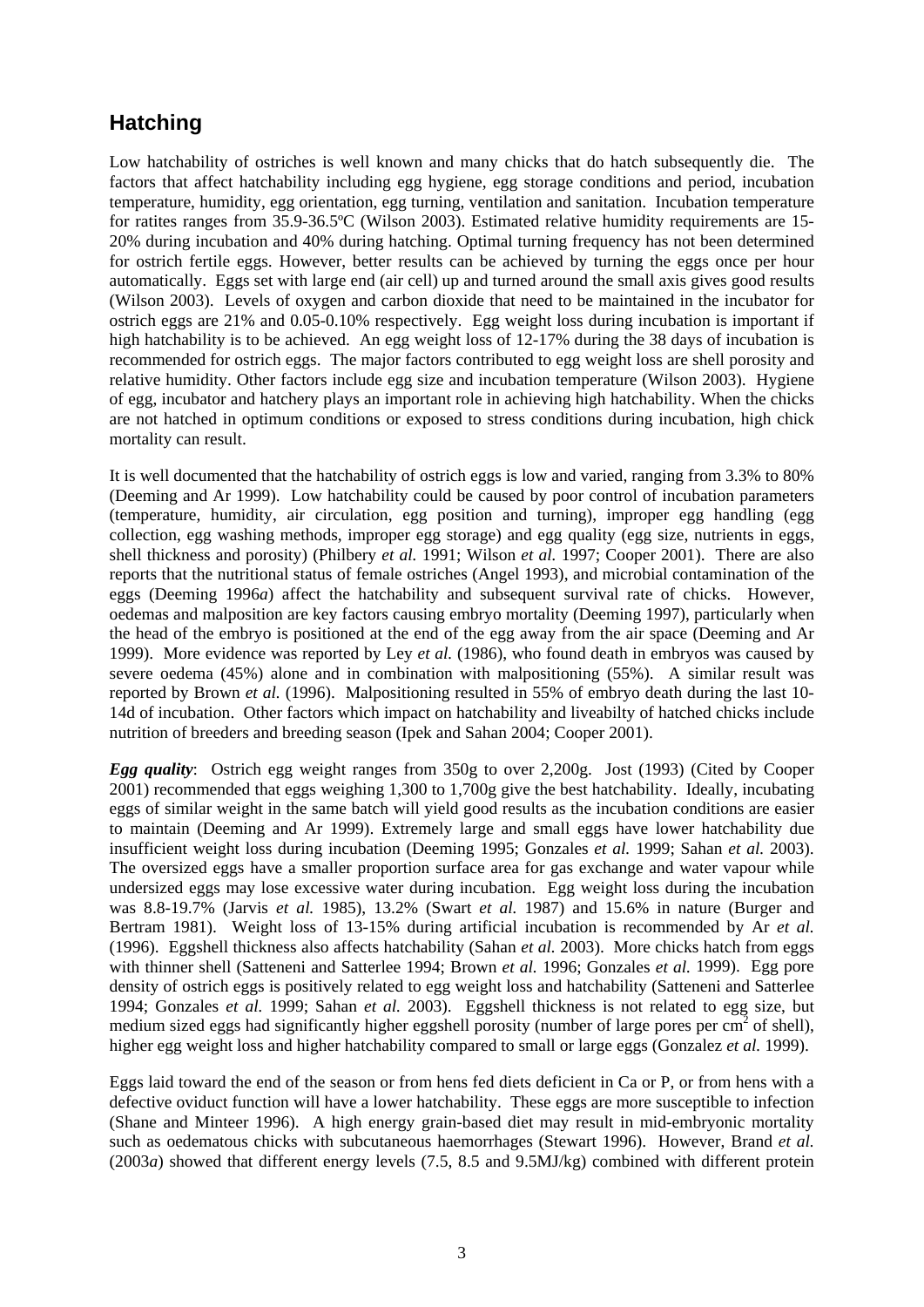levels (105, 120 and 135g/kg) and relevant amino acids had little or no influence on ostrich egg composition.

Breeding season also plays a role in hatchability. Ipek and Sahan (2004) compared egg hatchability between seasons and found that hatchability was 64.3% in the first season, increased in the subsequent years and reached 73.1% in the fifth year, but seasons did not influence weight loss of eggs and length of incubation (Table 1).

| Breeding season                          | 1998                       | 1999                     | 2000                      | 2001                    | 2002                      | P                |
|------------------------------------------|----------------------------|--------------------------|---------------------------|-------------------------|---------------------------|------------------|
| Weight loss of eggs                      | $12.97 \pm 0.7$            | $12.89 \pm 0.6$          | $12.24 \pm 0.6$           | $12.64 \pm 0.6$         | $12.41 \pm 0.5$           | $\mathbf N$<br>S |
| Mean length of incubation                | $1025 \pm 23.6$            | $1027 \pm 24.1$          | $1028 + 22.0$             | $1026 \pm 21.3$         | $1028 + 22.8$             | N<br>S           |
| Chick weight at hatching                 | $950.4^{\circ}$ + 22.<br>4 | $988.7^b \pm 26.$<br>7   | $1031.2^a \pm 28.$<br>8   | $1039.7^a \pm 27.$<br>3 | $1035.5^a \pm 26.$<br>4   | $***$            |
| Hatchability of fertile eggs             | $64.3^{\circ}$ ± 2.8       | $69.6^{\mathrm{b}}$ ±1.6 | $70.2^{ab} \pm 2.0$       | $71.8^a \pm 2.3$        | $73.1^a \pm 2.8$          | $***$            |
| Hatchability of total eggs               | $37.5^{\circ}$ ±1.1        | 43.2 $^{b}$ ±1.3         | $48.1^a \pm 1.2$          | $50.9^a \pm 1.3$        | $51.7^{\circ}$ ±1.3       | $***$            |
| Fertility                                | $58.3^{\circ}$ ±2.0        | $62.2^{\mathrm{b}}$ ±1.9 | $68.5^{\mathrm{a}}\pm2.0$ | $71.0^a \pm 2.9$        | $70.7^{\mathrm{a}}$ + 2.7 | $***$            |
| Malpositioned embryos                    | $14.3^a \pm 1.8$           | $8.7^{\mathrm{b}}$ ±1.3  | $8.1^{\mathrm{b}}$ ±1.1   | $7.7^{\mathrm{b}}$ ±0.9 | $7.3^{b}$ ±0.7            | $***$            |
| Deformed chicks                          | $11.1^a \pm 1.5$           | $6.2^{\mathrm{b}}$ ±0.9  | $4.0^{\circ}$ ±0.6        | $3.6^{\circ}$ ±0.4      | $3.3^{\circ}$ ±0.8        | $***$            |
| chicks<br>Assisted<br>during<br>hatching | $22.2^a \pm 2.3$           | $18.7^{\mathrm{b}}$ ±1.8 | $12.0^{\circ}$ ±1.7       | $10.7^{\circ}$ ±1.8     | $10.0^{\circ}$ ±1.9       | $**$             |

|       | Table 1. Incubation variables in ostrich related to different ages (mean ±SEM) (lpek and Sahan |  |
|-------|------------------------------------------------------------------------------------------------|--|
| 2004) |                                                                                                |  |

*Time of egg collection*: Eggs should be collected several times a day with the last collection at sundown. Copper (2001) recommended that eggs should collected 10-15 minutes after laying. Eggs left in the nest are frequently rolled, damaged or even eaten by adults and increases susceptibility to bacterial infection, particular when left overnight (Stewart 1996). Eggs collected in the evening resulted in lower mortality of chicks than collected next morning (van Schalkwyk 1998). Immersion sanitization of the egg shell does not improve hatchability of internally contaminated eggs. Large numbers of eggs should be placed in padded crates to minimize shaking during transport (Stewart 1996). Eggs should be handled with disposable gloves or a plastic bag (Shane and Minteer 1996) or sterile towel (Cooper 2001) to prevent possible contamination.

*Egg cleaning***:** Keeping eggs clean is an effective way to prevent contamination. Nests should be located away from feeding areas to reduce faecal contamination (Cooper 2001). Sand should place in the nests and regularly replaced to keep the nests clean and dry. A common practice is to remove adherent dirt on the egg with a dry cloth or sand paper when collected (Glatz 2000*a*). A dry egg should be lightly buffed with a soft-bristle brush only on specific areas to remove adherent dirt without destroying the cuticle. Eggs may be carefully rinsed, sprayed, or immersed in warm solutions, including sodium hypochlorite, chlorhexidine, quaternary ammonium compounds or phenolics. However, these methods may damage the cuticle and lower resistance to subsequent bacterial contamination (Stewart 1996). If the egg is wet or contaminated, the surface is dried with a blow drier and then buffed. The eggs can be air dried and placed in storage (Stewart 1996). In the domestic poultry industry, the egg surface is coated with a fine layer of commercial disinfectant solution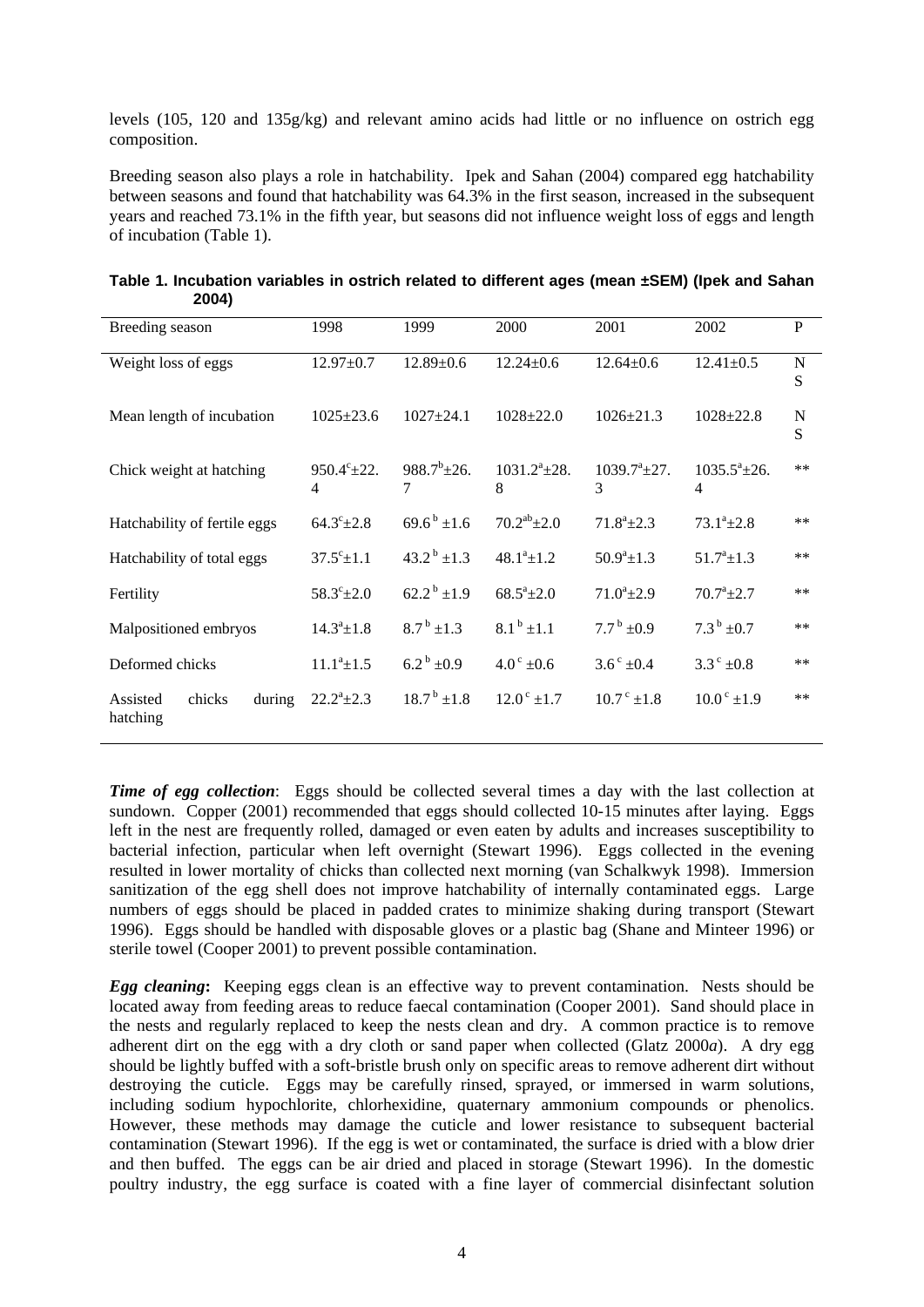containing either a quaternary ammonium or phenolic compound formulated to prevent contamination. Disinfectants are applied either by a hand spray, aerosol, or by fogging. Disinfectants should not produce any residue on the shell surface which may interfere with air exchange through pores during incubation (Glatz 2000*a*). Severely contaminated eggs can be washed by immersed in a 37.8°C phenolic or quaternary ammonium solution for 30-45 seconds, but the procedure may reduce hatchability by encouraging movement of micro-organisms from the surface into the interior of the egg. Eggs are rinsed in clean water and dried using a sterile towel (Shane and Minteer 1996). Cooper (2001) recommended that eggs can be safely cleaned by a dry cloth first and then lightly mist-sprayed with 5g/L of a Virkon solution. Van Schalkwyk *et al.* (1997) studied different disinfection methods on hatchability and found that the hatchability percentage was higher and late embryonic death was lower for the eggs disinfected by UV compared to eggs washed using a peroxigen powder compound and quaternary ammonium.

*Storage***:** There is no standard method to store ostrich eggs in terms of temperature, humidity and turning. Embryos start to develop at 29.4°C. Ostrich eggs held at or above this temperature results in an increase in early embryonic mortality after the second day of incubation. Cooper (2001) recommended that eggs can be stored for 7 days under UV lighting but no storage temperature and relative humidity (RH) were mentioned. Eggs maintained between 12.8°C and 18.3°C may be safely stored for 7d (Berry http://www.osuextra.com), but hatchability will be significantly reduced after 10d (Shane and Minteer 1996). Eggs stored up to 6d in different positions such as with air space at the top or bottom, or held with long axis horizontal did not affect egg embryonic mortality (van Schalkwyk 1998). However, Gonzalez *et al.* (1999) recommended that ostrich eggs can be stored for a minimum of 10d without reduction of hatchability under storage conditions used in the poultry industry (Table 2). A similar result was reported by Bertram (1979), who found that eggs can be safely stored up to 10d at 18ºC and 69% RH.

Table 2. Mean (±SE) egg weight loss and hatchability of ostrich eggs subjected to short *vs.* **long periods of pre-incubation storage (Gonzalez et al. 1999)** 

| Length of pre-incubation egg storage | Egg weight loss $(\%)$ | Hatchability $(\%)$ |
|--------------------------------------|------------------------|---------------------|
| Short $(\leq 5 d)$                   | $13.0 \pm 0.6$         | $63.2 \pm 7.9$      |
| Long ( $>5$ d and $\leq 10d$ )       | $13.3 \pm 0.7$         | $74.3 \pm 7.5$      |

However, Nahm (2001) reported that eggs can be safely stored up to 19d at 15.5-15.6ºC without controlling the humidity level. Hassan *et al.* (2005) suggested that the most effective storage period was ≤15d (20°C and 65% RH) to maintain hatchability for ostrich eggs when eggs were incubated at 36.5-37.0°C and 25% RH for 38d. RH near 75% is recommended to prevent water loss from eggs during storage (Shane and Minteer 1996). In contrast, Foggin and Honywill (1992) recommended storage RH should be around 35% to prevent the development of over hydrated chicks. Eggs should be turned daily (Berry http://www.osuextra.com**)** or rotated 180º once daily (Deeming 1996*b*) during storage. Heating ostrich eggs at  $36^{\circ}$ C for 4h prior to setting them in the incubator significantly reduced embryonic deaths compared with eggs that were not preheated (Brand *et al.* 1997).

#### **Incubation**

The incubator and incubation room should be properly managed. The incubator should be cleaned and properly disinfected and tested at least 12 hours prior to use to allow adjustments to be made (Glatz 2000*a*). Proper maintenance of the incubation conditions including temperature, humidity, air circulation and correct positioning of eggs and adequate turning could improve the hatchability and subsequent health and welfare of the hatched chicks and reduce mortality. Cooper (2001) recommended that optimal incubation temperature is 36-36.5°C with a RH of 20-30%.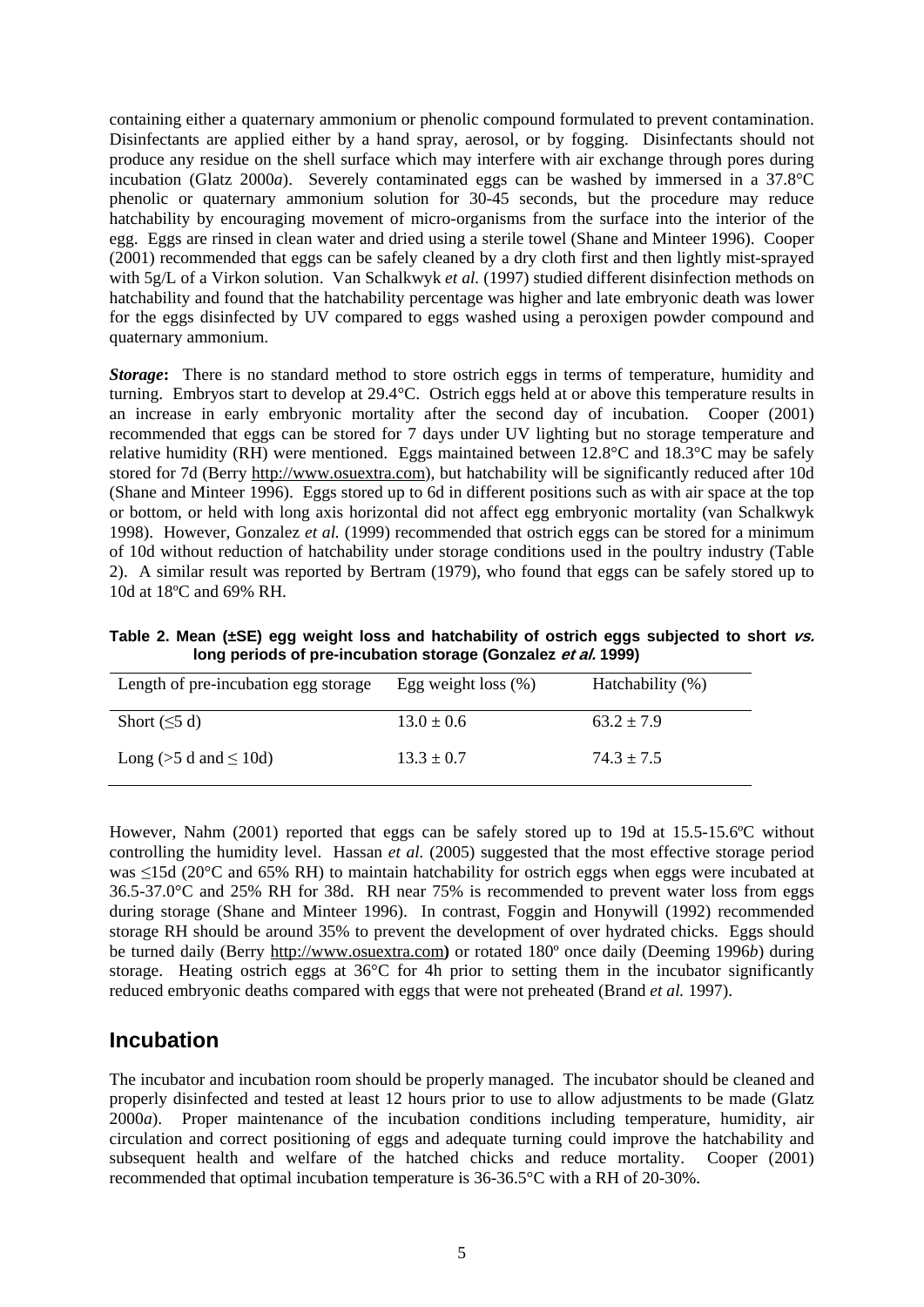*Incubation temperature*: Eggs can be successfully incubated over the range 35.0-37.0°C (Deeming 1993). Ar *et al.* (1996) recommended the optimum incubation temperature is 36.4°C. Increasing incubation temperature from 36.0-37.2° will reduce hatchability from 73 to 44% (Stewart 1996). Similar results were found by Hassan *et al.* (2004), who reported that mortality was increased at 37.5°C compared to at 36.5°C. van Schalkwyk *et al.* (1999) also found lower hatchability (33.8%) at 37.3°C compared to 36°C (63.3%) and 36.5°C (60%). However, low incubation temperature also increases embryonic mortality and results in soft, weak chicks (Shane and Minteer 1996). The incubation period reduces by about 2d when the incubation temperature increased from 36.5 to 37.5°C (Hassan *et al.* 2004). However, Stewart (1996) noticed that increasing incubation temperature from 35.0 to 36.7°C decreases the incubation period by 3d. It is suggested that for every degree increase in incubation temperature there will be a reduction in the incubation period by 2.5 days (Jarvis *et al.* 1985; Deeming *et al.* 1993).

*Incubation humidity***:** Ideally, the actual humidity level used to incubate ostrich eggs should be based on the average weight loss for all eggs produced from the flock (Shane and Minteer 1996). A weight loss of 13.4% to 39d of incubation was suggested by Deeming *et al.* (1993), similar to egg weight losses (13.2%) under natural hatching conditions (Swart *et al.* 1987). To achieve this egg weight loss, RH should be less than 30-35% during incubation (Cooper 2001). Philbey *et al.* (1991) reported that a 20-40% of RH during incubation improves the hatchability. Insufficient egg weight loss (Gonzalez *et al.* 1999) or the lowest weight losses (<7%) and highest weight losses (>17%) (Deeming and Ar 1999) will result in low hatchability. RH level used depends on selected temperature, egg quality and air circulation in the setter. For example, higher incubation temperatures require lower humidity. This is because higher temperatures increase the metabolic rate of the embryo and hence produces more metabolic water (Glatz 2000*a*). Ideally, eggs should be separated by size and shell quality and incubated under different conditions to compensate for variability. General, small or large eggs or with thick shells lose less weight than medium or thin-shelled eggs (Gonzalez *et al.* 1999) and hatchability was high for high eggshell porosity. However, Deeming and Ar (1999) reported that low or high eggshell conductance will result in insufficient or excessive egg weight loss respectively during incubation. Adjusting the humidity of the incubator according to the shell properties may be a useful technique to achieve sufficient egg weight loss for successful hatching (Rahn *et al.* 1981). Decreasing RH during incubation for eggs with low conductance shells could improve hatchability by 5% and increasing RH for eggs with high shell conductance could increase hatchability about 9% (Ar *et al.* 1996). Christensen *et al.* (1996) recommended that humidity of the incubator should be less than 25% to allow a 15% initial egg mass loss during the 45d incubation period. Clearly humidity levels in the incubator play a key role in hatchability and subsequent mortality of chicks.

*Air circulation and ventilation***:** Circulation is the movement of air within the incubator. Cooper (2001) recommended air flow rate in the incubator of about 45L/h/egg. Ventilation is required to supply oxygen and reduce carbon dioxide level in the incubator. However, there is lack of information on ostrich incubation ventilation. Recommendations for commercial poultry incubation are above 20.5% of oxygen and below 0.5% of carbon dioxide. Hatchability was reduced by about 5% for each 1% decrease in oxygen (Shane and Minteer 1996). Above  $0.5\%$  CO<sub>2</sub> in the incubation air can increase embryonic deathsvf (Smith *et al.* 1995).

*Position and turning of eggs*: During incubation eggs should be positioned with the large end up, and if possible, at a 45º angle. Positioning the eggs on the side is also acceptable (Glatz 2000*a*). Shane and Minteer (1996) recommended to incubate ostrich eggs for 10days in a horizontal position then reposition the egg with the air cell upward for the rest of the incubation period. Eggs positioned with their long axis horizontal for 2-3 weeks in an incubator and then re-positioned with their long axis vertical for the rest of incubation has improved hatchability compared to the eggs either vertically or horizontally positioned throughout incubation period (Smith *et al.* 1995; van Schalkwyk 1998). However, vertical setting of ostrich eggs is common in commercial hatching to save incubator space. van Schalkwyk *et al.* (2000) recommended that vertical setting eggs and rotated through 90º around the short axis will produce acceptable hatchability.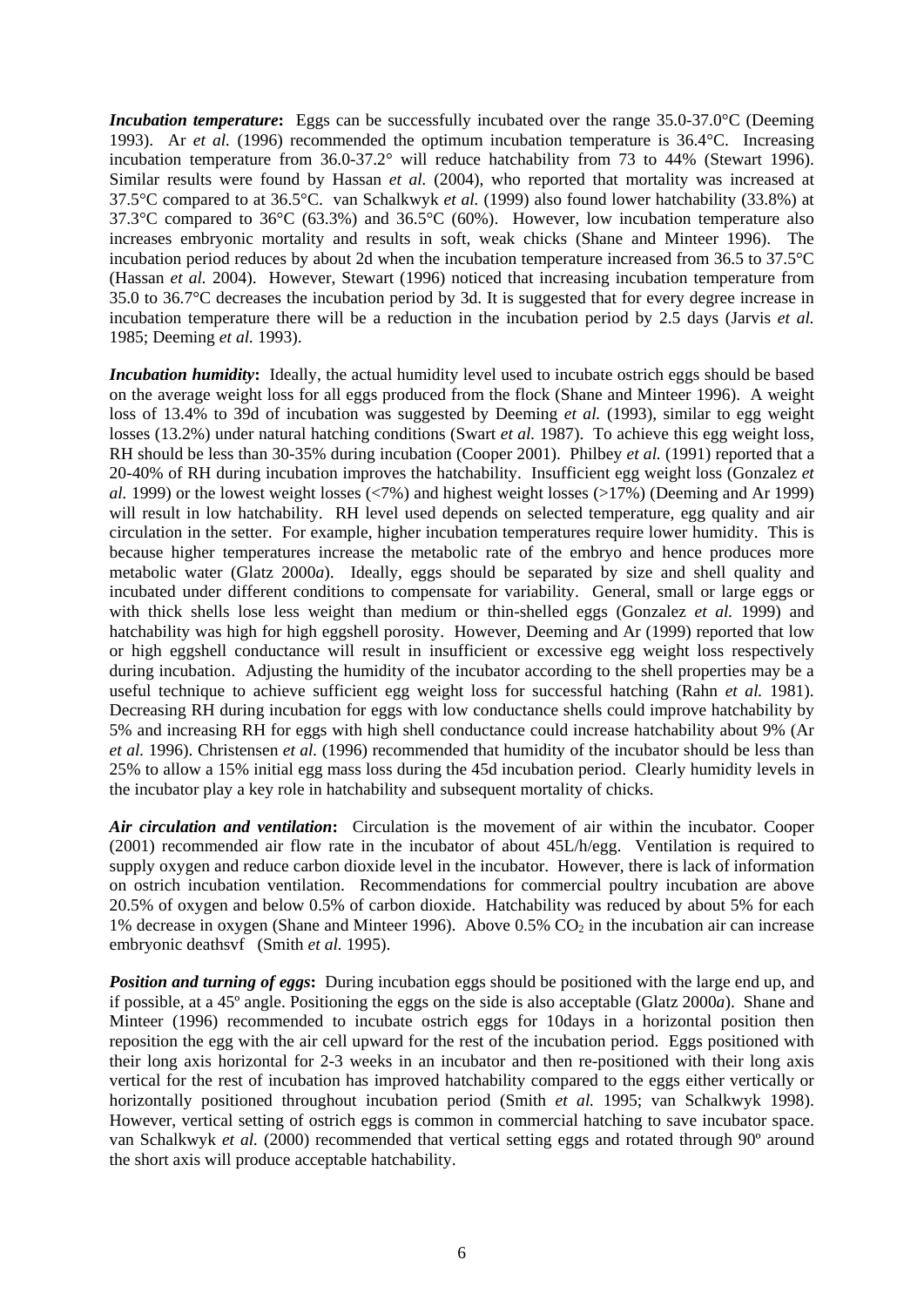Turning eggs during incubation improves hatchability by stimulating the growth of the embryo (Deeming 1993) and preventing the embryo attaching to the inner shell membrane and providing a uniform temperature (Hallam 1992). The eggs should be turned at least twice daily (8 to 10 times per day is better) until 39d when the eggs are transferred to the hatcher. Setting eggs in the horizontal position without turning will have lower hatchability (27%) (van Schalkwyk *et al.* 2000). Frequency of turning can be reduced if the turning angle is large. Manually turning of eggs through 180º twice a day is sufficient, but hatchability is lower compared to eggs turned hourly (van Schalkwyk *et al.* 2000). Hatchability was about 60% by manually turning eggs through 180º around the short axis and through 60º around the long axis twice a day and about 80% by automatically turning eggs through 60º around the long axis. Cooper (2001) reported that 85.7% of hatchability could be achieved by positioning eggs in a vertical position and turning eggs 8 times/day.

*Hatching*: Turning eggs will reduce hatchability during the last few days of development as the embryos rotate by themselves into position for hatching. Ar *et al.* (1996) reported that only 19% of fertile eggs needed assistance if egg weight loss was 13%, but 75% of hatching chicks needed assistance when the weight loss was 6%. Deeming and Ayres (1994) found that mortality of assisted chicks was 75% and the birds that survive birds had extremely poor growth. It is not recommended that the chick is assisted out of the shell unless the incubation period is over 42 days. If the chick is rushed, the navel may not have properly closed. An infected navel results in a dead chick (Berry http://www.osuextra.com). Sahan *et al.* (2003) suggested that the ostrich farmers should determine the characteristics of their eggs and match incubator conditions to these eggs to improve the hatchability.

### **Ostrich chick rearing**

Ostrich chicks are susceptible to disease and infection, various disorders and stress during the first few weeks of their life (Jensen *et al.* 1992; Huchzermeyer 1994*a*; Deeming and Angel 1996; Samson 1997; Barri *et al.* 2005). These problems often result in high mortality, which is one of the major welfare problems in the ostrich industry. They require special attention during this period to ensure chick welfare is not compromised. Once the chicks reach three months of age, they are relatively hardy and only need protection from bad weather (Glatz 2000*a*). It is important to keeping young ostriches warm, raise them in stress free environments and give them sufficient space for exercise. Allowing them to go outside as soon as possible for exercise and sunshine are important for their growth and development.

#### **Brooding systems**

Ostrich chicks normally remain in the hatchery for a few hours or for 2 days until their navels close and are dry. The newly hatched chick navel may be swabbed with an iodine/Betadine solution to prevent bacterial infection. The brooding area should be clean, sanitary and provide a comfortable and secure environment.

Brooders can be a cardboard box with proper bedding (such as hay) and heating (such as a heat lamp) in one corner of a room. Small brooder boxes are recommended by Verwoerd *et al.* (1999) because chicks can be kept warm is a small isolated area. In South Africa and Australia, a common practice is to keep 20-30 newly hatched ostrich chicks enclosed in small area inside a building, which can be fenced by a circle of plastic crates or hardboard or a raised welded metal mesh (Verwoerd *et al.* 1999). The floor of the brooder area should be covered with slip proof material to avoid leg damage. Overhead heat is recommended in the brooder area due to floor heating causing more leg problems. In the USA, heat pads or similar materials are used in brooder area to keep chicks warm (Verwoerd *et al.* 1999). However, there should be enough space to allow ostrich chicks to move away from heat source in case chicks overheat. Temperature recommended for ostrich chicks in a brooder box varies because the rearing environmental conditions are differ. Deeming *et al.* (1996) recommended 32ºC, but 26.5- 32ºC was recommended by Jensen *et al.* (1992) and 24ºC by Kocan and Crawford (1994).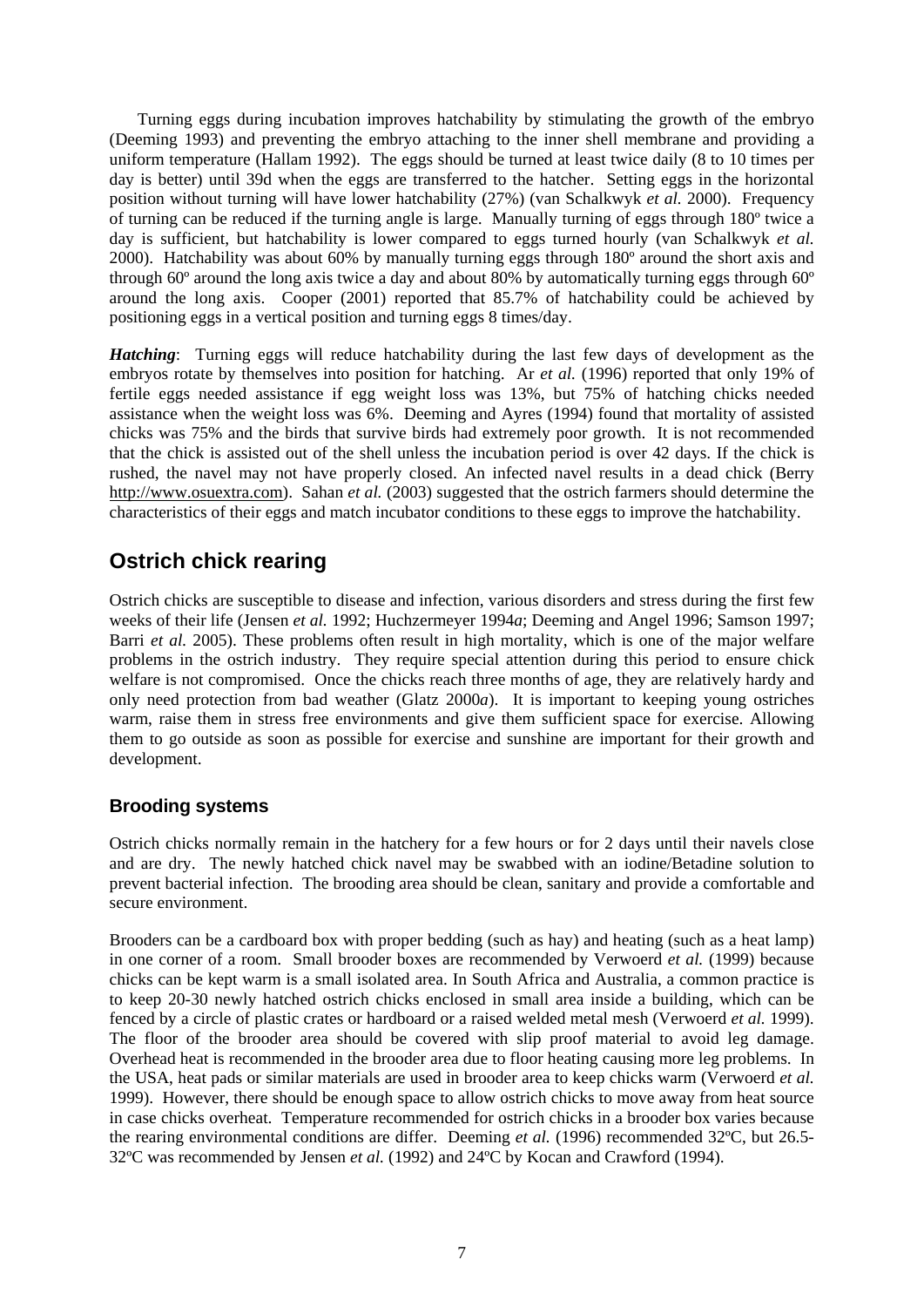Chicks should be encouraged to exercise in outside pen runs as soon as possible (if weather permits) to strengthen their muscles. Ostrich chick activities should be monitored to prevent impactions since they will eat almost anything when they are grazing outside. The chicks should initially only be allowed outside for short periods and then gradually increase the time. Early exercise is required to prevent ostrich chicks suffering from leg problems.

#### **Rearing systems**

Ostrich chick rearing systems include all-in all-out systems or mixed age groups kept in the same large enclosure. All-in all-out system keeps similar age chicks in the one facility up to 12 weeks of age (Deeming *et al.* 1996; Verwoerd *et al.* 1999). This system could control the rearing environment better, improve biosecurity and prevent disease (Verwoerd *et al.* 1999). There is considerable debate in both Australia and overseas on which rearing system produces the lowest mortality.

*Intensive rearing*: In Australia, chicks are kept indoors during the first 3-7d with a rearing temperature of 26-32ºC (Jensen *et al.* 1992). The chicks are moved out onto pastures during the day. Under this system, chicks can be kept in the rearing house until 3-4 weeks of age (Glatz 2000*a*). In Israel, 30-50 chicks are kept in a 3 x 3m enclosure and 3 x 10m exercise area for 4 weeks. Then birds are moved to large areas (25 x 25m) with heated (22ºC) shelters (Verwoerd *et al.* 1999). Outdoor enclosures can be made of timber or steel posts sheets with 75% shade cloth about 1.0-1.2m high is sufficient to keep ostrich chicks up to 12 weeks of age (Tuckwell 1997).

*Semi-intensive*: In this system, 25-50 day old ostrich chicks are raised on pasture (usually lucerne) with 45cm high fences until about 6 weeks. A concentrate diet is provided. Chicks are kept in a shelter with heating during the night. Movable shelters are common which enable birds to have access to fresh pasture. Birds (about 6 weeks of age) will be moved to large enclosure which can hold 150 birds and fed on chopped lucerne and concentrate (Verwoerd *et al.* 1999).

*Foster parent rearing*: Foster parent rearing is a common practice in South Africa (de Kock 1996). Ostrich chicks can be reared extensively with foster parents up to 25 chicks younger than 14 days of age per adult female (Verwoerd *et al.* 1999; Earle 1994). Chicks also can be reared semi extensively with foster parents (about 100 chicks per adult pair) with housing at night only. Using foster parents encourages chicks to exercise (Glatz 2000*a*). Regions with sudden changes in weather are not suitable for this rearing system as adult birds can only shelter 10-15 chicks (Verwoerd *et al.* 1999). A pair of adults can be fostered around 30-35 chicks in colder months while 60 chicks can be fostered in warmer months (de Kock 1996). Foster rearing may be impossible if there is lack of breeding stock (Verwoerd *et al.* 1999). It is important for foster parents to have good fostering behaviour skills and accept the new chicks, otherwise the young birds could be killed or injured by being trampled, kicked or from being thrown (de Kock 1996).

# **Housing**

Brooders and shelters protect ostrich chicks from predators (dogs, foxes, etc.) and bad weather. The facilities should have good ventilation and be easy to clean. In South Africa and Australia, shelters are constructed from a variety of materials, including modified shipping containers, wooden shacks, modified corrugated iron agricultural sheds and modified pig and poultry houses as well as custombuilt buildings (Verwoerd *et al.* 1999).

*Traditional sheds*: Traditional sheds have a solid floor with an exercise run. The runs should be bedded with sand or light soil sown with lucerne or short hard wearing grasses (Tuckwell 1997). The shed can be divided into a few "runs". The disadvantages of this method include high labour, risk of pathogen build-up and high capital cost (Glatz 2000*a*).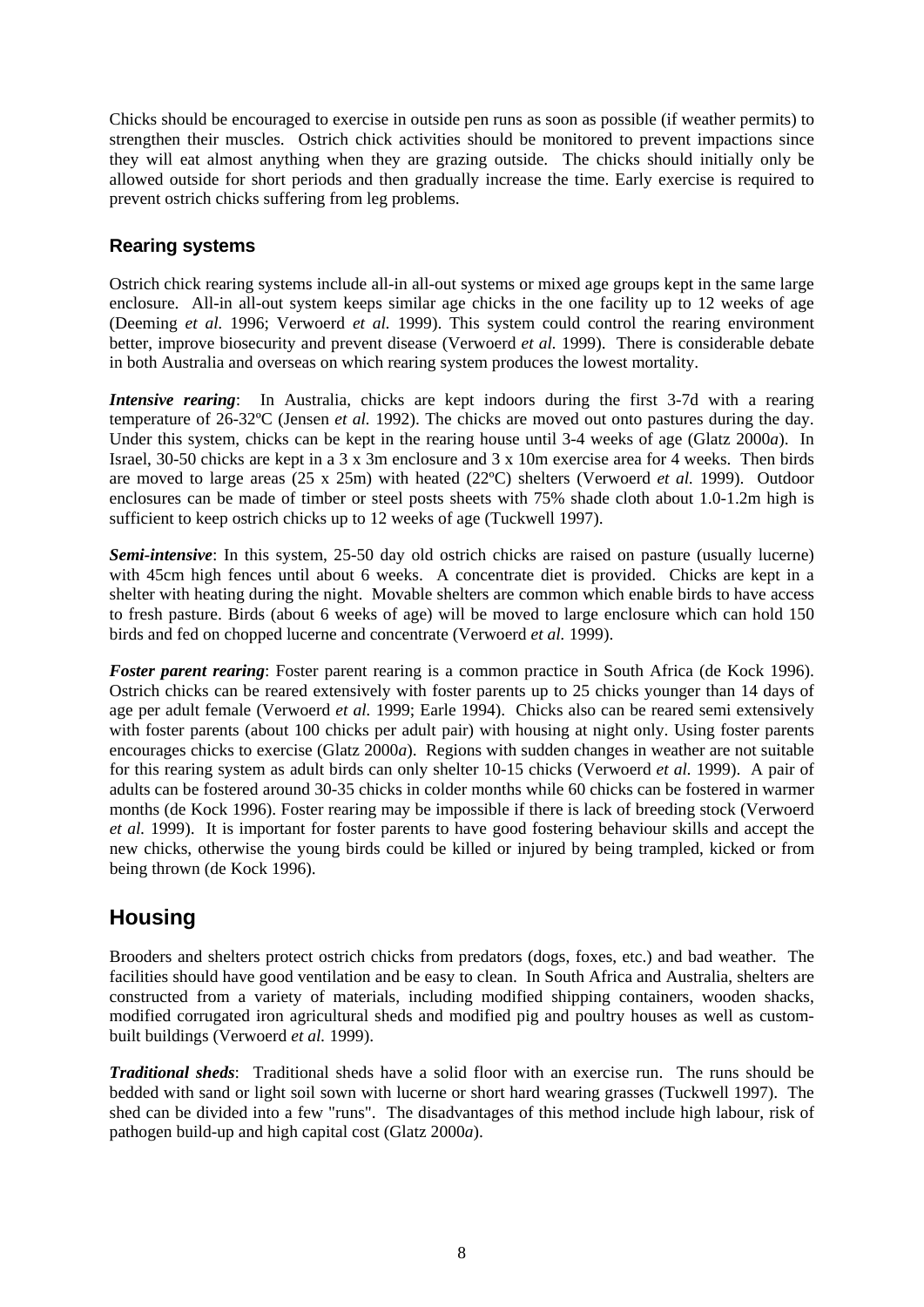*Igloos*: 30 chicks at 3-5 days of age can be kept in small portable igloos on a lucerne pasture paddock until 4-5 weeks of age. Chicks can forage on lucerne or grass inside the enclosure, which could be moved 2-3 times a day. Igloos are heated by gas lamps and covered by plastic blinds to control the temperature (Tuckwell 1997). Chicks are kept within a 30cm high cardboard ring under the heat lamp at night. Each night, clean straw bedding should be provided in the ring. A hessian cover can be used to cover the top of the cardboard ring to reduce heat loss in cold conditions. The cardboard ring is removed in the morning and the igloo is moved to a different location (Tuckwell 1997). High ammonia levels are a problem in the igloos and can contribute to chick death. In addition, provision of heating to outdoor igloos using gas needs to be carefully managed to avoid overheating, loss of gas supply and ammonia build up.

*Transportable shed*: The sheds can be built from various materials such as insulated "fridge panel" or plastic. The shed can be moved by wheels or by a skid system attached to the shed or by using a fork lift. Common pasture used is lucerne. Normally, the chicks are restricted inside the sheds overnight or during bad weather and then the sheds are moved to different locations each morning until 8 weeks of age (Glatz 2000*a*). A sterile carpet mat is placed on the sand floor of the shed. A gas heater can be used as heating source. Around 50-60 ostrich chicks (2-3 days of age) can be introduced into the shed (Tuckwell 1997). Similar problems of maintain in inadequate heating to birds has resulted in high mortality of ostrich chicks.

#### **Flooring/Bedding**

Proper flooring and bedding is important to reduce ostrich chick mortality. A cold or slippery floor could cause bird infections and leg injuries. The common types of floor in Australia are concrete, dirt, sand or deep litter floors (Glatz 2000*a*). In South Africa, floors are earth, sheep manure, rough concrete or concrete covered with rubber mats, or galvanized welded mesh raised 2-100cm above the floor. In Israel, the floor is concrete with dry hay bedding covered by mesh to stop hay ingestion and to separate the chicks from urine (Verwoerd *et al.* 1999). In UK, a rough concrete floor with an area electrically heated to 20°C is used (Deeming *et al.* 1996). In USA, heated floors were common, but it resulted in leg problems due to birds sitting down to keep warm. In Australia, a sterile carpet mat floor is used in removable sheds and hard surfaces are used in traditional sheds (Tuckwell 1997). Glatz (2000*a*) recommended that a rubber coated floor will prevent chicks eating foreign material (e.g. straw bedding) which can cause impaction.

*Concrete floors*: Concrete floors should have a non-slip surface, and are easy to clean and disinfected particularly in brooding units. However, chicks do not do well on concrete floors in Australia, although Mushi *et al.* (1998) reported that concrete floors have been used in Botswana for growing ostrich chicks up to 14 weeks of age.

*Dirt floors*: Dirt floors need to be replaced regularly by replacing the surface layer of soil with fresh earth. Dirt floors can be difficult to keep clean and can generate significant dust or mud (Glatz 2000*a*).

*Sand floors*: Relatively fine sand floors can be successful. However, the sand cannot be too fine due to the high dust levels generated as ostriches prefer to sit on sand when resting. Producers have noticed birds having sand baths especially at night. Sand should be replaced regularly (Glatz 2000*a*).

*Deep litter*: Litter materials that can be used are sawdust, chopped straw, pine shavings, washed builder's sand, hay or rice hulls. The litter should be covered by wire mesh for the first 7-10d to prevent ostrich chicks eating the litter and develop impaction. Litter should be changed frequently to remove urine and faecal output from ostriches (Glatz 2000*a*). Newspaper, cardboard, plastic, or other slippery flooring should not be used.

Litter management is essential to minimize chick mortality. If litter gets wet, ammonia concentrations increase and can contribute to hock burn and breast blisters. If the litter becomes dusty, it can reduce chick growth by depressing the immune system. Respiratory infections resulting from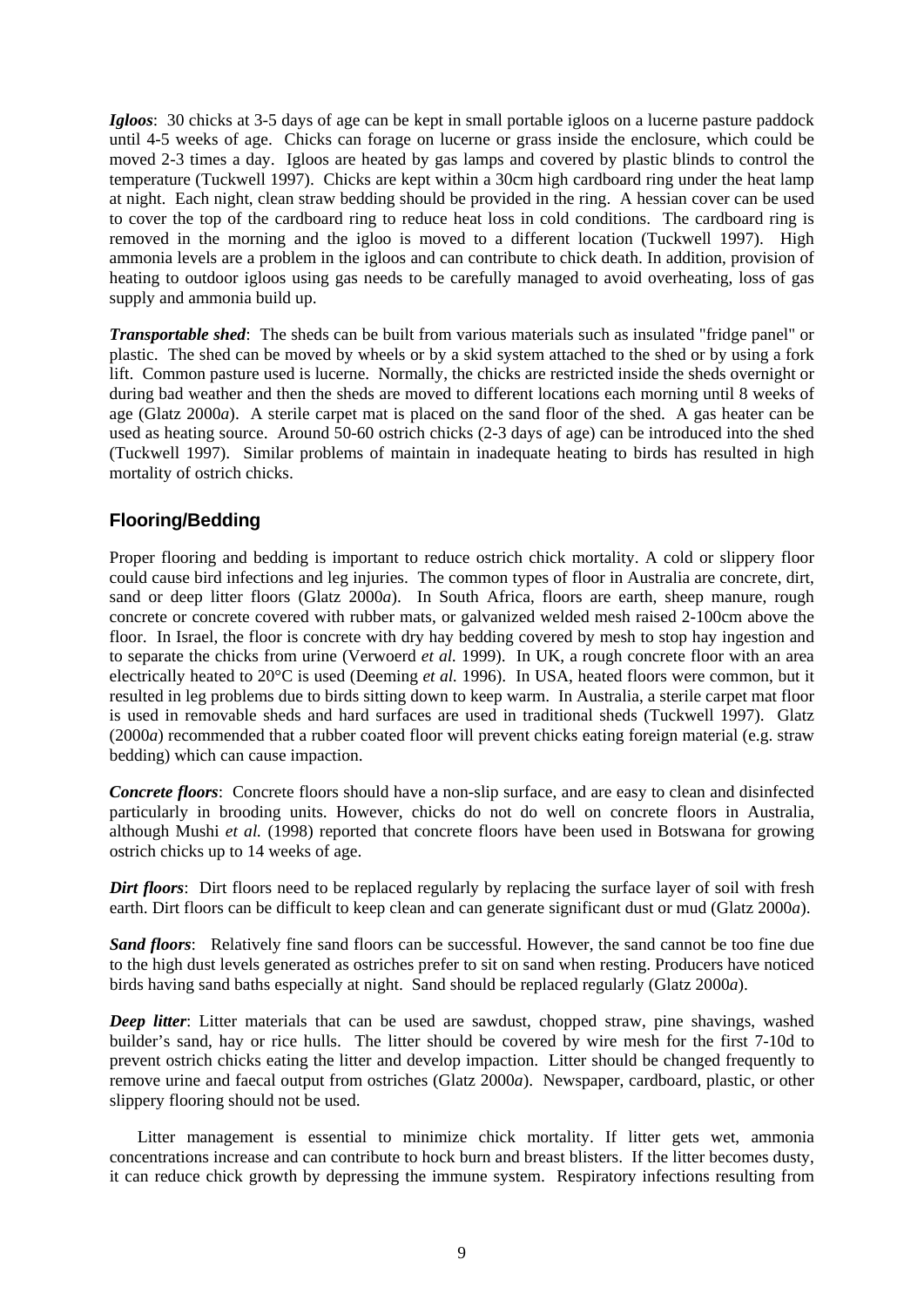lung lesions increase when the air is contaminated. Litter moisture levels of 25-30% are recommended as it benefits the litter condition, manure handling, air quality and health and safety for farmers or workers. Sawdust can generate high dust levels and health problems. Spraying oil to reduce dust may be a solution. Less than  $2.4 \text{mg/m}^3$  dust level is recommended. Similarly rice hulls have poor absorbency and straw is slow to break down and thus both are best mixed with wood shavings. It is important to ensure there are no risks of chemical contamination, including insecticides, rodenticides, agricultural chemical residues and mycotoxins as a result of fungal contamination and no risks of contamination by wild birds and rodents. The recommended depth for litter is a minimum of 50mm (Glatz 2000*a*).

#### **Heating**

Cold rearing conditions could result in poor yolk sac absorption or secondary infections of ostrich chicks since they are very sensitive to cold (Verwoerd *et al.* 1999). Chicks under 3 months of age will not perform well in a cold environment. The chicks normally require heat in the sheds overnight for the first 2-3 weeks (Glatz 2000*a*). Some authors recommend keeping chicks indoors for 3-4 weeks after hatching with suitable heat source (du Preez 1991; Jensen *et al.* 1992). Others suggest chicks be allowed outdoors when the weather is sunny and temperatures are not too cold  $(>15$  to 20 $^{\circ}$ C) and kept indoors with heating at night or when there is bad weather during the day (Hicks-Allredge 1993). Ostrich chick behaviour can indicate whether they are too hot (wings extended and panting) or too cold (huddling near the heat source and not feeding) (Deeming *et al.* 1996).

When ostrich chicks are heat stressed for long periods normal development of the immune system is affected (as observed in other avian species) (Hicks-Allredge 1993) and results in poor appetite (Deeming *et al.* 1996), increased risk of dehydration (Verwoerd *et al.* 1999) and bacterial infections (Glatz 2000*a*).

*Temperature*: In a commercial farming environment, ostrich chicks are normally kept in the hatcher or brooder at a temperature about 32ºC for 1-2 days after hatching (Deeming *et al.* 1996). However, temperatures used for young ostrich chicks vary from 21-26.5ºC to 32-35ºC in the industry. Verwoerd *et al.* (1997) recommended that the youngest chicks should be raised under temperature starting around 30°C with a drop of 0.5°C each day until reach 26°C ( $\pm$ 1°C). However, the maximum weight gain of ostrich chicks will be achieved in 10-22°C temperature range in the 4-5 week rearing period. In South Africa, the whole brooder room is heated by domestic oil heaters and temperature maintained above 30°C for 2-7 days (Verwoerd *et al.* 1999).

*Heating sources*: Heating sources can be infrared light, ceramic oil, gas lamp or electrical heaters in South Africa (Verwoerd *et al.* 1999). Gas lamps in igloo shelters are used on both South African and Australian farms (Tuckwell 1997). Heated floors were reported to cause chick leg problems. Success with focal gas heating in the sheds is also possible but automatic thermostat control of temperatures is crucial to prevent overheating (Glatz 2000*a*).

*Heating methods*: The South Africans prefer room heating rather than spot heating. Whole room heating has been tried in Australia with limited success probably because of density problems and lack of environmental control. Preference in Australia is given to placing chicks in a masonite circle and covering with hessian bags depending on the heating required. Sometimes chick areas have been preheated by using a heated blanket or to preheat the sand or the floor with no additional heating provided (Glatz 2000*a*). Chicks can be held in groups of 10-15 in solid rings and partially cover the rings with hessian bags. This utilises the heat generated by each chick to warm the others (Glatz 2000*a*). Best results are obtained when rearing houses are provided with overhead heating combined, with adequate air movement to eliminate drafts and ensure constant temperatures throughout the housing unit (Glatz 2000*a*).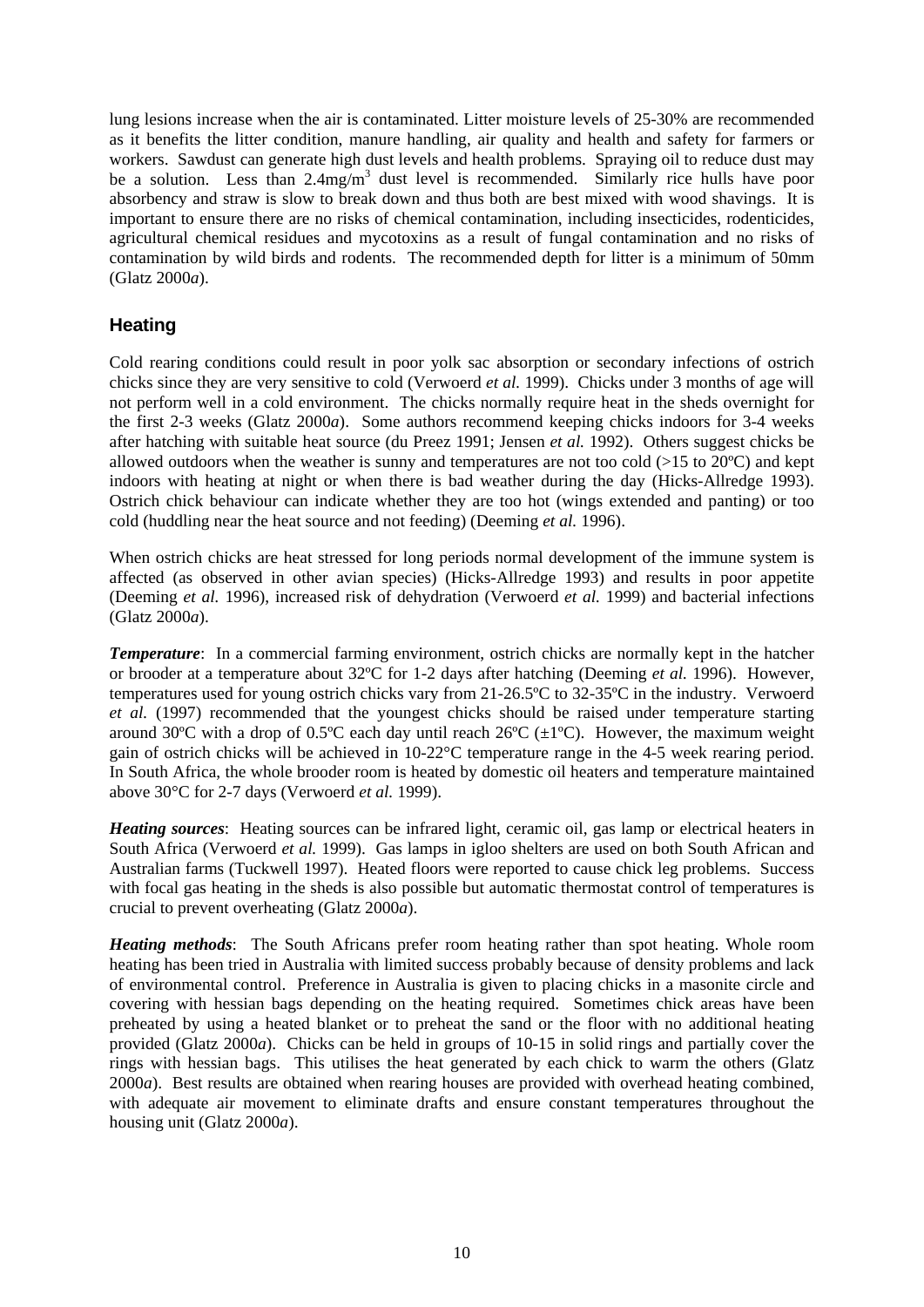#### **Ventilation**

Poor ventilation in enclosures results in high ammonia levels, which influences the health of chicks. Levels of 10-15ppm of ammonia in the air of the shed can be smelt while 25-36ppm of ammonia will cause eye and nasal irritation in humans (Glatz 2000*a*). The ventilation rates applying to poultry may be applicable for ostriches. Ventilation rates for poultry range from 1.0 to  $9.7 \text{ m}^3/\text{hr/kg}$  at normal temperatures or about 12.1 m<sup>3</sup>/hr/kg in hot weather (>30°C) for adults. Equivalent rates for younger birds are 0.1 to 1.0m<sup>3</sup>/hr/kg or 1.3m<sup>3</sup>/hr/kg and for older birds 1.0 to 10.4 m<sup>3</sup>/hr/kg or 13.0 m<sup>3</sup>/hr/kg, respectively. Ventilation rates can be checked with hand held meters (Glatz 2000*a*). Vertical fans can be used to stop ammonia accumulation at chick level and extractor fans can be used to exchange air from this level (Verwoerd *et al.* 1999).

### **Feeding chicks**

Absorption of the yolk sac provides nutrients for ostrich chicks for the first few days, but differences of opinion still remain on when feed should be provided to them. Generally, ostrich chicks lose weight in the first few days. For example, weight loss of ostrich chicks occur in the first 7 days due to utilization of egg yolk and then weight increases by about 1.3 kg/week up to 12 weeks (Mushi *et al.* 1998). Kocan and Crawford (1994) recommended that chicks can be kept without food and water for 6-8 d after hatching. However, Verwoerd *et al.* (1999) recommended that chicks should have access to feed and water from day one to help the development of the digestive tract. This is supported by Noy *et al.* (1996), who reported that feed consumption soon after hatch increases the rate of yolk utilization. Ostrich chicks will eat any soft food such as finely cut lucerne, lettuce, cabbage or other vegetables. Supplying a certain amount of green feed at short intervals will encourage ostrich chicks to forage. For example, chopped fresh lucerne fed with starter diets will stimulate intake of food (Glatz 2000*a*). Christensen and Nielsen (2004) also reported that leaving cabbage inside the pen, encouraged chicks to peck at the cabbage and reduces pecking at fixtures in the pen, reducing boredom and improving the welfare of chicks. After one week chicks can be allowed to graze on lucerne pasture during the day, ensuring the area is free of wire or sticks which can be ingested and penetrate the proventriculus, resulting in death.

There are a number of methods which can be used to stimulate chicks to commence eating: 1) place young chicks with older chicks; 2) foster parenting; 2) provide boiled infertile eggs; 3) stir the feed by hand at least eight times a day on day 2, 3 and 4; 4); use attractive colours (e.g. hammer milled corn); and 5) provide insects such as live crickets and mealworms. In general feed intake can be increased by making the feed more attractive, improving the palatability and stimulating feeding by frequent stirring of the feed or frequent operation of automatic feeders (Glatz 2000*a*).

Ostrich chicks should be fed *ad libitum* with a good quality and balanced feed ration for at least the first 4 months of age. Feed and water containers can be hung from the roof to prevent ostrich chicks falling over containers on the floor (Verwoerd *et al.* 1999). A plastic trough is better than a metal trough because the sharp edges of metal trough can cause injury (Musa *et al.* 2005) or death. At night chicks should be kept indoors with an infrared heat lamp during the colder weather. Some farmers provide water only during night in the shelters (Glatz 2000*a*). Rearing chicks in groups of similar weight can improve chick growth (Mushi *et al.* 1998). Rapid growth over 2-4 months of age results in leg deformation which eventually leads to the death of some ostrich chicks with mortality rates as high as 41.20% (Musa *et al.* 2005). High fibre diets and more exercise may be help to reduce the mortality.

*Feeding fibre to ostrich chicks*: Inappropriate feeding due to lack of knowledge of chick nutrition and digestive physiology resulted in death of chicks due to solid masses such as lucerne hay and maize found in the proventriculus and gizzard (Sato et al., 1994). Shorter villi at the duodenum was found in ostrich digestive tract from day 3 to 72 days of age. This may indicate that the total activity of membrane-bound enzymes is low at these ages. The activity of amylase was also low and relatively unchanged from hatch to 72 days of age (Iji et al., 2003). Low enzyme activities, particularly for younger ostriches, may be a factor contributing to their mortality. Lopes et al. (2005) reported that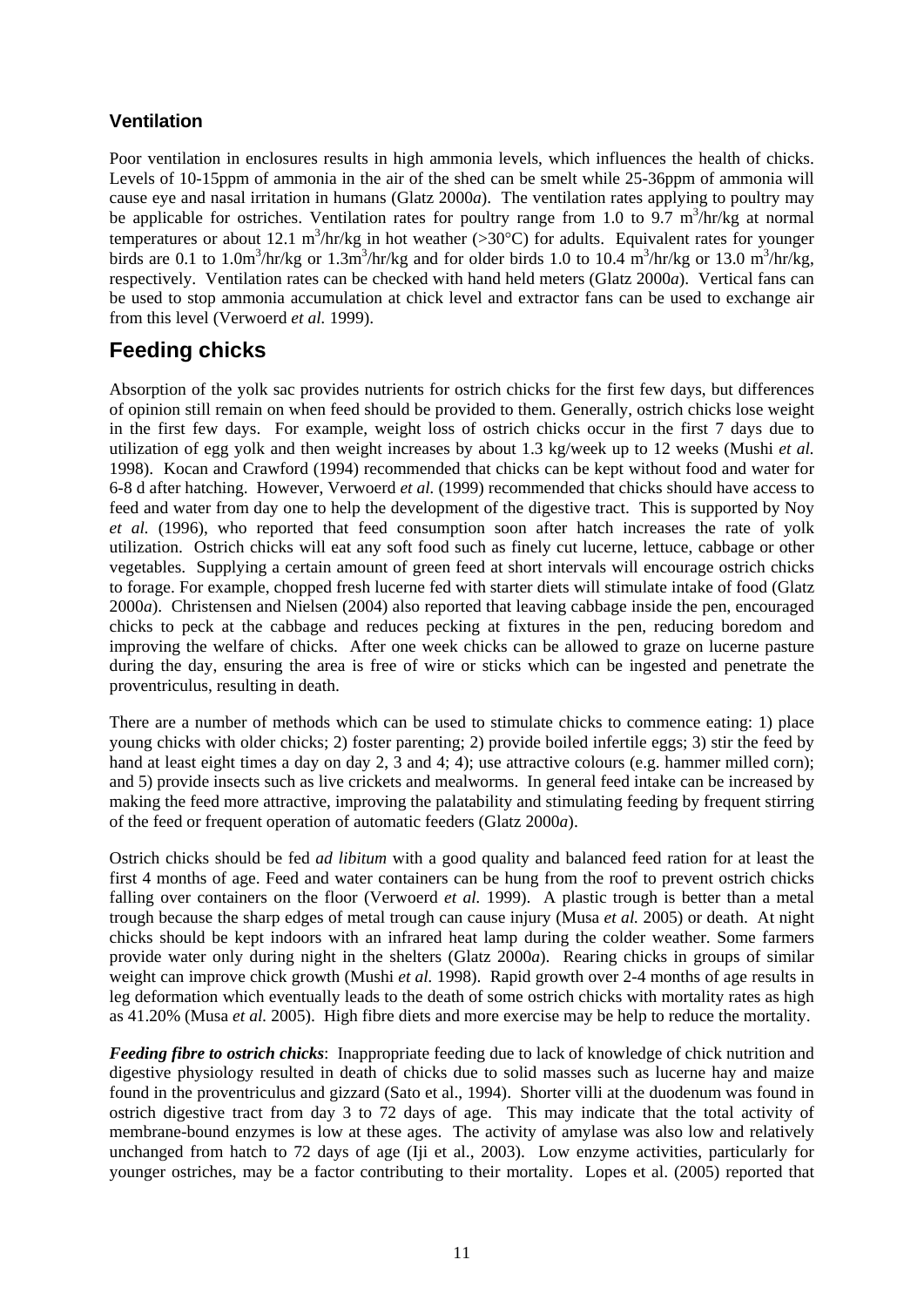bacteria from a healthy ostrich gut could prevent pathogenic bacteria infection, reduce chick mortality, improve absorption of yolk sac and increase the profit. Feeding live insects and adult dung could improve the protein and fibre utilization. Milton et al. (1993) fed termites (*Microhodotermes viator*) to ostrich chicks aged 3-9 weeks as protein source. The benefits of coprophagy have been described as adding useful gut microflora to help chick digestion (Cooper, 2000).

There are conflicting reports in the literature on the utilization of fibre by young ostrich chicks. Angel (1996) reported that ostrich chicks can move and forage for feed within the first 48 h after hatching. However, ostriches are born without gut bacteria, but some of the microbes appear after 10 days born (Mead, 2000). Ostriches (body weight between 5-50 kg) can digest 66% and 38% of dietary hemicellulose and cellulose respectively (Swart et al., 1993a). This may be because the microflora of the caecum and large intestine are similar to that of the rumen when an ostrich is 3-6 weeks old (Janssens et al., 1996). In addition, fermentation occurs at the age of 55 days since gas production from the hind gut is rapid at this age (P. Iji, per. comm.). However, at age of 3 weeks, the digestibility of fibre is only 6.5% i (Angel, 1993). High fibre feed can result in intestinal obstruction in young chicks. *Ad libitum* exposure to lucerne from 7 days of age results in decreased growth and lower body weight at 28 days of age compared to birds on pelleted diets (Schiavone et al., 1999). The performance of ostrich chicks on low energy/high fibre diets was studied by Salih et al. (1998). They found that there was no significant difference in DM intake (817, 818 and 773  $g/d$  respectively) of ostriches fed three experimental diets (high energy (14.5MJ/kg); medium energy (12.0MJ/kg) and low energy (9.5MJ/kg)). However, chicks on medium-energy diet had a higher average daily gain (392g/d) compared to the high-energy (368g/d) and low-energy diets (321g/day). There was no significant difference in feed conversion rate of birds consuming the high energy/low fibre diet (2.09kg DM/kg gain) and the medium energy/medium fibre diet (2.02kg DM/kg gain). Both were lower than the low energy/high fibre diet (2.42kg DM/kg gain). Farrell et al. (2000) compared cockerels (2kg) to ostriches (10-20kg) in fibre utilization. They found higher DM digestibility (84%) and AME (16.26MJ/kg DM) in ostriches for diets which included 20% of milled wheat straw than in cockerels (61%, 12.63MJ/kg DM) and concluded that ostrich have a much better capacity to digest fibre than adult cockerels for feedstuffs high in fibre. There is lack of information on effect of enzyme added in diets to improve health of younger ostriches. More research is needed for fibre feeding such as quantity of fibre and source of fibres, which can be included in the diets for young ostriches.

### **Preventing infection**

Ostrich chicks normally lose 10% of their hatch weight by 5-7 days of age then they gain weight continually. If chicks continue to lose weight the fading chick syndrome can develop due to infections. Chicks born with poor health or are severely stressed will have abnormal cloacal bursas and thymuses. It is essential to give these birds individual attention and to remove any potential stressors from their environment. Once they develop clinical symptoms, they can seldom be saved (Glatz 2000*a*).

Naval infection can result in death of chicks. The navel should be checked to ensure it is closed before a chick leaves the hatcher at 7 days. A 7% iodine solution can be applied to novel to prevent infection. A second treatment may be necessary in 2 or 3 days. If a dried umbilical attachment is still present (looking like a large coarse hair) it should be pulled from the navel and the area treated with iodine. This procedure can reduce the risk of yolk sac infections (Berry http://www.osuextra.com).

Yolk sac infection is one of major factors causing early death of ostrich chicks. Most chicks die within 14-21 days after hatch (Deeming *et al.* 1996). Yolk sac infection is commonly attributed to poor hygiene during egg handling and incubation (Deeming 1997; Speer 1996) or navel infections after hatch (Huchzermeyer 1999). Other factors such as incorrect brooding temperature (too cold or too hot), cold concrete brooder floors, insufficient water intake and a delayed start to feeding can cause yolk-sac infection (Huchzermeyer 1999). A uniform environment and less stress rearing conditions can help yolk absorption (Verwoerd *et al.* 1999). Surgical removal of the infected yolk sac has been practiced (Kenny and Cambre 1992) or use can be made of a large needle and syringe to suck the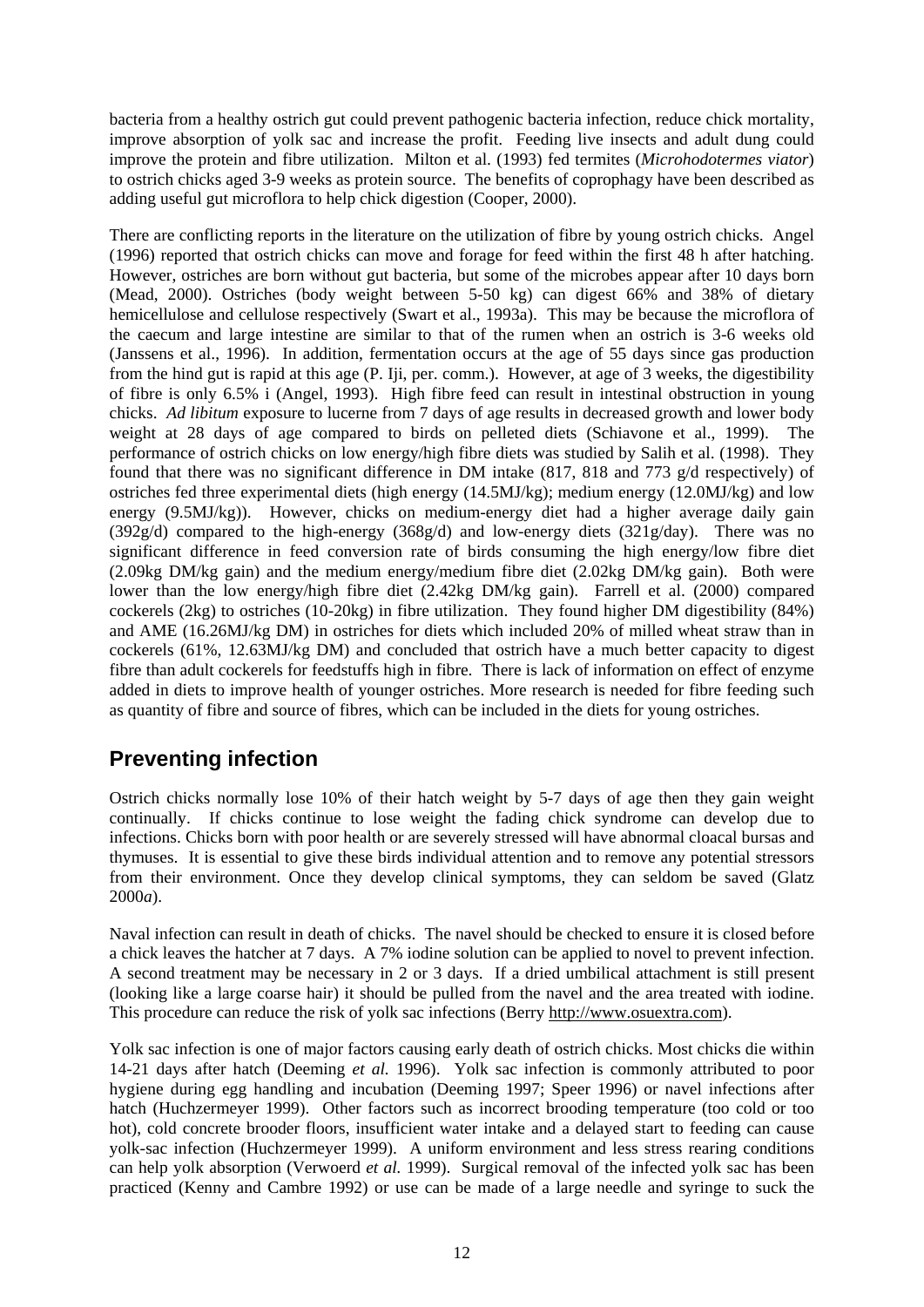contents of yolk sac followed by injection of a small amount of antibiotic solution into the yolk sac (Huchzermeyer 1999).

# **Toe trimming**

Over 50% of ratite skin processed are being downgraded due to damage on farm, during transport, in the lairage and during processing (Glatz 2005*a*). Toe trimming is one way to minimize this damage (Glatz 2005*c*). The claws should be trimmed at day old by removing the distal phalangeal joint with a red hot blade using a Lyon beak trimming machine (Glatz 2005*b*). The big argument against toe trimming is the concern that birds will die soon after the process due to stress or will suffer chronic pain in the toe stump (Lunam and Glatz 2000). In addition when the bird is walking or running on wet ground or hilly ground it is difficult for the toe trimmed birds to maintain footing. If toe trimming is not done according to best practice chick mortality may occur. When toe-trimming is done correctly ostrich chick behaviour is modified and reduces the potential for skin damage in the first two weeks after hatching (Glatz 2003; Glatz 2007).

### **Stocking rate**

Stocking densities used for young ostriches varies from 16 to 40m<sup>2</sup>/bird (Verwoerd *et al.* 1999). Over stocking can cause death in chicks from suffocation. Optimum stocking levels have not been clearly defined as outlined below. The chick body weight is often used to calculate stocking density. Deeming *et al.* (1996) recommended a minimum floor space of 0.125 m<sup>2</sup>/kg while Wade (1995) suggested 0.3-1.4m<sup>2</sup> in the brooding area with  $18.5-37\,\text{m}^2/\text{bird}}$  in the outdoor run. In Zimbabwe the space requirement suggested for day old chicks is  $0.16m^2$ /chick increasing by 10% per week (Hallam 1992). In South Africa, young chicks are normally kept inside the shelter  $(2-3 \text{ chicks/m}^2)$  in groups of 30-50 at night and allowed to run outside during the day according to the weather conditions. The outside run can be 2-3m by 10-15m in dimension for chicks from hatch up to 4-6 months of age (Verwoerd *et al*. 1999). In Israel, 50-60 chicks (<4 weeks old) are kept in a 3x3m enclosure. However best results are achieved at a lower density (30-50 birds) with an exercise area of 3 x 10m for every 50 birds. In USA, groups of 10 chicks or more are reared from hatch to 3 months of age in 8 x 40m pens (Verwoerd *et al*. 1999). Under good management and housing conditions it is recommended that chicks are housed in groups with a shed density of up to 3 chicks/ $m^2$  and  $5m^2$ /chick of outside run in the first 4-6 weeks. Birds in Australia tend to be kept in groups of about 50 birds/pen. Cornetto *et al*. (2003) determined the effect of stocking density  $(33.5, 16.8 \text{ and } 11.2 \text{m}^2/\text{bird})$  on performance of birds (21-98 days of age). Density had a significant (P<0.05) effect on body weight, weight gain and feed consumption. Body weight (41.5 kg) was higher ( $P<0.05$ ) for the low density group compared to the moderate (38.5 kg) and high density (34.7 kg) groups at 98 d of age. However density did not significantly affect the feed to gain ratio. It is crucial to ensure that there are sufficient feeders and drinkers and birds are not overstocked (Glatz 2000*a*).

# **Transport/handling**

Young chicks can be restrained as a group in an enclosed area or shed to be caught individually. Young birds can be physically restrained by holding their legs together and up against the body (Hastings 1991). A young chick can be handled by sliding the hand between the legs from the back and lifting it under the abdomen, leaving the legs to dangle free (Sales and Smith 1995). Chicks should not be lifted by their head, neck or wings or held upside down. Staff working with the chicks should wear the same coloured clothes and boots. Chicks of the same size should be kept together to prevent bigger birds trampling or suffocating them (Glatz 2000*a*). Rough handling can cause death in chicks.

Up to 2 months of age, the chick can be picked up, while supporting the chest with one hand and placing the other hand on the back (Sales and Smith 1995). One person can guide juvenile birds (4-8 months of age) by grasping the tail with one hand and a wing with the other. It is important not to lift birds by their wings (Wotton and Hewitt 1999). One person can move the bird by pressing on the rump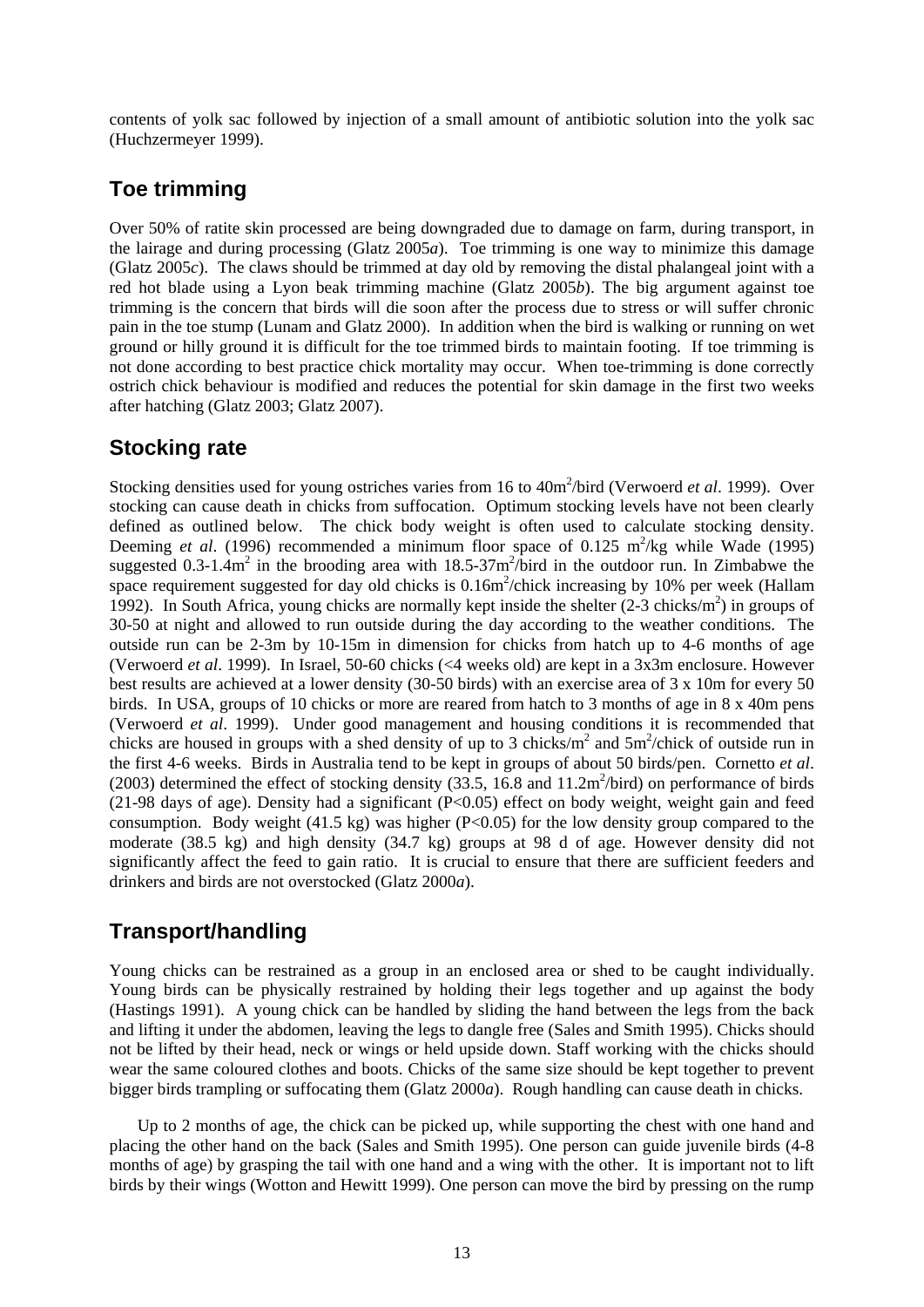from behind, while the other person holds the neck and/or beak and directs the bird from the front (Sales and Smith 1995). Birds should be moved quietly and gently because once the birds become agitated, the whole procedure becomes stressful for both the birds and the stockperson (Wotton and Hewitt 1999). Hooding of the bird will calm them down (Earle 1994). In properly built yards, posthandling stress is dramatically reduced. When driving them from one area to another do not shout or run after birds. Move the birds slowly and used fenced off lanes for birds to walk along (Glatz 2000*a*).

*Transport age:* Ostriches should be transported in groups according to their age. There is evidence that translocating juvenile ostriches from concrete-paved to sand floored pens and mixing with other batches of ostriches causes stress and potential mortality to ostriches indicating by an increase in the heterophil:lymphocyte ratio (Kamau *et al.* 2002). Wotton and Hewitt (1999) recommended the following age groups be transported separately: day-old chicks and three month-old birds, three to six month old birds.

*Distance*: It is difficult to maintain airflow, shade and minimise the vibration when ostrich chicks are transported especially over long distances (500 km). A journey of 10-15h results in 'capture myopathy' (exertional rhabdomyolysis) due to long period of physical exertion (Crowther *et al.* 2003). Sufficient space to allow birds to sit is recommended for long journeys (Glatz 2000*a*). Air sprung trucks are recommended for use for long-distance transport of ostriches. Air sprung suspension smooths out the bumps and prevents sway, especially when going over rough roads (Glatz 2000*a*).

**Space**: Space allowances should be calculated according to the age.  $0.1 \text{m}^2$  /bird for month-olds to is recommended (Mitchell 1999). Transporting birds in a small group and providing sufficient space for birds to sit down could prevent injury and death. This may be because that setting are more calm with lower heart rates during transport (Crowther *et al.* 2003), find it easier to maintain their balance (Wotton and Hewitt 1999) and prevent birds trampling over each other (Glatz 2000*a*). The force acting in standing birds results in changes to the integrity of the muscle cell membrane, which increases the plasma activity of intracellular enzymes (Mitchell *et al.* 1996; Wotton and Hewitt 1999).

*Crate/Vehicles*: Proper transport facilities are important for ostrich welfare. Young chicks can be transported in sturdy cardboard boxes (2-3 birds/box depends on size of chicks) (Earle 1994).

#### **Stress**

Two types of stressors (irritant and intermittent) during transportation were categorised by Crowther *et al.* (2001). Irritant includes continuous noise, vibration, heat exposure, crowding and intermittent includes sudden flashes of light and noise from passing vehicles. Vibration and movement during transport can make birds loss their balance which can result in injury. Behavioural changes during transportation may be an indicator of stress. The physical stress signs include head bobbing, neck arching (Mitchell *et al.* 1996), blinking very slowly, neck-twisting and jumping (Payne 1993) fluffing out their wings, hyperventilating and keeping their beaks permanently open (Glatz 2000*a*). An increase in plasma glucose concentration is also noticed due to stress-induced mobilisation of glycogen reserves, associated with fatigue during the transportation (Wotton and Hewitt 1999). Stress caused by the changing environment can also cause abnormal eating behaviour such as over eating of any available material (sticks, plastic bags, wire and bedding) and lead to impaction (Foggin 1992).

*Heat stress*: Ostriches are very susceptible to heat stress which could cause dehydration (Adams and Revell 1998; Crowther *et al.* 2003). The source of heat is the radiation from the animals themselves and heat from outside such as hot days. Dehydration is indicated by the excretion of thick, white, concentrated urine after transportation (Yagil *et al.* 1996, Crowther *et al.* 2003). However, Wotton and Hewitt (1999) suggested that it may not be a correct indicator because similar white urine was found in hens which were not dehydrated (Levy *et al.* 1996). The behaviour of 'gular pumping' was noticed in heat stressed ostriches. This is a physical mechanism of lowering the tongue to increase the intermandibular air volume and therefore increasing body water evaporation (Payne 1993).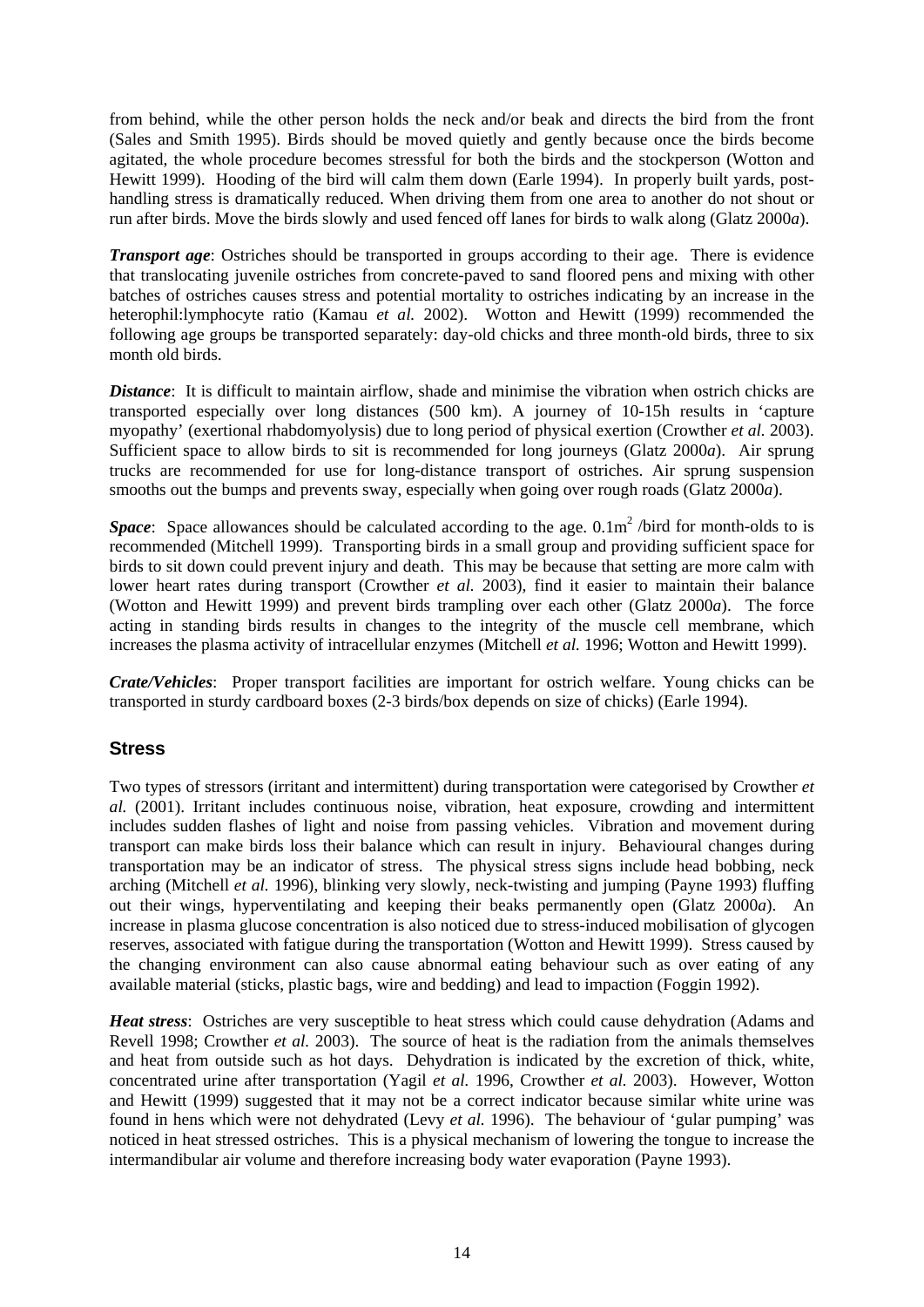#### **Ventilation**

When possible, the transport of ostriches during extremes of temperatures should be avoided. When temperatures are above 30ºC extra care with the provision for ventilation. If there is a smell of ammonia in the truck then ventilation is inadequate. High ammonia levels can agitate the birds and cause behavioural problems and potential death.

# **Ostrich health**

Ostriches may be infected by viruses carried by wild birds and other animals which interact with them. Farmers should be aware of signs of illness, including staying alone, standing hunched up, laying down on, lethargy, not eating, loss of vigour, changes in faeces or urine, vomiting, coughing, panting, lameness, dull, brittle feathers and swelling on the body or legs. Maintaining good hygiene, proper housing and brooding and adequate stocking rate can improve ostrich welfare and production. Sick and injured ostriches should be treated without delay and isolated if necessary. Records of sick animals, deaths, treatment given and response to treatment should be maintained to assist disease investigations. Ostriches with an incurable sickness, irreparable injury or painful deformity that create unacceptable levels of suffering should be humanely euthanased. Newly acquired stock should be quarantined from existing stock for 4-6 weeks to minimise risk of the introduction of a disease (Glatz 2000*a*).

#### **Leg problems**

Leg deformities including twisted or bowed leg bones and swollen or deformed hock joints or rolled toes (Stewart 1994; Speer 1996) commonly occur in young or growing ostriches. This is normally caused by poor management during hatching and early development of young ostriches (Speer 1996; Samson 1996; 1997). Feeding a high protein starter diet and a lack of exercise results in rapid growth (body weight over 4.5kg at age of 28 days for ostriches) and hence leg problems (Jensen *et al.* 1992; Samson 1997). Housing chicks in cement floors with high stocking density also contributes to leg problems (Samson 1996; 1997). Samson (1996) concluded that management should be checked if over 5% of chicks on a farm suffer from leg problems.

Nutrient deficiency will cause leg deformities. Bezuidenhout *et al.* (1994) found that bone mineralization was poor in deformed bones. Rolled or twisted toes could be caused by deficiency of B-complex vitamins (such as riboflavin deficiency) or unsuitable surface (Huchzermeyer 1994*b*; Dunn 1995; Deeming *et al*. 1996). Slipped tendons could be caused by deficiency of manganese (Black 1995; Dick and Deeming 1996). Bow legs could be caused by an imbalance in the Ca and P ratio or protein level. Low serum Ca (Chang *et al.* 1988), Se deficiency and genetic abnormalities (Stewart 1994) are other factors causing leg problems. Deformation of the chest wall with a skewing to one side was found coincident with leg rotations in ostriches (Foggin 1992; Samson 1997).

Mildly affected birds should have their feed intake restricted. Stewart (1994) reported that surgery has poor results on treatment of the leg deformities. Attempts can be made to hobble or splint affected legs but severely affected birds rarely recover and are best euthanased (Glatz 2000*a*). Rolled toes could be improved by supplying corrective shoes (Wade 1992) or toel trimming (Samson 1997).

#### **Impaction**

In ostriches impaction is caused by excessive ingestion of material which accumulates in the proventriculus and ventriculus. Samson (1997) classified the impaction into acute (weak birds in a few days) or chronic (weak birds in weeks to months), hard (caused by hard materials such as rocks, sand) or soft (caused by fibrous materials such as grass), and partial or complete. Impaction often occurs in young ostriches (less than 6 months old) (Stewart 1994). Common impaction materials include grass, stones, wet sand, hay (such as long stemmed alfalfa) or woody stems, straw and leaves, and even plastic and metallic objects (Komnenou *et al.* 2003). Impaction can occur when the birds are under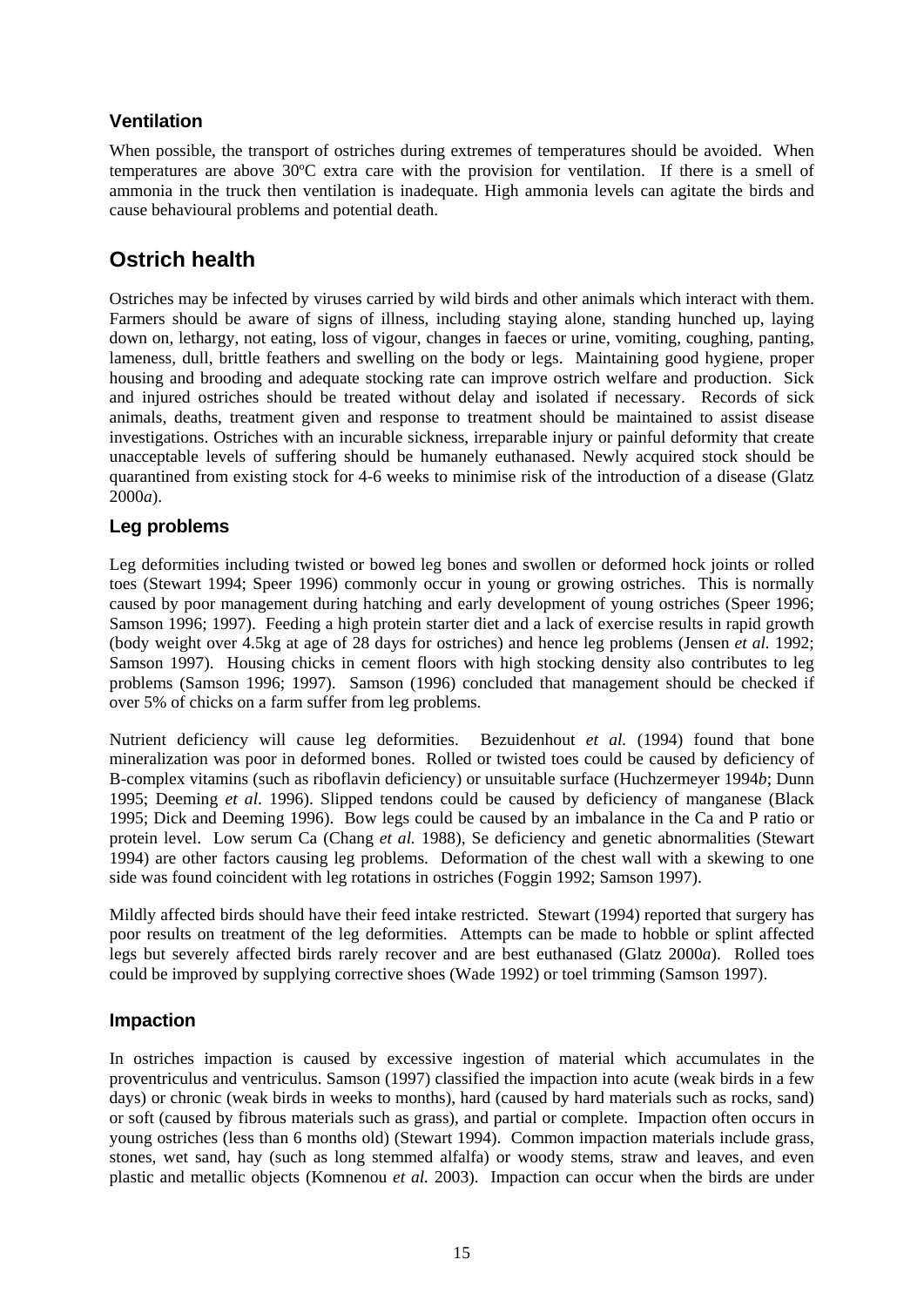stress from high stocking densities; loud irregular noises, and excessive human handling (Hicks 1992). Samson (1997) reported that pantothenic acid deficiency can cause chronic impaction in chicks through excessive ingestion of grass and dirt. If one bird suffers from impaction, others in the same pen should be checked. Unthrifty and malnourished birds will have a high risk of impactions compared to birds housed under good management (Speer 1996). Good management could reduce impactions by reducing stress factors such as transport of birds around the farm, removing foreign material from the bird enclosure and feeding birds *ad libitum* with balanced nutrients*.*

If birds are suspected of eating foreign materials, they should be fed liquid paraffin or psyllium (60- 120 ml, BID, *per os*) (Honnas *et al.* 1991; Frasca and Khan 1997). The clinical signs include weakness, severe dehydration, increased faecal output and an enlarged proventriculus (Komnenou *et al.* 2003). In contrast, reduced faecal output and different coloured faeces was reported by Foggin (1992). Treatments include flushing the proventriculus with water, mineral oil, or diluted propylene glycol (1:10) for mild impaction. A proventriculotomy or an esophagostomy can be used to remove the materials for severe impactions (Gamble and Honnas 1993). Undetected ingestion of hard objects could result in gastric stasis. Some objects can be detected by metal detectors and radiographs. Surgery is the only way to remove the object (Samson 1997).

#### **Heavy metal poisoning**

The areas with high levels of heavy metals could cause heavy metal poisoning in ostriches. Clinic signs include anorexia, depression, and lack of coordination, even death. Ingestion of metal objects such as metallic debris in addition to sand, glass and aluminium can cause sickness or death of birds. Common materials include nails, screws, nuts, staples, and pieces of welding rod, battery fragments, coins and lead sinkers. Farmers must site their facilities carefully and attempt to minimise access of birds to metal objects (Glatz 2000*a*).

#### **Infections and diseases**

Ostriches are susceptible to diseases found in avian species. Contact with wild birds or commercial poultry, environmental stresses including high stocking density and poor hygiene could cause infections (Shane and Tully 1996). Most diseases are related to farm management including feed and water supply, climate, stress, hygiene and incubator/brooder management. Proper management of these areas can reduce the risk of disease infection. For example, chicks not drinking enough water could have cloacal prolapse (Samson 1997). Details of bacterial (*Anthrax*, *Salmonellosis*, *Escherichia coli* infections, *Colibacillosis*, *Pausterellosis*, *Tuberculosis*), fungal (*Aspergillosis*, *Zygomycosis*), and parasitic (*Protozoa*, *Nematoda*, *Cestoda*, *Trematoda*, *Arthropoda*), mites and lice, ticks, miscellaneous arthropod infections in the ostrich were reviewed by Cooper (2005). The ostrich water trapping mechanism located in nasal sinuses can provide an ideal environment for the incubation of *Aspergillus* spores as this fungus favours a moist and warm environment (Cooper 2000) and can cause respiratory diseases in birds (Tully 1998). In young birds, infection usually occurs as an acute outbreak with high morbidity and high mortality (Glatz 2000*a*).

Other infections include clostridial enteritis, a common condition for all ages of ratites (Stewart 1994) and enterocolotis (Frazier *et al.* 1993). Changes in diet and interactions among viruses, digestive system infections and parasites often are contributors to clostridial enteritis (Shane and Tully 1996). *Clostridium perfringens* and *Clostridium difficile* are common factors causing neonatal ostrich chick enteritis (Shivaprasad 2003). Poor management of hygiene, overcrowding, low or high temperatures and excessive handling is the main factor causing bacterial enteritis (Foggin 1992). *Clostridium difficile* may result in enterocolitis and high mortality in young ostriches (Frazier *et al.* 1993). Establishment and maintenance of normal intestinal flora is crucial. Dosing the chicks as early as possible after hatch with a commercial pro-biotic containing live bacteria is practiced. Plain yoghurt can also be used (Deeming *et al.* 1996).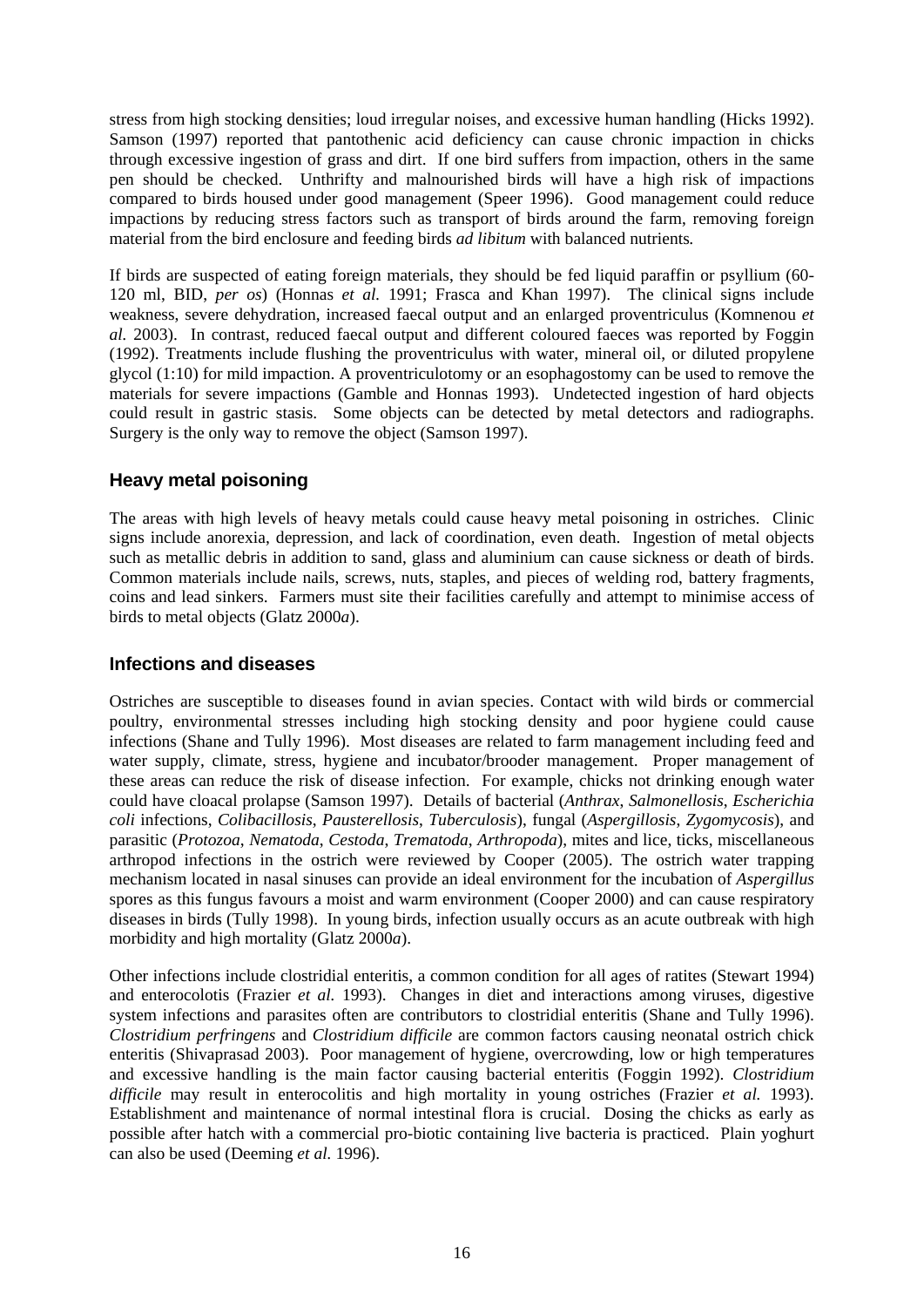Parasites are a problem for ostriches on some farms. Sotiraki *et al.* (2001) took faecal samples from farms in Greece to examine the gastrointestinal parasites in ostriches and found 90% of the ostrich farms were infected by parasites; the most common being protozoa (Table 3).

| Parasitic species       | Number (%) of birds infected |
|-------------------------|------------------------------|
| Protozoa                |                              |
| Balantidium species     | 249(74.1)                    |
| Amoebae                 | 265 (78.8)                   |
| Blastocystis species    | 1(0.3)                       |
| Coccidia                | 14(4.2)                      |
| Cryptosporidium species | 2(0.6)                       |
| Nematodes               |                              |
| Strongylid eggs         | 146 (43.4)                   |

**Table 3. Parasitic species found in the faeces from 336 ostriches (Sotiraki et al. 2001)** 

Ostriches can be affected by quill mites, which damage feathers quite severely and therefore preventative treatment should be applied frequently. Lice are less common. Ticks can cause damage to the skin, resulting in poor quality leather. Paralysis due to tick bites is limited to the areas where the offending tick occurs. The birds often recover if the ticks are removed. Craig and Diamond (1996) recommended treatment for ticks consists of direct application of 5% carbaryl dust or 2% malathion spray. Histomoniosis (caused by the protozoon *Histomonas meleagridis*) is also a parasitic disease, which damages the caeca and liver (McDougald 1997). The clinical signs of histomonas in rheas include depression, anorexia, yellowish diarrhoea (McMillan and Zellen 1991), but no clinical signs of this disease have been found in ostriches. Wireworm causes a compensatory production of thick mucous which affect digestion (Craig and Diamond 1996). Mukaratirwa *et al.* (2004) recommended regular de-worming of birds can reduce infections.

Respiratory infections also occur in ostriches. It could be caused by viral and bacterial infections or confinement of birds for long periods with inappropriate ventilation (Stewart 1994).

Cloacal prolapse is commonly found in male juveniles ostriches aged up to six months (Bezuidenhout *et al.* 1993). Clinical signs include severe diarrhoea, intestine impaction, malnutrition (Speer 1996) and tenesmus (Lumeij 1994; Hoefer 1997). Cloacal prolapse may be associated with *H. meleagridis*, which may occur due to contact with backyard poultry (Iordanidis *et al.* 2003). Samson (1997) recommended a therapy for ostriches which included application of an anti-inflammatory antibiotic ointment, replacement of the swollen tissue into the cloaca under anaesthesia, and placement of a purse-string suture.

'Avian influenza is a disease of birds caused by a number of strains (or isolates) of serotypes (or subtypes) of the influenza A virus which are endemic in birds. Influenza A virus is the only species in the genus influenza virus A of the orthomyxoviridae family of viruses' (http://en.wikipedia.org/wiki/Avian\_influenza). The influenza viruses occur naturally among birds. Wild birds normally carry the viruses in their intestines, but usually do not cause sickness. However, if domesticated birds direct contact with other infected poultry, or through contact with surfaces (such as dirt or cages) or materials (such as water or feed) contaminated with the virus may become infected with avian influenza virus. The extremes of virulence infection with avian influenza viruses which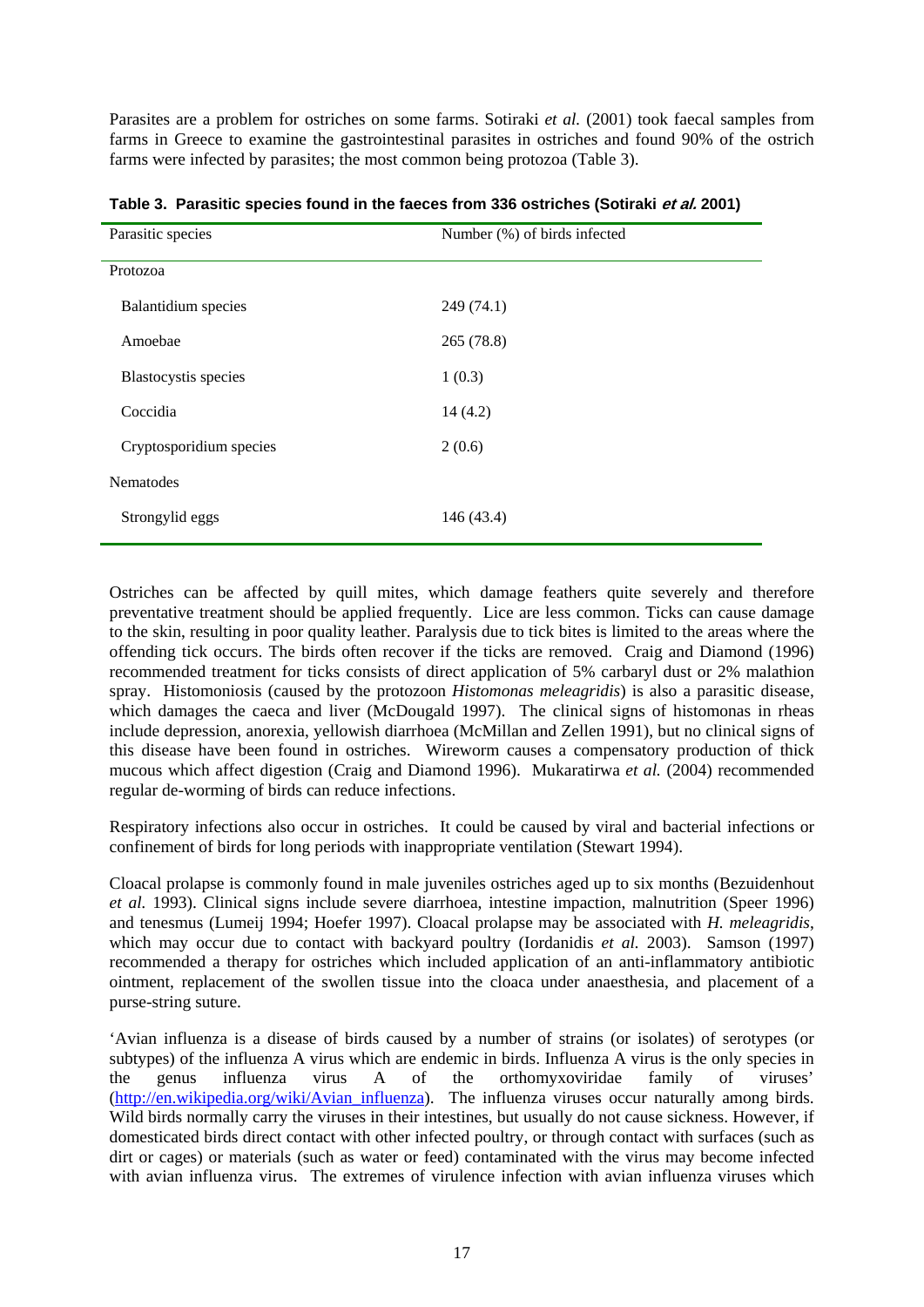affects multiple internal organs have a mortality rate up to 90-100% often within 48 hours (http://www.cdc.gov/flu/avian/gen-info/facts.htm). For example, currently, the outbreak of an avian influenza A (H5N1) in Asia, Europe, the Near East, and Africa killed millions of poultry (http://www.cdc.gov/flu/avian/outbreaks/current.htm).

A deadly strain of avian influenza A (H5N2) had killed more than 1,500 ostriches on two farms in South Africa and health officials have culled 30,000 ostriches to stop transmission (Altman LK http://query.nytimes.com/gst/fullpage.html?res=9402E0D9113CF933A2575BC0A9629C8B63&sec=h ealth&spon=). Manvell *et al.* (1998) reported that there were no clinical signs in young ostriches experimentally infected with a highly pathogenic avian influenza virus of the H5N2 subtype. However, the virus was found for several days in Manvell *et al.* (1998) experiment. Capua *et al.* (2000) reported that ostriches are susceptible to highly pathogenic avian influenza (H7N1). Clinical signs of young birds were anorexia, depression, nervous and enteric, which resulted in 30% mortality of the affected birds. The remaining birds recovered to normality within 1 week.

Newcastle disease (ND) in ostriches was found in zoo birds in the 1950s, in commercial ostriches in Israel in 1989 and in southern Africa during the 1990s (Alexander 2000). Both live and inactivated ND poultry vaccines can be used for ostriches, but are usually given more frequently and at much higher doses than recommended for poultry (Alexander 2000). Challenge experiment carried out by Verwoerd *et al.* (1997) showed that vaccinated ostriches were not affected by ND, but non-vaccinated birds suffered from ND. Clinical sign of ND diseases consists of general depression involved with the central nervous system.

Frequent vaccination is recommended when ND is a high risk. The methods to vaccinate ostriches recommended by Huchzermeyer (1994*b*) are; a) primary live vaccine by eye-drop; b) inactivated oil emulsion (twice the recommended chicken dose) 3 weeks later; 3) inactivated oil emulsion (twice the recommended chicken dose) every 6 months in growing birds every year in breeding birds. However, Madeiros (1997) recommended different methods for birds with and without maternal immunity should be used since maternal antibodies affected the effectiveness of vaccination. The methods he recommended were (doses relative to the poultry dose) for no maternal antibodies: a) 2 weeks old, live vaccine (x 5) eye-drop plus inactivated oil emulsion vaccine  $(x 1)$ ; b) 1 month old, inactivated  $(x 2)$ ; c) 2 months old, inactivated (x 6); d) 6 months old, inactivated (x 6); e) 12 months old, inactivated (x 10); and f) annually, inactivated (x 10). For maternal antibodies: a) 45 days old, inactivated oil emulsion (x 6); b) 70 days old, inactivated oil emulsion (x 6); c) 6 months old, inactivated oil emulsion  $(x 6)$ ; d) 12 months old, inactivated oil emulsion  $(x 10)$ ; e) annually, inactivated oil emulsion  $(x 10)$ .

# **Summary**

With the increase of ostrich farming around the world, more information is needed on methods to reduce ostrich chick mortality. This review provides information on a few aspects including managing breeders, egg handling, incubation, chick brooding and rearing, stocking density, handling, transport and bird health. In general, hygiene and proper housing and feeding are crucial points and to have healthy flocks in farm. The following issues should be addressed in order to reduce chick mortality. These include:

- Collecting eggs soon after lay and keeping them under proper storage conditions results in good hatchability since ratite eggs can be easily contaminated by bacteria,
- Proper setting up of incubator and hatcher parameters and keeping both areas clean,
- Ostrich chicks are sensitive to cold and susceptible to infection and disease. Good brooding systems including keeping brooding area clean, proper bedding, not over stocking, proper heating and exercise also is very important to maintain chick health,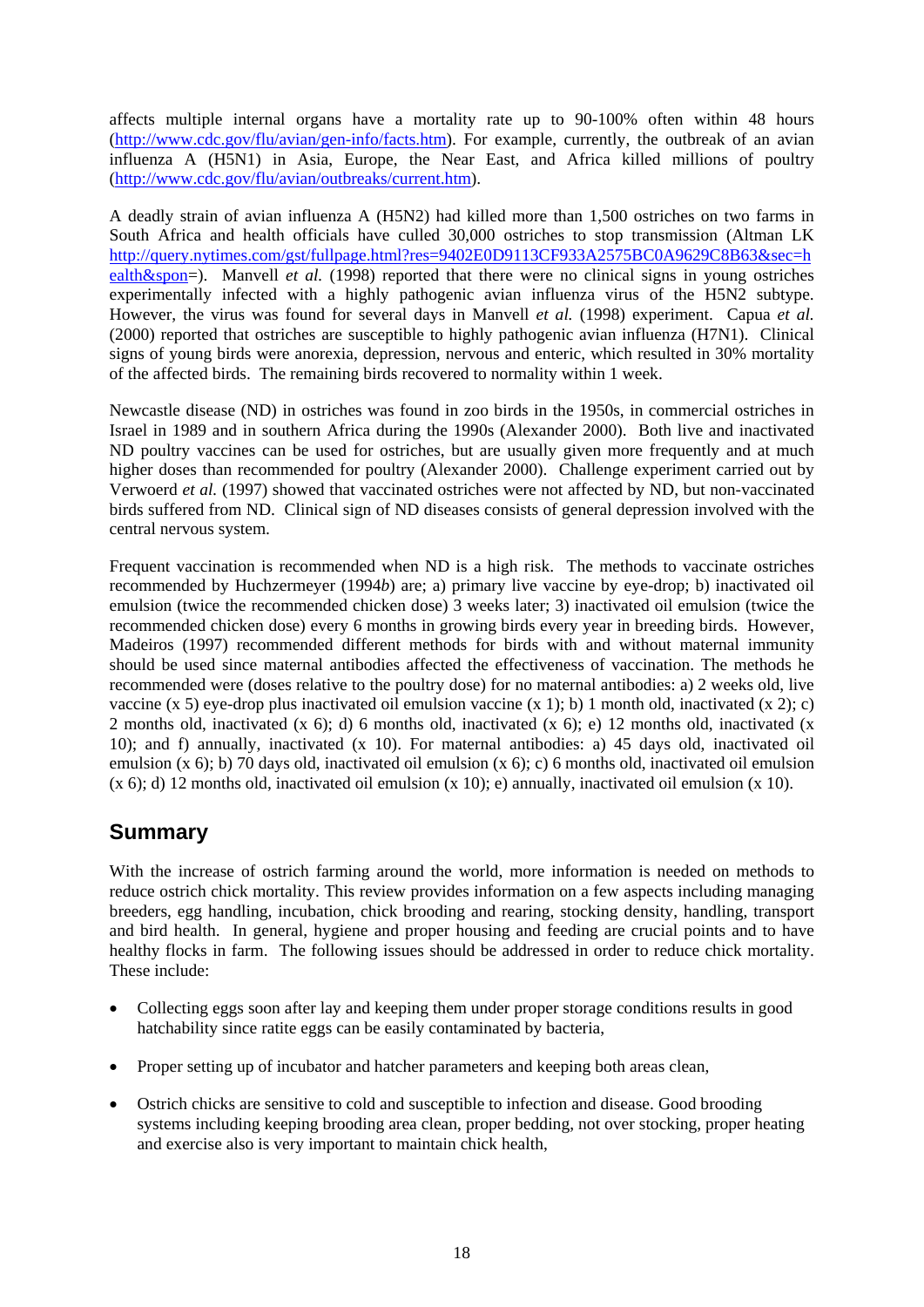- Proper nutrition and feeding, adequate exercise and allowing chicks to forage outside as early as possible results in good chick health,
- Spending time with chicks after hatching will help chicks condition themselves to human presence and make it easy to handle birds later,
- Proper facilities, gentle restraint, handling and transporting of ostriches reduces bird stress, injuries and improves animal welfare,
- Good biosecurity, good hygiene and proper vaccination will reduce the bird infection of diseases.

Good management and husbandry will reduce ostrich chick mortality. However, more research is required in standardising egg handling and incubation conditions, improving chick rearing and feeding and defining optimal stocking density for young chicks.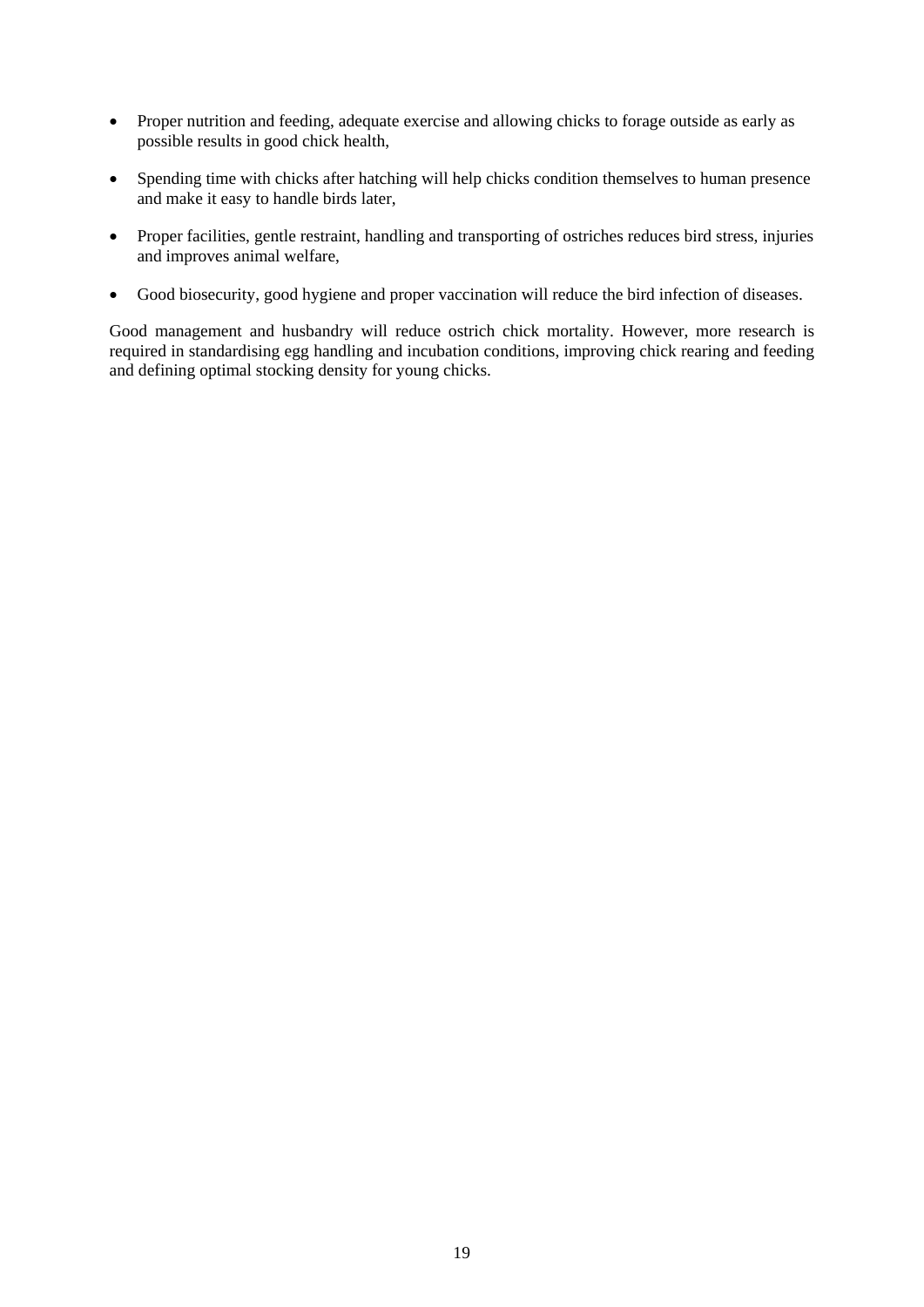# **References**

Adams J, Revell BJ (1998) Ostrich farming: a review and feasibility study of opportunities in the EU. School of Management, Harper Adams University College.

http://www.macaulay.ac.uk/livestocksystems/feasibility/ostrich.htm.

- Alexander DJ (2000) Newcastle disease in ostriches (*Struthio camelus* ) –a review. *Avian Pathology* **29**, 95-100.
- Angel CR (1993). Research update: Age changes in digestibility of nutrients in ostriches and nutrient profiles of ostrich and emu eggs as indicators of nutritional status of the hen and chick. In 'Proceedings of Association of Avian Veterinarians'. Lake Worth. pp. 275-281. (AAV Publ. Office)
- Animal Welfare Advisory Committee (1998) Code of Recommendations and minimum standards for the welfare of ostrich and emu. Code of Animal Welfare No. 21, ISBN 0-478-07476-X, Ministry of Agriculture and Forestry, PO Box 2526, Wellington, New Zealand.
- Anon (1998) Prescribing for Birds. In 'Veterinary Formulary'. (Ed. Y Bishop) pp. 40-42. 4th edn. (London, Pharmaceutical Press)
- Anon (1992) Report on Priorities for Animal Welfare Research and Development. Farm Animal Welfare Council, Ministry of Agriculture, Fisheries and Food, Surbiton, UK.
- Ar A (1996) Requirements for successful artificial incubation of ostrich eggs. In 'Proceedings of the Ratite Conference, Improving our understanding of ratites in a farming environment'. Manchester. (Ed. DC Deeming) pp. 131-144. (United Kingdom)
- Ar A, Meir M, Aizik N, Campi D (1996) Standard values and ranges of ostrich egg parameters as a basis for proper artificial incubation. In 'Proceedings of the Ratite Conference, Improving our understanding of ratites in a farming environment'. Manchester. (Ed. DC Deeming) pp. 144-146. (United Kingdom)
- Ashash E, Malkinson M, Meir R, Perl S, Weisman Y (1996) Case report*-*causes of losses including a Borna disease paralytic syndrome affecting young ostriches of one breeding organization over a five-year period (1989-1993). *Avian Diseases* **40**, 240-245.
- Astley HD (1907) Polyandry in the Rhea. *Aviculture Magazine* **5**, 267-269.
- Barri FR, Navarro JL, Maceira NO, Martella MB (2005) Rearing Greater Rhea (Rhea americana) chicks: is adoption more effective than the artificial intensive system? *British Poultry Science* **46**, 22-25.
- Berge P, Lepetit J, Renerre M, Touraille C (1997) Quality traits in the emu *(Dromaius novaehollandiae)* as affected by muscle type and animal age. *Meat Science* **45**(2), 209-221.
- Bertram BCR (1979) Ostriches recognize their own eggs and discard others. *Nature* **279**, 233-234.
- Bezuidenhout AJ, Penrith M-L, Burger WP (1993) Prolapse of the phallus and cloaca in the ostrich (*Struthio camelus*). *Journal of the South African Veterinary Association* **64**, 156-158.
- Bezuidenhout AJ, Burger WP, Reyers F, Soley JT (1994) Serum and bone mineral status of ostriches with tibiotarsal rotation. *Onderstepoort Journal of Veterinary Research* **61**, 203-206.
- Blache D, Barrett CD, Martin GB (2000) Social mating system and sexual behaviour in captive emus *Dromaius novaehollandiae. Emu* **100**, 161-168.
- Black D (1995) Trouble shooting leg problem. In 'Ostrich Odyssey '95, Proceedings of the Fifth Australian Ostrich Association Conference'. Gold Coast. pp. 41-47. (Gold Coast, Queensland, Australia)
- Bornett-Gauci HLI, Martin JE, Arney DR (2006) The welfare of low-volume farm animals during transport and at slaughter: a review of current knowledge and recommendations for future research. *Animal Welfare* **15**, 299-308.
- Brand Z, Brand TS, Brown CR (2003*a*) The effect of different combinations of dietary energy and protein on the composition of ostrich eggs. *South African Journal of Animal Science* **33**(3), 193-200.
- Brand Z, Brand TS, Brown CR (2003*b*) The effect of dietary energy and protein levels on production in breeding female ostriches. *British Poultry Science* **44**(4), 598-606.
- Brand Z, Brand TS, Brown CR, van Schalkwyk SJ (2000) Preliminary results on the effect of dietary energy and protein levels on the production of male breeding Ostriches. *South African Journal of Animal Science* **30**(Supplement 1), 21-22.
- Brand Z, van Schalkwyk SJ, Cloete SWP, Blood JR (1997) The effect of pre-heating of ostrich eggs prior to storage and setting in commercial hatcheries. In 'Proceedings of the Second International Ratite Congress'. Oudtshoorn. pp. 152-154. (Ratite in a Competitive World, Oudtshoorn, South Africa)

Broom, DM (1991) Animal Welfare. Concepts and measurement. *Journal of Animal Science* **69, 4167-4175** 

- Brown CR, Peinke D, Loveridge A (1996) Mortality in near-term ostrich embryos during artificial incubation. *British Poultry Science* **37**, 73-85.
- Bruning DF (1973) The Greater Rhea chick and egg delivery route. *Natural History* **82**, 68-75.

Bruning DF (1974) Social structure and reproductive behaviour of the Greater Rhea. *Living Bird* **13**, 251-294.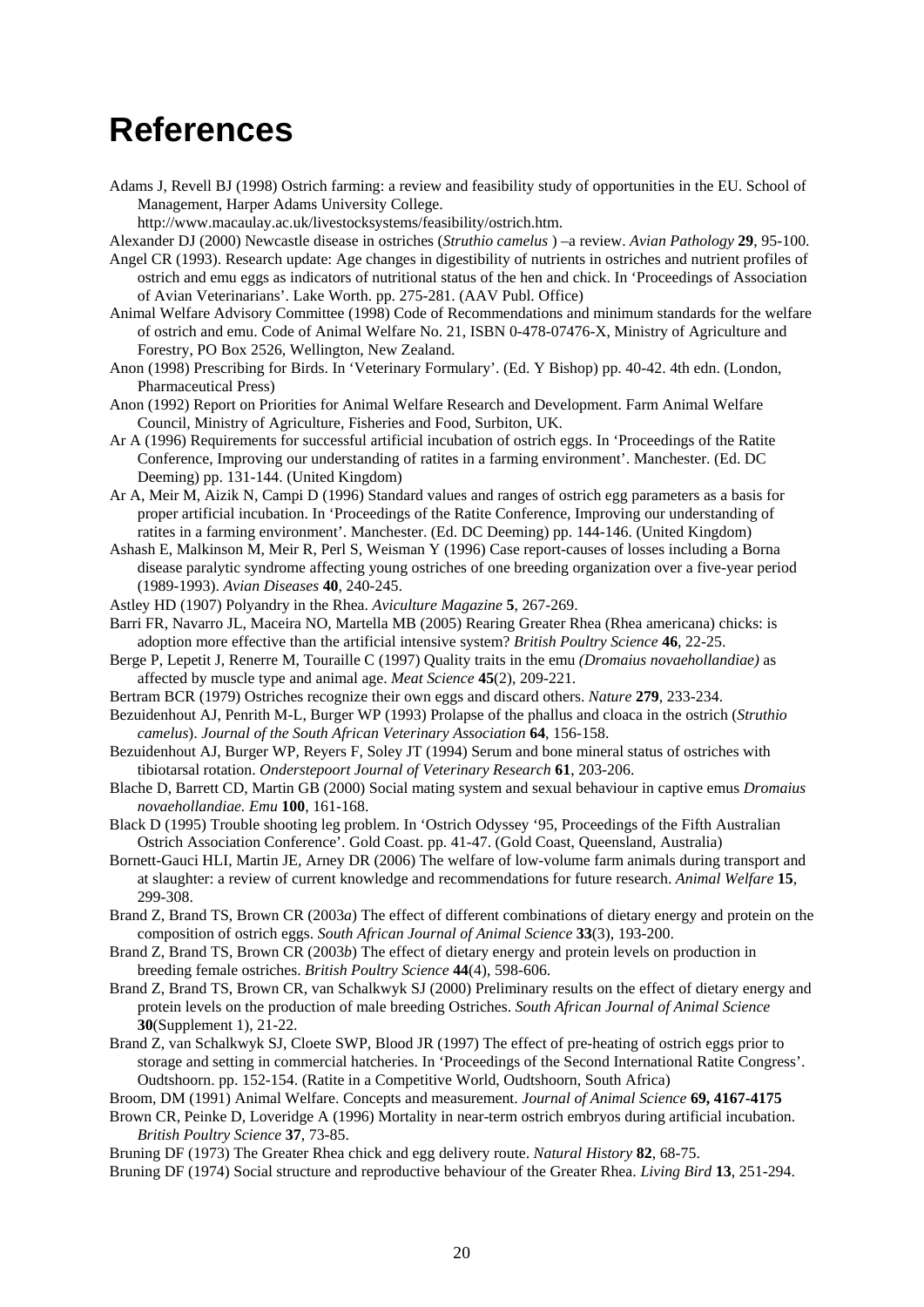Bubier NE, Paxton CGM, Bowers P, Deeming DC (1998) Courtship behaviour of ostriches (*Struthio camelus*) towards humans under farming conditions in Britain. *British Poultry Science* **39,** 477-481.

- Burger AE, Bertram BCR (1981) Ostrich eggs in artificial incubators: could their hatching success be improved? *South African Journal of Science* **77**, 188-189.
- Capua I, Mutinelli F, Bozza MA, Terregino C, Cattoli G (2000) Highly pathogenic avian influenza (H7N1) in ostriches (*Struthio camelus*). *Avian Pathology* **29**, 643-646.
- Chang PH, Chang CF, Liu MRS, Wang KP (1988) Bow leg syndrome in ostrich (Struthio camelus). *Journal of Chinese Society Veterinary Science* **14**, 17-21.
- Chang Reissig E, Robles CA (2001) Case report*-*gizzard impaction in Lesser Rhea chicks (*Pterocnemia pennata*) raised on farms in Patagonia, Argentina. *Avian Diseases* **45**, 240-244.
- Chang Reissig E, Terzolo H, Armando S, Roge A (2004) Hatching success and embryonic mortality on lesser rhea (Pterocnemia pennata) farms in northern Patagonia, Argentina. *British Poultry Science* **45**, 471-475.
- Chang Reissig E, Uzal FA, Schettino A, Robles CA (2002) Case report*-*pulmonary aspergillosis in a Great rhea (*Rhea americana*). *Avian Diseases* **46**, 754-756.
- Charnley J **(**1999) Diseases and welfare of farmed ostriches in the UK. *Veterinary Practice Nurse Summer* pp. 23-25.
- Christensen VL, Davis GS, Lucore LA (1996) Egg shell conductance and other functional qualities of ostrich eggs. *Poultry Science* **75**, 1404-1410.
- Christensen JW, Nielsen BL (2004) Environmental enrichment for ostrich, Struthio camelus, chicks. *Animal Welfare* **13**, 119-124.
- Codenotti TL, Alvarez F (1998) Adoption of unrelated young by greater rheas. *Journal of Field Ornithology* **69**(1), 58-65.
- Cooper RG (2000) The management of ostrich (*Struthio camelus*) chicks. *World's Poultry Science Journal* **56,**  33-44.
- Cooper RG (2001). Handling, incubation, and hatchability of ostrich (*struthio camelus var. domesticus*) eggs: a review. *Journal Applied Poultry Research* **10**, 262-273.
- Cooper RG (2005) Bacterial, fungal and parasitic infections in the ostrich (*Struthio camelus* var. *domesticus*). *Animal Science Journal* **76**, 97-106.
- Cornetto T, Angel R, Estevez I (2003) Influence of Stocking Density and Dietary Energy on Ostrich (*Struthio camelus*) Performance. *International Journal of Poultry Science* **2**(2), 102-106.
- Craig TM, Diamond PL (1996) Parasites of ratites. In 'Ratite Management, Medicine and Surgery'. (Ed TN Tully) pp. 115-126. (Malabar, Kreiger Publishing)
- Crowther C, Davies R, Glass W (2003) The effect of night transportation on the heart rate and skin temperature of ostriches during real transportation. *Meat Science* **64**(4), 365-370.
- Crowther C, Davies R, Glass W (2001) Ratite transportation in New Zealand: an assessment of practices and implications for welfare. Ministry of Agriculture and Forestry, Wellington, New Zealand.
- Crowther C, Davies R, Glass W (2003) The effect of night transportation on the heart rate and skin temperature of ostriches during real transportation. *Meat Science* **64**, 365-370.
- Davis GS (2006) Commercial Ostrich Production. Cooperative Extension Service, College of Agriculture and Life Sciences, North Carolina, USA.
- Dawson TJ, Read D, Russell EM, Herd RM (1984) Seasonal variation in daily activity patterns, water relations and diet of Emus. *Emu* **84**, 93-102.
- de Kock JA (1996) Natural rearing of chickens up to three months of age. In 'Guidelines for Successful Ostrich Farming'. pp. 24-27. (Little Karoo Agricultural Development Centre, Oudtshoorn, South Africa)
- Deeming DC (1993) The incubation requirements of ostrich (*Struthio camelus*) eggs and embryos. In 'Ostrich odyssey: Proceedings of the Meeting of the Australian Ostrich Association Inc.' Victory. (Ed DI Bryden) pp. 1-66. (217, Post Graduate Committee in Veterinary Science, University of Sydney, Australia)
- Deeming DC (1995) Factors affecting hatchability during commercial incubation of ostrich (Struthio camelus) eggs. *British Poultry Science* **36**, 51-65.
- Deeming DC (1996*a*) Production, fertility and hatchability of ostrich (*Struthio camelus*) eggs on a farm in the United Kingdom. *Animal Science* **63**, 329-336.
- Deeming DC (1996*b*) Microbial spoilage of ostrich (*Struthio camelus*) eggs. *British Poultry Science* **37**, 689- 693.
- Deeming DC (1997) Ratite egg incubation-a practical guide. Ratite conference, Buckingham Shire, UK. Deeming DC, Angel CR (1996) Introduction to the ratites and farming operations around the world. In
- 'Improving our Understanding of Ratites in a Farming Environment. Ratite Conference'. Oxfordshire. (Ed DC Deeming). pp. 1-4. (Oxfordshire, UK)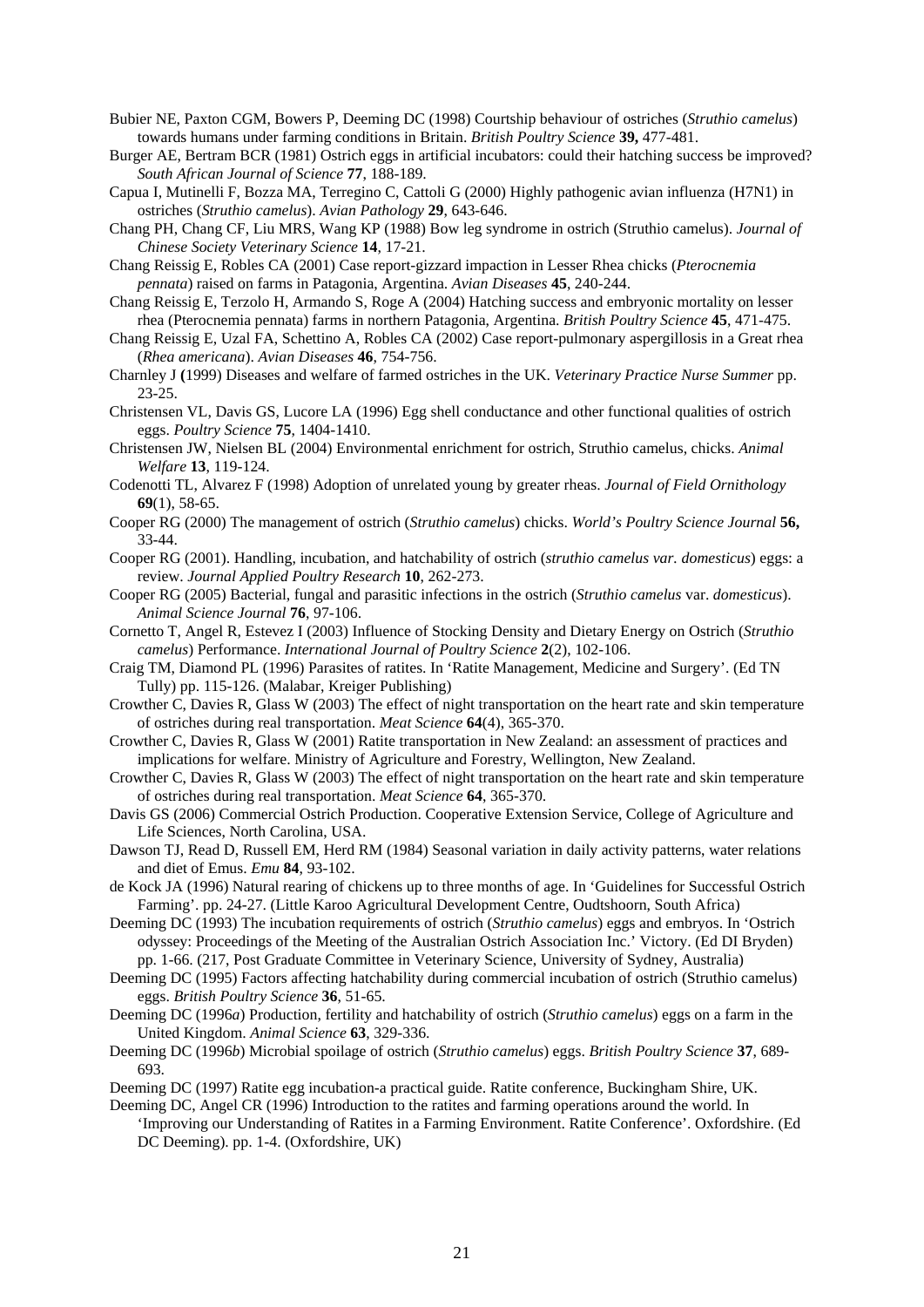- Deeming DC, Ar A (1999) Factors affecting the success of commercial incubation. In 'The Ostrich: Biology, production and health'. (Ed DC Deeming) pp. 159-190. (CABI Publishing, CAB International, Wallingford, Oxon, United Kingdom)
- Deeming DC, Ayres L (1994) Factors affecting the rate of growth of ostrich (*Struthio camelus*) chicks in captivity. *Veterinary Record* **135**, 617-622.
- Deeming DC, Ayres L, Ayres FJ (1993) Observations on the first commercial production of ostrich (*Struthio camelus*) eggs in the UK: incubation. *Veterinary Record* **132**, 602-607.
- Deeming DC, Bubier NE (1999) Behaviour in natural and captive environments. In 'The Ostrich: Biology, production and health'. (Ed DC Deeming) pp. 83-104. (CABI Publishing, CAB International, Wallingford, Oxon, United Kingdom)
- Deeming DC, Dick ACK, Ayres L (1996) Rearing ostrich chicks-a stockman's guide. Ratite Conference, Oxfordshire, UK.
- Degen AA, Kam M, Rosenstrauch A (1989) Time-activity budget of ostriches *(Struthio camelus)* offered concentrate feed and maintained in outdoor pens. *Applied Animal Behaviour Science* **22**, 347-358.
- Department for Environment, Food and Rural Affairs (DEFRA) (2003) Guidance on the slaughter of ostriches welfare. http://www.Defra.gov.uk/animalh/welfare/farmed/slaughter/slaugh-ostrich.htm.
- Dick ACK, Deeming DC (1996) Veterinary problems encountered on ostrich farms in Great Britain. In 'Improving our understanding of ratites in a farming environment, ratite conference'. Oxfordshire. (Ed DC Deeming) pp. 40-41. (Oxfordshire, UK)
- Dingle JG (1996) The effect of production factors on emu meat quality. In 'World emu conference Australia 1996'. Adelaide. pp. 62-66. (Adelaide Convention Centre, Australia)
- du Preez JJ (1991) Ostrich nutrition and management. In 'Recent Advances in Animal Nutrition in Australia'. (Ed DJ Farrell) pp. 279-292. (Armidale, University of New England)
- Dunn S (1995) Ostrich chick rearing. In 'The ratite encyclopedia. ratite records'. San Antonio. (Ed C Drenowatz) pp. 139-147. (San Antonio, Texas, USA)
- Earle R (1994) Successful Ostrich farming in Southern Africa and Australia. Canberra, Australian Ostrich Association.
- Essa F, Cloete SWP (2004) Differentiation between females of ostrich breeding trios based on egg weights. *South African Journal of Animal Science* **34**(Supplement 2), 20-22.

Fernandez GJ, Reboreda JC (1998) Effects of clutch size and timing of breeding on reproductive success of Greater Rheas. *The Auk* **115,** 340-348.

- Fernandez GJ, Reboreda JC (2007) Costs of large communal clutches for male and female Greater Rheas *Rhea Americana*. IBIS. British Ornithologists' Union.
- Foggin CM (1992) Veterinary problems in ostriches. In 'The topaz introduction to practical ostrich farming'. (Ed MG Hallam) pp. 61-96. (The Producers Association of Zimbabwe, Harare)
- Foggin CM, Honywill J (1992) Observations on the artificial incubation of ostrich (*Struthio camelus var. domesticus*) eggs with special reference to water loss. *Zimbabwe Veterinary Journal* **23**, 81-89.
- Frasca SJr, Khan MI (1997) Multiple intussusceptions in a juvenile rhea (Rhea americana) with proventricular impaction. *Avian Diseases* **41**, 475-480.
- Frazier KS, Herron AJ, Ii MEH, Gaskin JM, Altman NH (1993) Diagnosis of enteritis and enterotoxemia due to Clostridium difficile in captive ostriches (*Struthio camelus*). *Journal of Veterinary Diagnostic Investigation* **5**, 623-625.
- Gamble KC, Honnas CM (1993) Surgical correction of impaction of the proventriculus in ostriches. Compend Contin Educ Pract Vet 15, 235-244.
- Glatz PC (2000*a*) A benchmark study of husbandry, transport, lairage and slaughter methods to improve skin quality of ratites; Vol 1 Ostriches. A report for the Rural Industries Research and Development Corporation. Australia.
- Glatz PC (2000*b*) A benchmark study of husbandry, transport, lairage and slaughter methods to improve skin quality of ratites; Vol 2 Emus. A report for the Rural Industries Research and Development Corporation, Australia.
- Glatz PC (2001) Effect of declawing on behaviour of farmed emus. *Asian-Australasian Journal of Animal Science* 14(2), 288-296.
- Glatz PC (2003) Husbandry and genetic strategies to improve hide quality of ostriches. A report for the Rural Industries Research and Development Corporation, Australia.
- Glatz PC (2005*a*) Quality assurance procedures to improve skin quality in ostriches. In 'Proceedings of the 3<sup>rd</sup> international ratite science symposium and XII world ostrich congress'. Madrid. (Ed E Carbijo) pp. 385- 389. (Madrid, Spain)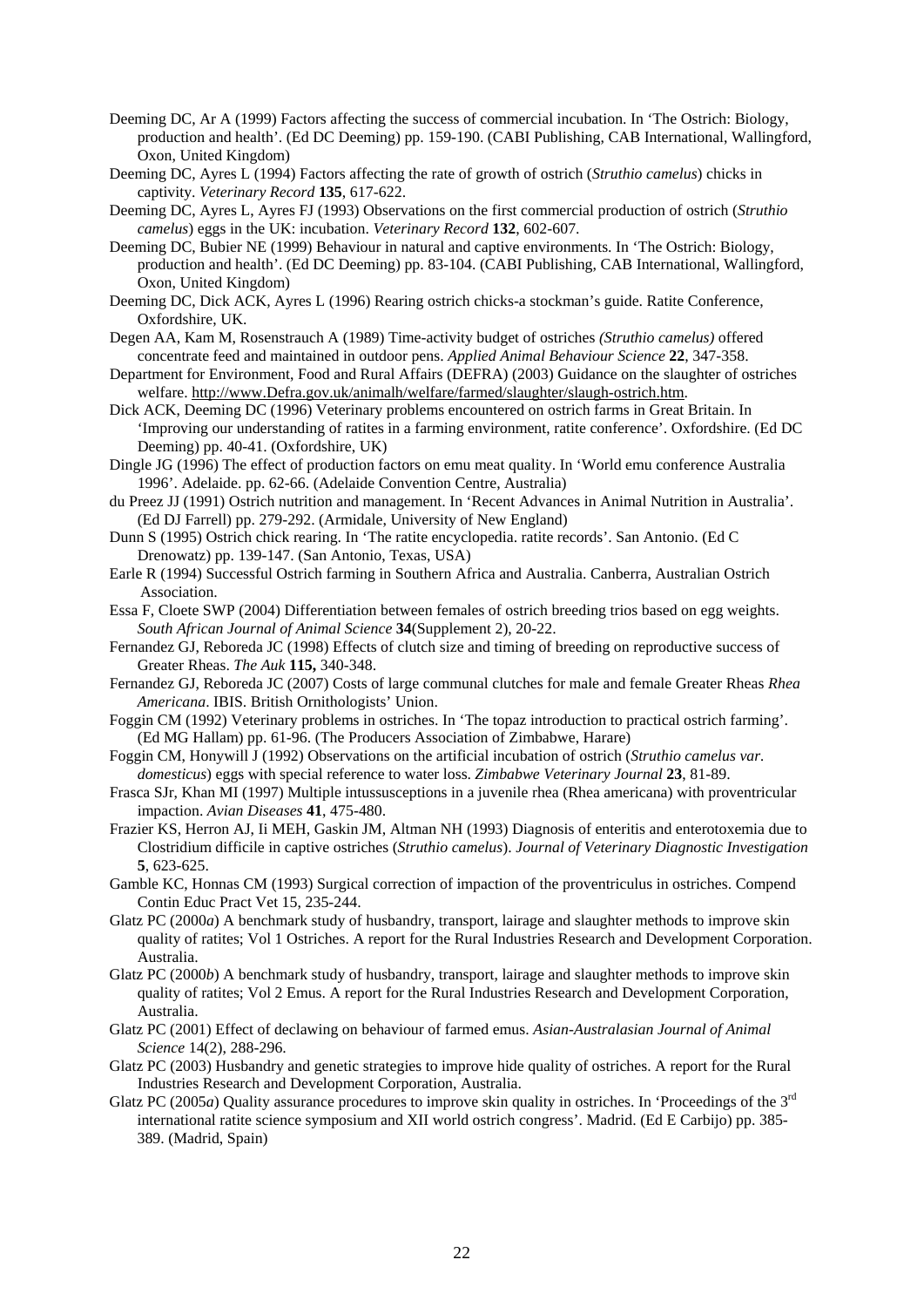- Glatz PC (2005*b*) Best practice methods to declaw ostriches to improve skin quality. In 'Proceedings of the 3<sup>rd</sup> international ratite science symposium and XII world ostrich congress'. Madrid. (Ed E Carbijo) pp. 397- 400. (Madrid, Spain)
- Glatz PC (2005*c*) Effect of declawing on behaviour and skin quality of ostriches. In 'Proceedings of the 3<sup>rd</sup> international ratite science symposium and XII world ostrich congress'. Madrid. (Ed E Carbijo) pp. 157- 162. (Madrid, Spain)
- Glatz PC (2007) Ratite Toe-trimming Training Manual-A resource to support the training of toe-trimmers. A report for the Rural Industries Research and Development Corporation, Australia.
- Gonzales A, Satterlee DG, Moharer F, Cadd GG (1999) Factors affecting ostrich egg hatchability. *Poultry Science* **78**, 1257-1262.
- Grandin T (1997) Assessment of stress during handling and transport. *Journal of Animal Science* **75**, 249-257.

Gupta BN, Trapp AL (1971) Case history-traumatic proventriculitis in a rhea (*Rhea americana*). *Avian Diseases* **15**(2), 408-412.

- Hallam MG (1992) The topaz introduction to practical ostrich farming. Zimbabwe, Superior Print.
- Hamilton EC, Hunter DB, Smith DA, Michel P (1999) Artificial incubation of trumpeter swan eggs: selected factors affecting hatchability. *Zoo Biology* **18**, 403-414.
- Harms RH, Buresh RE, Wilson HR (1984) The influence of the grower diet and fat in the layer diet on performance of turkey hens. *Poultry Science* **63**(8), 1634-1637
- Harris TC (1996) AATA Manual for the transport of live animals by road. Redhill, Animal Transportation Association.
- Hassan SM, Siam AA, Mady ME, Cartwright AL (2004) Incubation temperature for ostrich (*Struthio camelus*) eggs. *Poultry Science* **83**, 495-499.
- Hassan SM, Siam AA, Mady ME, Cartwright AL (2005) Egg storage period and weight effects on hatchability of ostrich (*Struthio camelus*) eggs. *Poultry Science* **84**, 1908-1912.
- Hastings MY (1991) Ostrich farming. University of New England Printery, Armidale, NSW, Australia.
- Heckert RA, McIsacc M, Chan M, Zhou E-M (1999) Experimental infection of emus (*Dromaiius novahollandia e*) with avian influenza viruses of varying virulence: clinical signs, virus shedding and serology. *Avian Pathology* **28**, 13-16.
- Hewitt L (1996) Welfare aspects of the commercial slaughter of ostriches. MSc thesis, University of Bristol, UK.
- Hicks K (1992) Ostrich pediatric disorders. Ostrich Report August. pp. 13-18.
- Hicks KD (1993) Ostrich reproduction. In 'Zoo and wild animal medicine. Current therapy 3' (Ed ME Fowler) pp. 203-209. (W.B. Saunders, Philadelphia)
- Hicks-Allredge KD (1993) Ostrich chick management and nutrition. In 'Ostrich Odyssey: Proceedings of the meeting of the Australian Ostrich Association, Inc (Vic)'. (Ed DI Bryden) Vol. **217,** 155-158. (Postgraduate Committee in Veterinary Science, University of Sydney, Sydney, Australia)
- Hicks-Allredge KD (1996) Reproduction. In 'Ratite Management, Medicine and Surgery'. (Eds TN Tully Jr., SM Shane) pp. 47-57. (Krieger Publishing Company, Malabar, Florida USA.)
- Hoefer HL (1997) Diseases of the gastrointestinal tract. In 'Avian Medicine and Surgery'. (Eds RB Altman, SL Clubb, GM Dorrestein, K Queensbury). 1st edn. pp. 419-453. (W. B. Saunders, Philadelphia)
- Honnas CM, Jensen J, Cornick JL, Hicks K, Kuesis BS (1991) Proven triculotomy to relieve foreign body impaction in ostriches. *Journal of American Veterinary Medical Association* **199**, 461-465.
- Horbanczuk JO (2002) The history and current status of ostrich farming in Poland. In 'Proceedings of world ostrich congress'. pp. 7-13. (26-29 September, Warsaw, Poland)
- Huchzermeyer FW (1994a) Metazoan parasites. In 'Ostrich diseases'. (Ed FW Huchzermeyer) pp. 8-45. (Onderstepoort, Onderstepoort Veterinary Institute, South Africa)
- Huchzermeyer FW (1994b) Ostrich diseases. Agriculture Research Council, Onderstepoort Veterinary Insitute, South Africa. pp. 11-12.
- Huchzermeyer FW (1996) High mortality in ostrich eggs and hatching due to egg washing. *Journal of the South African Veterinary Association* **67**, 3.
- Huchzermeyer FW (1998) Disease of ostrich and other ratites. Agricultural Research Council, Onderstepoort Veterinary Institute, South Africa.
- Huchzermeyer FW (1999) Veterinary problems. In 'The Ostrich: Biology, production and health'. (Ed DC Deeming) pp. 293-320. (CABI Publishing, CAB International, Wallingford, Oxon, United Kingdom)

Hudson WH (1920) Birds of La Plata. **2**, 230-236. (J. M. Dent and Sons Ltd. London)

- Iordanidis PI, Papazahariadou MG, Georgiades GK, Papaioannou NG, Frydas SE (2003) Cloacal prolapse in ostrich chicks with histomoniosis. *Veterinary Record* **153**, 434-435.
- Ipek A, Sahan U (2004) Effect of breeder age and breeding season on egg production and incubation in farmed ostriches. *British Poultry Science* **45**(5), 643-647.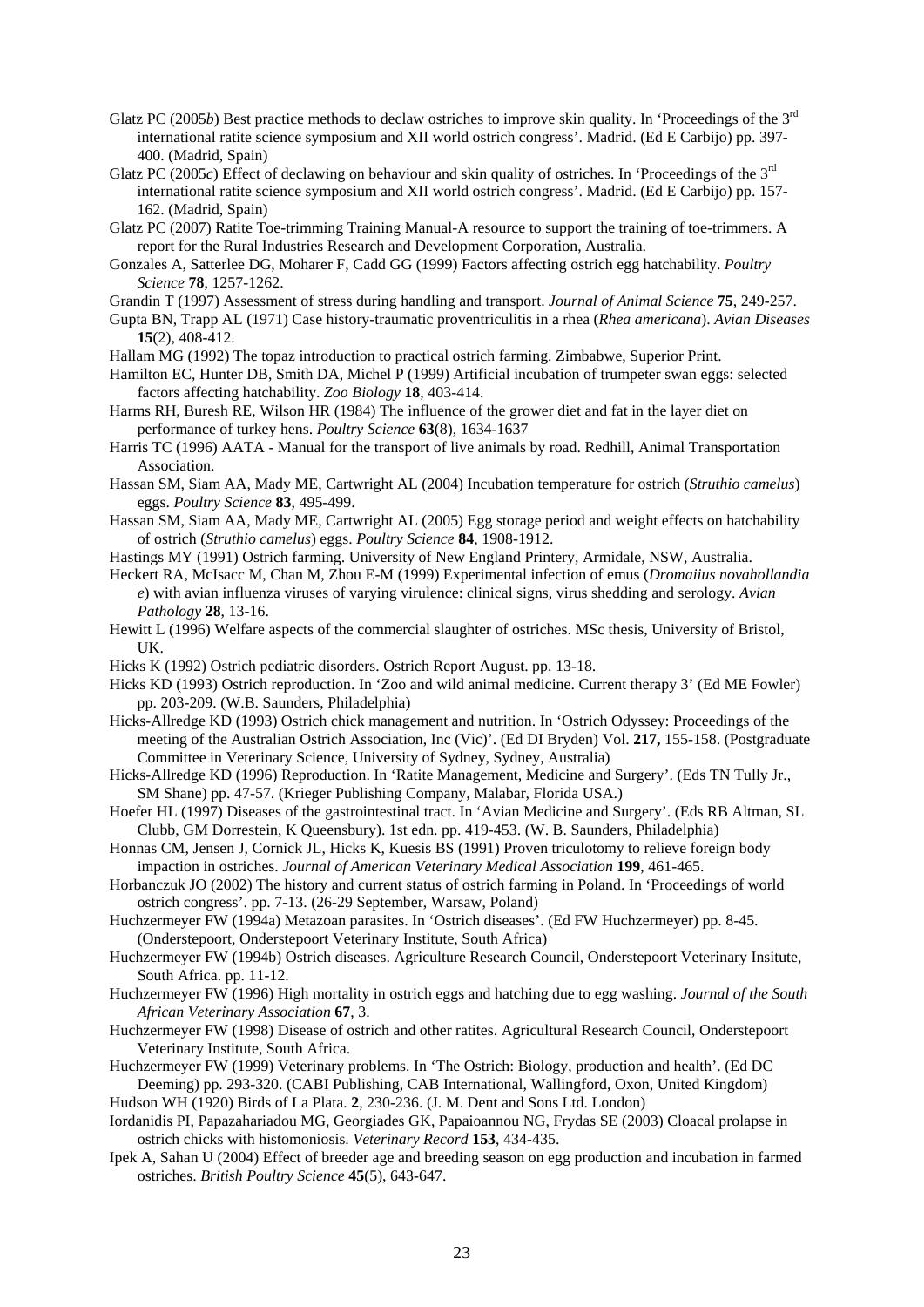Jarvis MJF, Keffen RH, Jarvis C (1985) Some physical requirements for ostrich egg incubation. *Ostrich* **56**, 42- 51.

Jensen JM, Johnson JH, Weiner ST (1992) Husbandry and Medical Management of Ostriches, Emus and Rheas. College Station, Texas: Wildlife and Exotics Animal Teleconsultants. pp. 124-127.

Junqueira SP, Colares EP, Bertacco LL (2007) Effect of a sunflower seed supplemented diet in the reproduction of ostrich (*Struthio camelus*) (Abstracts) *Comparative Biochemistry and Physiology, Part A* 148, S137

- Kaleta EF, Baldauf C (1988) Newcastle disease in free-living and pet birds. In 'Newcastle Disease'. (Ed DJ Alexander) pp. 197-246. (Boston, MA: Kluwer Academic Publishers)
- Kamau JM, Patrick BT, Mushi EZ (2002) The effect of mixing and translocating juvenile ostriches (*Struthio camelus*) in Botswana on the heterophil to lymphocyte ratio. *Tropical Animal Health and Production* **34**, 249-256.
- Kenny D, Cambre RC (1992) Indications and technique for the surgical removal of the avian yolk sac. *Journal of Wildlife Medicine* **23**, 55-61.
- Kocan AA, Crawford JA (1994) An ostrich farmers handbook. The Ostrich News, Cache, Oklahoma.
- Komnenou AT, Georgiades GK, Savvas I, Dessiris A (2003) Surgical Treatment of Gastric Impaction in Farmed Ostriches. *Journal of Veterinary Medicine A* **50**, 474-477.
- Labaque MC, Navarro JL, Martella MB (1999) A note on chick adoption: a complementary strategy for rearing rheas. *Applied Animal Behaviour Science* **63**, 165-170.
- Labaque MC, Navarro JL, Martella MB (2003) Microbial contamination of artificially incubated Greater Rhea (Rhea americana) eggs. *British Poultry Science* **44**, 355-358.
- Labaque MC, Navarro JL, Martella MB (2004) Effects of storage time on hatchability of artificially incubated Greater Rhea (Rhea americana) eggs. *British Poultry Science* **45**, 638-642.
- Lambooij E (1998) Captive needle improves ostrich meat quality. *Meat International* **8**(7), 733-735.
- Lambooij E, Potgieter CM, Britz CM, Nortje GL, Pieterse C (1999a) Effects of electrical and mechanical stunning on meat quality in ostriches*. Meat Science* **52**, 331-337.
- Lambooij E, Pieterse C, Potgieter CM, Snyman JD, Nortje GL (1999b) Some neural and behavioural aspects of electrical and mechanical stunning in ostriches. *Meat Science* **52**, 339-345.
- Lambrechts H, Swart D, Cloete SWP, Greyling JPC, van Schalkwyk SJ (2004) The influence of stocking rate and male:female ratio on the production of breeding ostriches (*Struthio camelus* spp.) under commercial farming conditions. *South African Journal of Animal Science* **34**(2), 87-96.
- Levy A, Markowittz E, van Creveld C, Tagil R (1996) Water metabolism of laying ostriches. In 'Improving our understanding of ratites in a farming environment'. (Ed DC Deeming) pp. 127-129. (Oxfordshire, Ratite Conference)
- Ley DH, Morris RE, Smallwood JE, Loomis MR (1986) Mortality of chicks and decreased fertility and hatchability of eggs from a captive breeding pair of ostriches. *Journal of the American Veterinary Medicine Association* **189**, 1124-1126.
- Lumeij J (1994) Avian clinical enzymology, in Seminars. *Avian and Exotic Pet Medicine* **3**, 14-24.
- Lunam CA, Glatz PC, O'Malley P (1996) The anatomy of the emu toe. In 'Proceedings of World Emu Conference-Australia, 1996'. pp. 90-92. (Adelaide Convention Centre, Australia)
- Lunam CA; Glatz PC (2000) Declawing of Farmed Emus-Harmful or Helpful? A report for the Rural Industries Research and Development Corporation, Australia.
- Madeiros C (1997) Vaccination of ostriches against Newcastle disease. *Veterinary Record,* **140**, 188.
- Manvell RJ, Jørgensen PH, Nielsen OL, Alexander DJ (1998) Experimental assessment of the pathogenicity of two avian influenza A H5 viruses in ostrich chicks (*Struthio camelus*) and chickens. *Avian Pathology* **27**, 400-404.
- Martin GR, Katzir G (1996) Visual fields, foraging and sunshade in ostriches. In 'Improving our understanding of ratites in a farming environment'. (Ed DC Deeming) pp. 10-12. (Oxfordshire, Ratite Conference)
- McDougald LR (1997) Other protozoan diseases of the intestinal tract. In 'Diseases of poultry. (Eds BW Calnek, HJ Barnes, CW Beard, LR McDougald, YM Saif) 10th edn. pp. 890-900. (Ames, Iowa State University Press, USA)
- McMillan EG, Zellen G (1991) Histomoniasis in a rhea. *Canadian Veterinary Journal* **32**, 224.
- Minnaar P, Minnaar M (1995) The emu farmer's handbook. NYONI Publishing Co. Groveton, Texas, USA.
- Mitchell MA (1999) Welfare. In: The Ostrich: Biology, production and health. Ed. Deeming, D. C. CABI Publishing, CAB International, Wallingford, Oxon, United Kingdom. pp.217-230.
- Mitchell MA, Kettlewell PJ, Sandercock DA, Maxwell MH, Spackman D (1996) Physiological stress in ostriches during road transportation. In 'Improving our understanding of ratites in a farming environment'. (Ed DC Deeming) pp. 79-80. (Oxfordshire, Ratite Conference)
- Moody R (1992) Focus on ostrich farming-a new enterprise in the United Kingdom. *State Veterinary Journal* **2**, 7-10.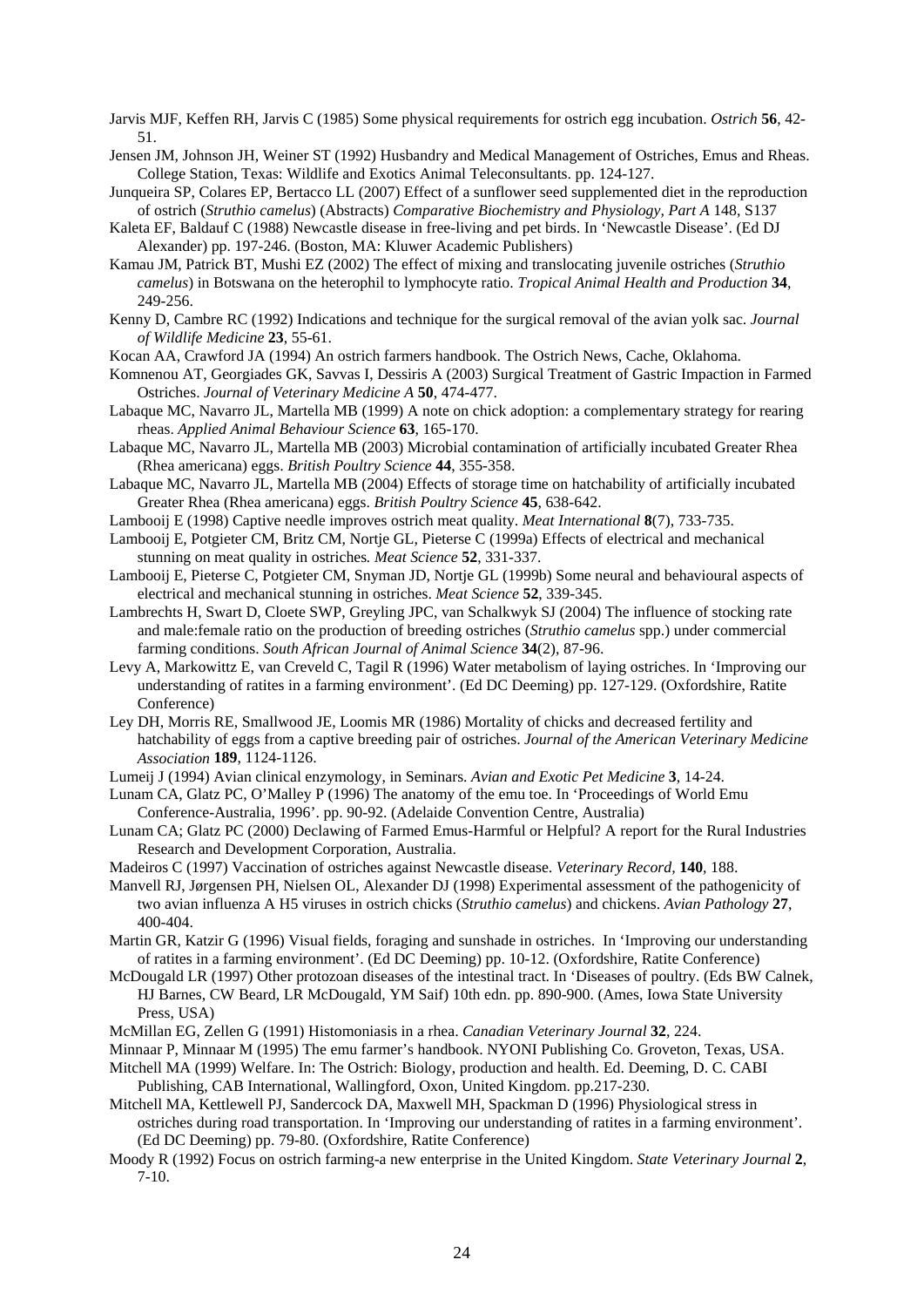Mouser D (1996) Restraint and handling of the emu. In 'Ratite Management, Medicine and Surgery'. (Eds TN Tully Jr., SM Shane) pp. 41-45. (Krieger Publishing Company, Malabar, Florida USA.)

Mukaratirwa S, Cindzi ZM, Maononga DB (2004) Prevalence of Libyostrongylus douglassii in commercially reared ostriches in the highveld region of Zimbabwe. *Journal of Helminthology* **78**, 333-336.

- Musa HH, Suleiman AH, Lanyasunya TP, Olowofeso O, Mekki DM (2005) Feeding practices, growth rate and management of ostrich chicks in Sudan. *Pakistan Journal of Nutrition* **4**(3), 154-157.
- Mushi EZ, Isa JFW, Chabo RG, Binta MG, Modisa L, Kamau JM (1998) Impaction of the Stomachs in Farmed Ostriches (Struthio camelus) in Botswana. *Avian Diseases* **42**(3), 597-599.
- Nahm KH (2001) Effects of Storage Length and Weight Loss During Incubation on the Hatchability of Ostrich Eggs (*Struthio camuelus*). Research Note. *Poultry Science* **80**, 1667-1670.
- Navarro JL, Martella MB, Cabrera MB (1998) Fertility of greater rhea orphan eggs: conservation and management implications. *Journal of Field Omithology* **69,** 117-120.
- Navarro JL, Martella MB (2002) Reproductivity and raising of Greater Rhea (*Rhea americana*) and Lesser Rhea (*Pterocnemia pennata*)-a review. *Archiv fur Geflugelkunde* **66**, 124-132.
- Navarro JL, Barri FR, Maestri DM, Labuckas DO, Martella MB (2003) Physical characteristics and chemical composition of Lesser Rhea (Pterocnemia pennata) eggs from farmed populations. *British Poultry Science* **44**, 586-590.
- Navarro JL, Lopez ML, Maestri DM, Labuckas DO (2001) Physical characteristics and chemical composition of Greater Rhea (*Rhea americana*) eggs from wild and captive populations. *British Poultry Science* **42**, 658- 662.

Noy Y, Uni Z, Sklan D (1996) Routes of yolk utilisation in the newly-hatched chick. *British Poultry Science* **37**, 987-996.

- O'Malley P (1996) Bird handling and handling facilities. In 'World Emu Conference Australia 1996'. pp. 97- 103. (Adelaide Convention Centre, Australia).
- Parker Z, Greaser GL, Harper JK (1994) Agricultural alternatives. College of Agricultural Sciences, PennState, The US Agriculture Department, USA.
- Payne H (1993) Welfare of ostriches and other ratites during transport. *State Veterinary Journal* **3**, 8-12.
- Payne H (1994) Welfare of ostriches and other ratites during transport. Live Animal Trade and Transport Magazine. September. pp.45-48.
- Peace C (2004) Ostrich control. http://www.ontarioratite.com/handling\_ostrich.htm.
- Perelman B (1999) Health management and veterinary procedures. In 'The Ostrich: Biology, production and health'. (Ed DC Deeming) pp. 321-346. (CABI Publishing, CAB International, Wallingford, Oxon, United Kingdom)
- Philbey AW, Button C, Gestier AW, Munro BE, Glastonbury JRW, Hindmarsh M, Love SCJ (1991) Anasarca and myopathy in ostrich chicks. *Australian Veterinary Journal* **68**, 237-240.
- Pollok KD, Hale DS, Miller RK, Angel R, Blue-McLendon A, Baltmanis B, Keeton JT (1997) Ostrich slaughter and by-product yields. American Ostrich April, pp. 31-35.
- Rahn H, Ar A, Paganelli CV (1981) How bird eggs breathe. Proceedings of the Avian Egg: Structure, Function, Environment Symposium, Buffalo, NY, pp. 282-291.
- Raikow RJ (1969) Sexual and agonistic behavior of the common rhea. The Vilson Bulletin 81(2), 196-206.

Sahan U, Altan O, Iipek A, Yilmaz B (2003) Effects of some egg characteristics on the mass loss and hatchability of ostrich (Struthio camelus) eggs. *British Poultry Science* **44(3)**, 380-385.

Sales J (1999) Slaughter and Products. In 'The Ostrich: Biology, production and health'. (Ed DC Deeming) pp. 232-233. (CABI Publishing, CAB International, Wallingford, Oxon, United Kingdom)

Sales J, Smith WA (1995) Incubation and Management. In: Practical Guide for Ostrich Management and Ostrich Products. Republic of South Africa, Stellenbosch University Printers.

- Samson J (1996) Targets of performance in ostriches. *Proceedings of Annual Conference Association Avian Veterinary* **14**, 1-147.
- Samson J (1997) Prevalent diseases of ostrich chicks farmed in Canada. *Canadian Veterinary Journal* **38**, 425- 428.
- Satteneni G, Satterlee DG (1994) Factors affecting hatchability of ostrich eggs. *Poultry Science* **73(**Suppl. 1**)**, 38.
- Sell R (1993) Ostrich. Department of Agricultural Economics, North Dakota State University of Agriculture and Applied Science, and U.S. Department of Agriculture cooperating.
- Shane SM (1996) Hatchery Management in Emu Production. In 'Ratite Management, Medicine and Surgery'. (Eds TN Tully Jr., SM Shane) pp. 69-73. (Krieger Publishing Company, Malabar, Florida USA.)
- Shane SM, Minteer L (1996) Biosecurity and Control of Disease. In 'Ratite Management, Medicine and Surgery'. (Eds TN Tully Jr., SM Shane) pp. 31-36. (Krieger Publishing Company, Malabar, Florida USA.)
- Shane SM, Tully TNJr (1996) Infectious Diseases. In 'Ratite Management, Medicine and Surgery'. (Eds TN Tully Jr., SM Shane) pp. 127-146. (Krieger Publishing Company, Malabar, Florida USA.)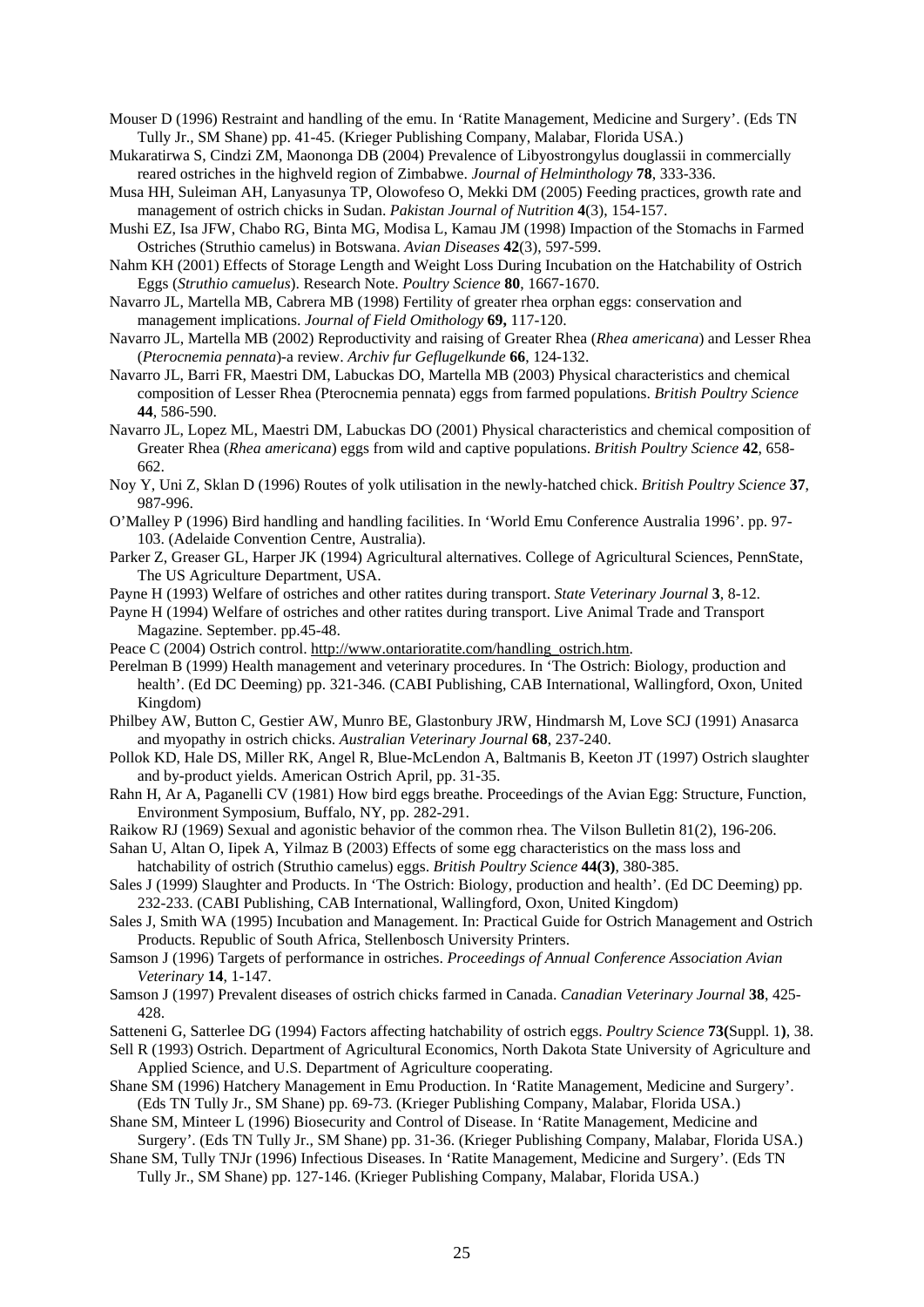Shivaprasad HL (2003) Hepatitis associated with Clostridium difficile in an ostrich chick. *Avian Pathology* **32**, 57-/62.

Skadhauge E, Dawson TJ, Prys-Jones R, Warui CN (1996) The role of the kidney and the gut in osmoregulation. In 'Improving our understanding of ratites in a farming environment'. (Ed DC Deeming) pp. 115-122. (Oxfordshire, Ratite Conference)

Smith WA, Cilliers SC, Mellett FD, van Schalkwyk SJ (1995) Ostrich production-a South African perspective. In 'Biotechnology in the Feed Industry, Proceedings of the 11<sup>th</sup> Alltech Annual Symposium'. (Eds TP Lyons, KA Jacques) pp. 175-197. (Nottingham University Press. Nottingham)

Soley JT, Groenewald HB (1999) Reproduction. In 'The Ostrich: Biology, production and health'. (Ed DC Deeming) pp. 129-158. (CABI Publishing, CAB International, Wallingford, Oxon, United Kingdom)

- Sotiraki ST, Georgiades G, Antoniadou-Sotiriadou K, Himonas CA (2001) Gastrointestinal parasites in ostriches (Struthio camelus). *Veterinary Record* **148**, 84-86.
- Speer BL (1996) Developmental problems in young ratites. In 'Ratite Management, Medicine and Surgery'. (Eds TN Tully Jr., SM Shane) pp. 147-154. (Krieger Publishing Company, Malabar, Florida USA.)
- Stewart JS (1989) Husbandry and medical management of ostriches. Proceedings of the Association of Avian Veterinarians. pp.208-212.
- Stewart JS (1994) Ratites. In 'Avian Medicine: Principles and Application'. (Eds BW Ritchie, GJ Harrison, LR Harrison). pp. 1284-1326. (Fort Worth, Florida: Wingers Publishing Inc., USA)
- Stewart JS (1996) Hatchery Management in Ostrich Production. In 'Ratite Management, Medicine and Surgery'. (Eds TN Tully Jr., SM Shane) pp. 59-66. (Krieger Publishing Company, Malabar, Florida USA.)
- Swart, D., Rahn, H., and De Kock, J. (1987). Nest microclimate and incubation water loss of eggs of the African ostrich (Struthio camelus var. domesticus). *Journal of Experimental Zoology* **Suppl. 1**, 239-246.
- Taylor MA, Hunt KR, Smith G, Otter A (2000) Deletrocephalus dimidiatus in greater rheas (Rhea americana) in the UK. *Veterinary Record* **146**, 19-20.
- Tuckwell C (1997) The New Rural Industries-A handbook for farmers and investors. Rural Industries Research & Development Corporation, Australia.
- Tully TN (1998) Health examinations and clinical diagnostic procedures of ratites. *Veterinary Clinics of North America –Food Animal Practice* **14,** 401-402.
- Uhart M, Aprile G, Beldomenico P, Solis G, Marull C, Beade M, Carminati A, Moreno D (2006) Evaluation of the health of free-ranging greater rheas (*Rhea americana*) in Argentina. *Veterinary Record* **158,** 297-303.
- Van den Akker P (1996) How to achieve the best out of your incubator. In 'World Emu Conference Australia 1996'. pp. 110-112. (Adelaide Convention Centre, Australia).
- Van Heyst FCA (1950) Rhea breeding. *Aviculture Magazine* **16**, 202-205.
- Van Schalkwyk SJ (1998) Improvement of fertility and hatchability of artificially incubated ostrich eggs in the Little Karoo. M Sc dissertation, Rhodes University, Grahamstown.
- Van Schalkwyk SJ, Brand Z, Cloete SWP, Blood JR **(**1997) The influence of different disinfection protocols on the hatching performance of ostrich eggs. In 'Proceedings of 2nd international ratite conference'. pp. 157- 158. (Oudtshoorn, South Africa)
- Van Schalkwyk SJ, Cloete SWP, Brown CR, Brand Z (2000) Hatching success of ostrich eggs in relation to setting, turning and angle of rotation. *British Poultry Science* **41**, 46-52.
- Van Schalkwyk SJ, Cloete SWP, Brown CR (1999) The effect of temperature on the hatching performance of ostrich chicks and its implications for artificial incubation in forced draught incubators. *South African Journal of Animal Science* **29**(2), 92-99.
- Van Schalkwyk SJ, Hoffman LC, Cloete SWP, Mellett FD (2005) The effect of feed withdrawal during lairage on meat quality characteristics in ostriches. *Meat Science* **69**, 647-651.
- Verwoerd DJ, Deeming DC, Angel CR, Perelman B (1999) Rearing environments around the world. In 'The Ostrich: Biology, production and health'. (Ed DC Deeming) pp. 163-206. (CABI Publishing, CAB International, Wallingford, Oxon, United Kingdom)
- Verwoerd DJ, Gerdes GH, Olivier A, Williams R (1997) Experimental infection of vaccinated slaughter ostriches with virulent Newcastle disease virus. *Onderstepoort Journal of Veterinary Research* **64**, 213-216.
- Wade J (1992) Ratite pediatric medicine and surgery neonatal problems. *Proceedings of Annual Conference Association Avian Veterinary* pp. 343-353.
- Wade J (1995) Chick rearing principles. In: Ostrich Odyssey '95, Proceedings of the Fifth Australian Ostrich Association Conference, Gold Coast, Queensland. pp. 25-27.
- Wade JR (1996) Restraint and handling of the ostrich. In 'Ratite Management, Medicine and Surgery'. (Eds TN Tully Jr., SM Shane) pp. 37-40. (Krieger Publishing Company, Malabar, Florida USA.)
- Wahoski M (1996) Latest incubation and egg candling systems. In 'World emu conference Australia 1996'. pp. 113-115. (Adelaide Convention Centre, Australia)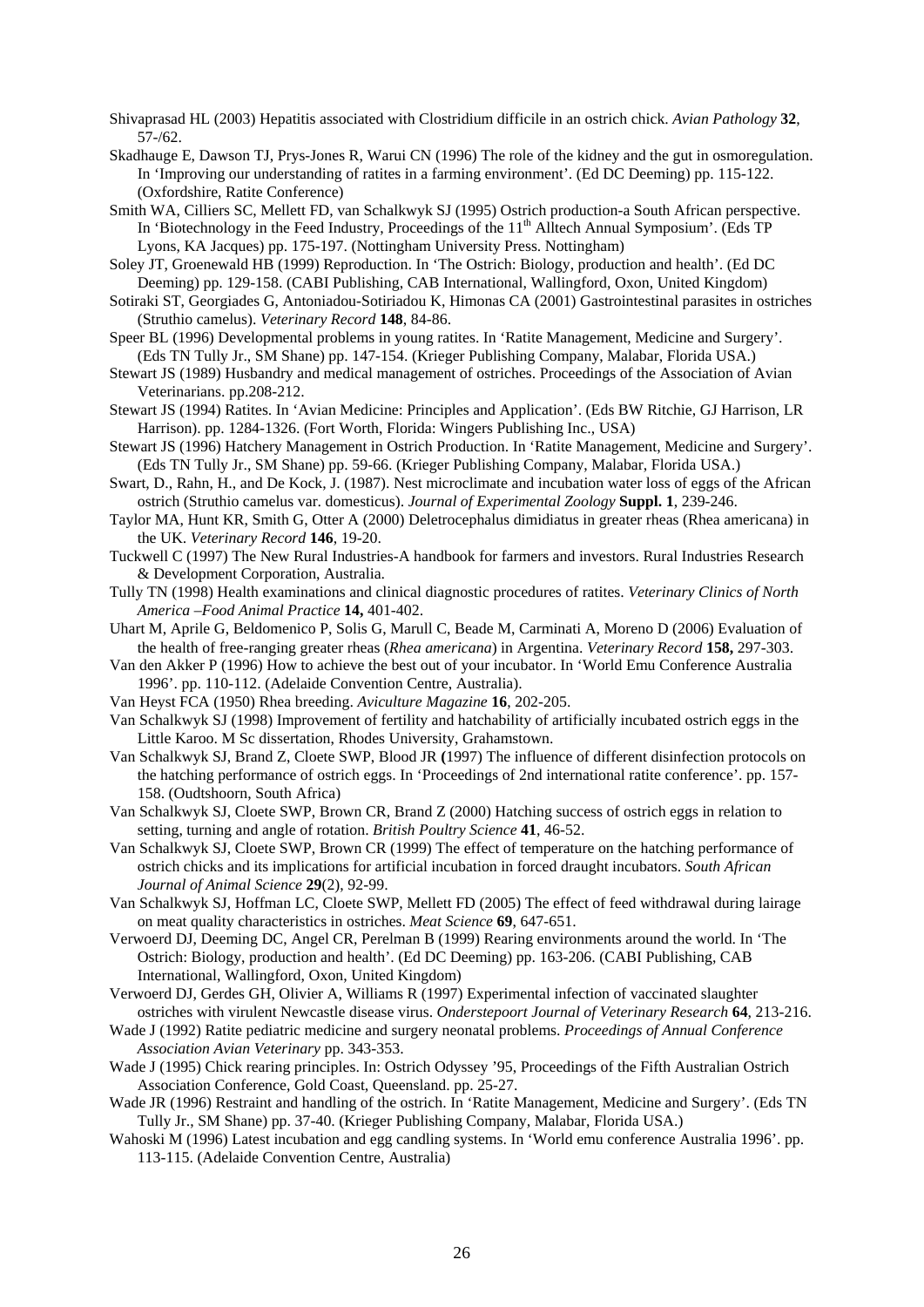- Westendorf M (1997) Ostrich, emu, and rhea production. Rutgers Cooperative Research and Extension, NJAES, Rutgers, The State of University of New Jersey, USA.
- Wilson HR (2003) Incubation and Hatching of Ratites. one of a series of the Animal Science Department, Florida Cooperative Extension Service, Institute of Food and Agricultural Sciences, University of Florida. http://edis.ifas.ufl.edu.
- Wilson HR, Eldred AR, Wilcox CJ (1997) Storage time and ostrich egg hatchability. *Journal of Applied Poultry Research* **6**, 216-220.

Wotton SB, Hewitt L (1999) Transportation of ostriches - a review. *Veterinary Record* **145**, 725-731.

Wotton S, Sparrey J (2002) Stunning and slaughter of ostriches. *Meat Science* **60**, 389-394.

Yagil R, van Creveld C, Markowitz E, Levy A (1996) Urine production and health status in ostriches. In 'Improving our understanding of ratites in a farming environment'. (Ed DC Deeming) p. 59. (Oxfordshire, Ratite Conference)